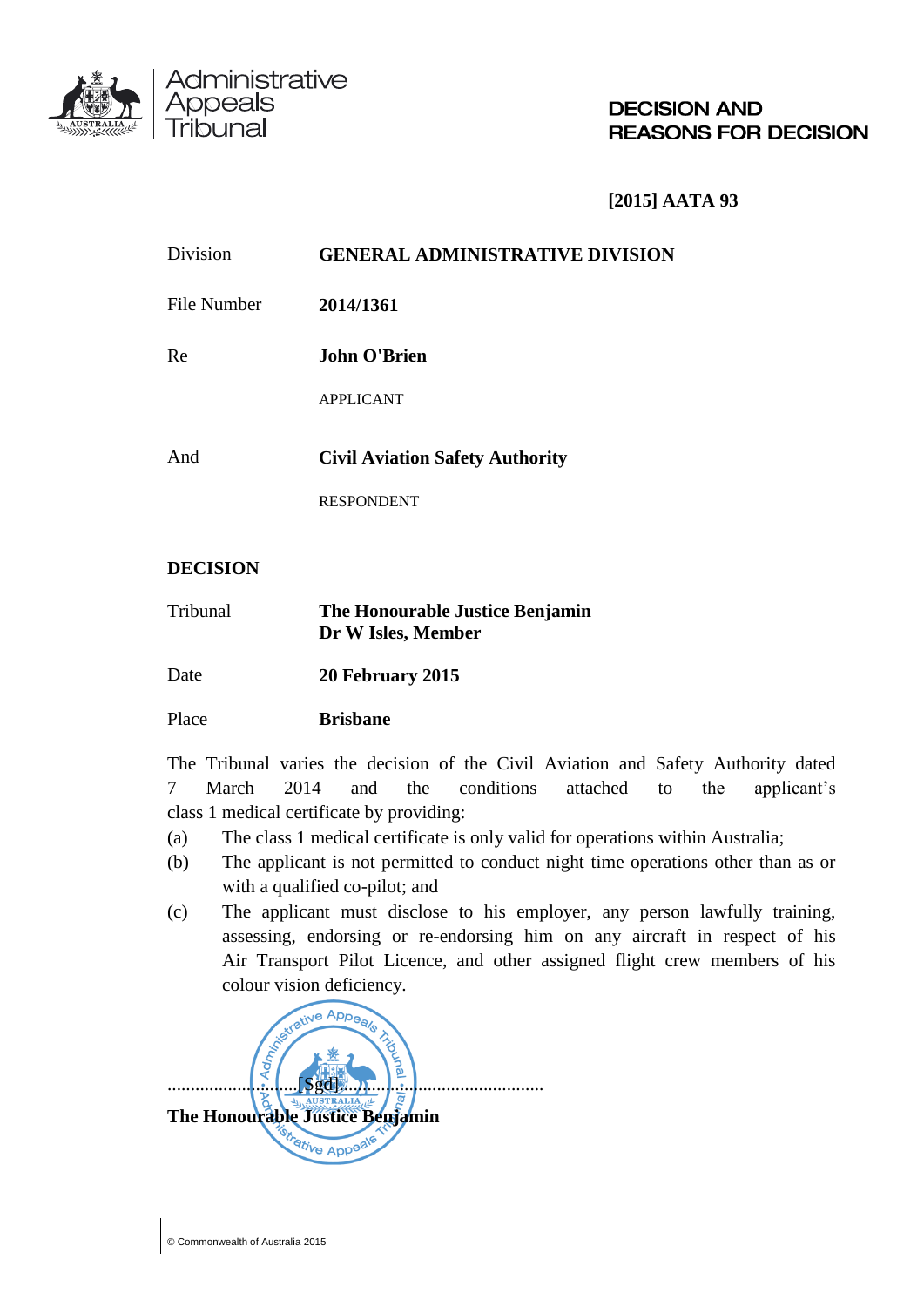#### **CATCHWORDS**

*CIVIL AVIATION – progression from co-pilot to captain – progression from co-pilot to pilot in command – progression from first officer to officer in command – colour vision deficiency (CVD) – protanopia – protanope – Air Transport Pilot (Aeroplane) Licence (ATPL) – Commercial Pilot (Aeroplane) Licence (CPL) – conditions imposed on class 1 Civil Aviation medical certificate – conditions imposed on applicant – Colour Assessment and Diagnosis (CAD) test – Precision Approach Path Indicator (PAPI) – Pseudo-isochromatic Plates (PIP) – Ishihara plates – lantern tests – applicant does not meet medical standard – failure to meet medical standard not likely to endanger the safety to air navigation – decision varied – conditions attached to class 1 Civil Aviation medical certificate varied – only valid for operations within Australia – applicant not permitted to conduct night time operations other than as or with qualified co-pilot – applicant must disclose colour vision deficiency to specified persons.* 

#### **LEGISLATION**

*Civil Aviation Act 1988* (Cth)

#### **CASES**

*Re Denison and Civil Aviation Authority* (1989) 19 ALD 607 *Re Becker and Minister for Immigration and Ethnic Affairs* (1977) 1 ALD 158; [1977] AATA 12 *Re Pape and Secretary, Department of Aviation* (1987) 16 ALD 97; [1987] AATA 354

#### *SECONDARY MATERIALS*

*Civil Aviation Safety Regulations 1998 (Cth), regs 11.055, 67.010, 67.150, 67.165, 67.180 Milburn NJ, Gildea KM, Perry DL, Roberts CA and Peterson LM, "Usability of Light Emitting Diodes in Precision Approach Path Indicator Systems in Individuals With Marginal Color Vision" (Civil Aerospace Medical Institute, Federal Aviation Administration, 2014) National Transportation Safety Board, Collision With Trees on Final Approach Federal Express Flight 1478, Boeing 727-232 a[thttp://www.ntsb.gov/investigations/AccidentReports/Pages/AAR0402.aspx](http://www.ntsb.gov/investigations/AccidentReports/Pages/AAR0402.aspx) Squire TJ, Rodriguez-Carmona M, Evans AD and Barbur JL, "Color Vision Tests for Aviation: Comparison of the Anomaloscope and Three Lantern Types", (2005) 76(5) Aviation Space and Environmental Medicine 421-429*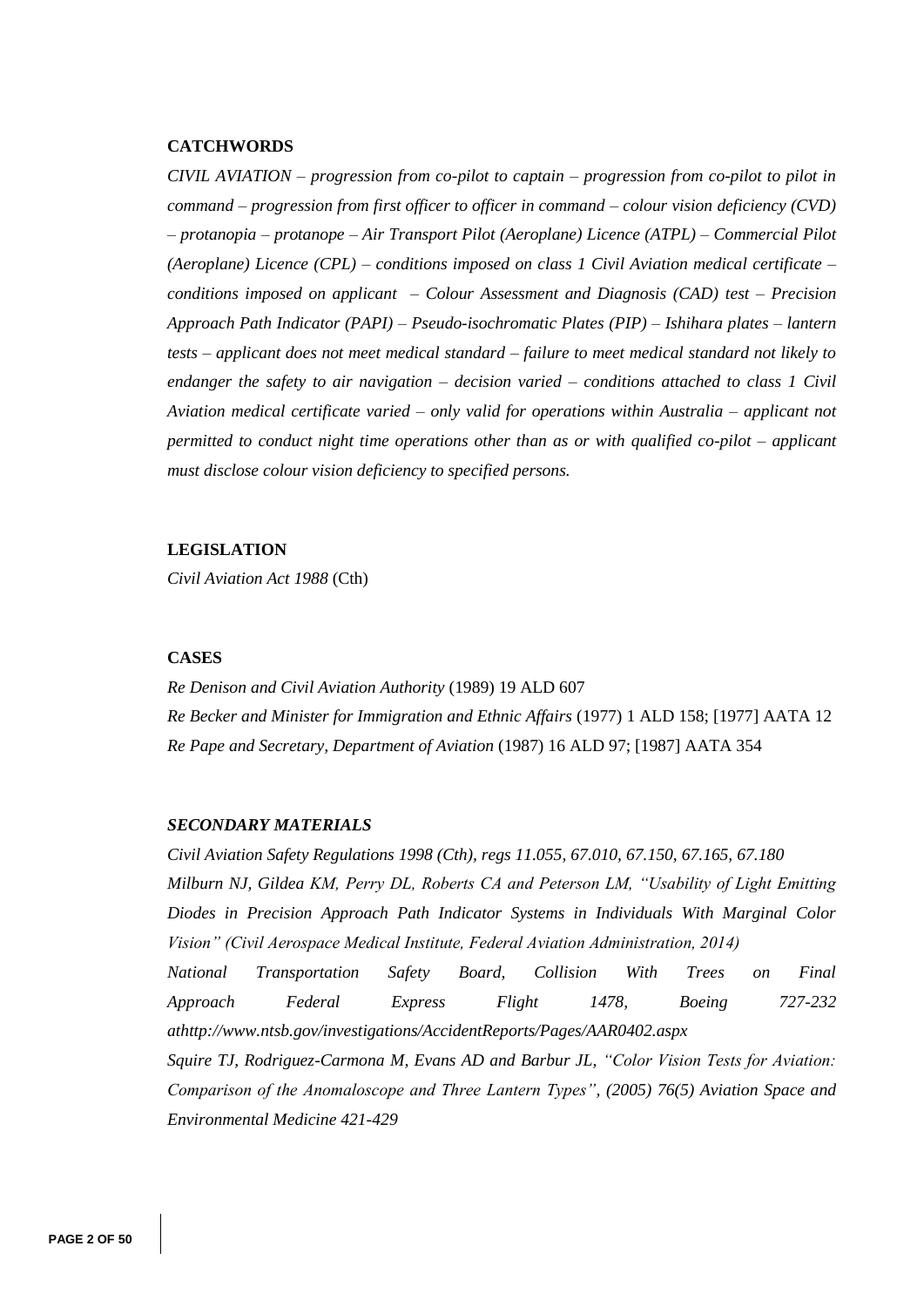*UK Civil Aviation Authority "Minimum Colour Vision Requirements for Professional Flight Crew – Part 1: The Use of Colour Signals and the Assessment of Colour Vision Requirements in Aviation" (UK Civil Aviation Authority, 2006)*

*UK Civil Aviation Authority "Minimum Colour Vision Requirements for Professional Flight Crew – Part 2: Task Analysis" (UK Civil Aviation Authority, 2006)*

*UK Civil Aviation Authority, "Minimum Colour Vision Requirements for Professional Flight Crew – Recommendations for New Colour Vision Standards" (UK Civil Aviation Authority, 2009)*

*United States Federal Aviation Administration, "Guide for Aviation Medical Examiners", (United States Federal Aviation Administration, 2013)*

*Watson DB, "Lack of International Uniformity in Assessing Colour Vision Deficiency in Professional Pilots" (2014) 85(2) Aviation, Space and Environmental Medicine 148-160*

#### **REASONS FOR DECISION**

**The Honourable Justice Benjamin Dr W Isles, Member**

### **20 February 2015**

#### **INTRODUCTION**

- 1. In 1989, a decision made in the Administrative Appeals Tribunal in *Re Denison and Civil Aviation Authority* (1989) 19 ALD 607 ("*Denison"*) made it possible for some pilots whose eyesight is affected with forms of colour vision deficiency ("CVD") to be licenced to fly, or operate, aircraft as commercial pilots. *Denison* was expressed to be a 'test case' and a significant amount of evidence was received in relation to CVD and its impact on pilots in a commercial sense.
- 2. This review is an application by John O'Brien, a commercial pilot who has vision which is affected with the CVD 'protanopia', to be granted a class 1 medical certificate (class 1 Civil Aviation medical certificate) to enable him to exercise the privileges of an Air Transport Pilot (Aeroplane) Licence ("ATPL"). The Civil Aviation Safety Authority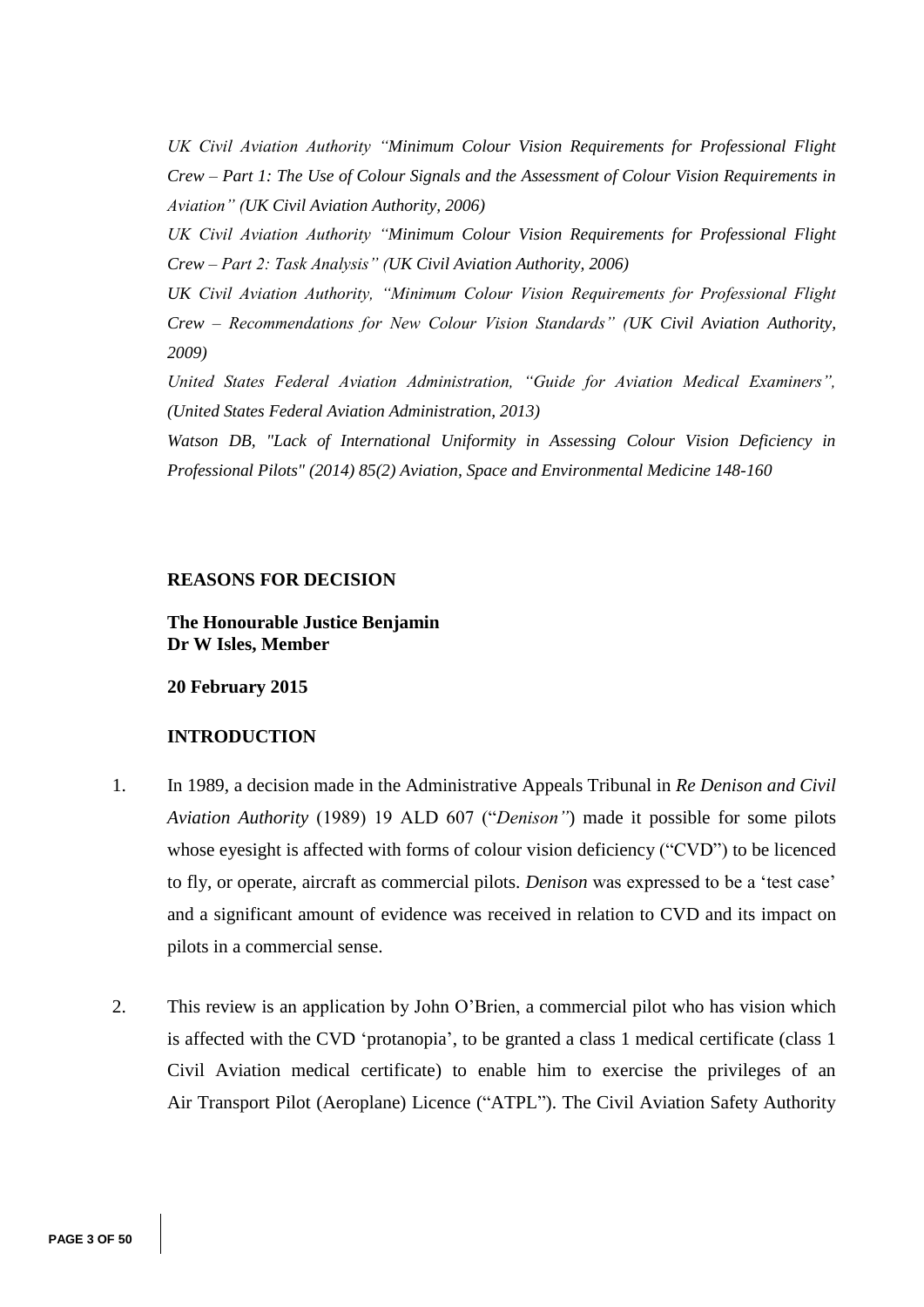("CASA") is aware of Mr O'Brien's CVD and has, over a number of years, conditionally approved him to fly regular public transport aircraft as a first officer.

- 3. Mr O'Brien now wishes to work as an airline captain, or pilot in command, with an unconditional ATPL.
- 4. On 7 March  $2014<sup>1</sup>$  a delegate of CASA made a decision which imposed conditions on Mr O'Brien's class 1 medical certificate, $^2$  namely that:<sup>3</sup>
	- *1 [it was n]ot valid for ATPL operations[;]*
	- *2 [it was o]nly valid for operations within Australia[;]*
	- *3 The [applicant] is not permitted to conduct night time operations other than as or with a qualified co-pilot[;]*
	- *4 The [applicant] must disclose to his employer and other assigned flight crew members his colour vision deficiency[; and]*
	- *5 The [applicant] is limited to operating… specified aircraft unless otherwise approved in writing by CASA.*
- 5. We will refer to these as condition 1, condition 2, condition 3, condition 4, and condition 5, respectively.
- 6. Mr O'Brien objects to these conditions, or any one of them, being imposed upon his medical certificate and has sought an administrative review of the decision which imposed them.
- 7. The impact of the considerations are:
	- (a) Condition  $1 Mr O' Brien may only fly as a co-pilot or first officer.$
	- (b) Condition 2 limits his flying to within Australia.
	- (c) Condition 3 imposes a restriction that he must only fly at night with another qualified pilot or co-pilot.

 $<sup>1</sup>$  Exhibit 1A, T3, p 5.</sup>

<sup>&</sup>lt;sup>2</sup> Mr O'Brien's class 1 medical certificate that expires 7 January 2015 – Exhibit 1A, T55, p 944.

 $3$  See above n 1, p 6.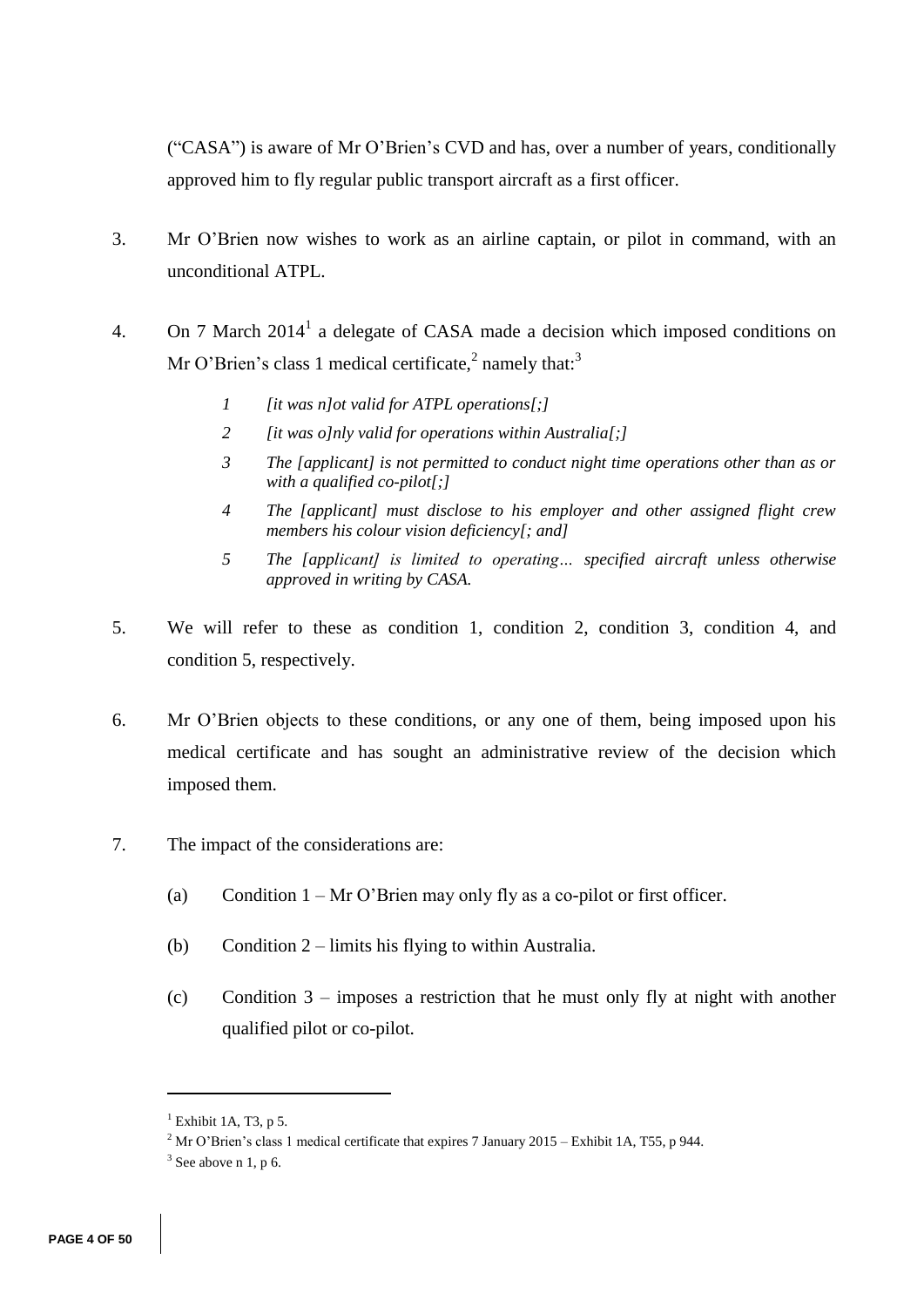- (d) Condition 4 requires that he must disclose his CVD to his employer and other assigned flight crew members.
- (e) Condition 5 only Mr O'Brien could operate aircraft upon which he is endorsed. The effect of this condition is to add a 'double endorsement' for Mr O'Brien to operate aircraft. As such he would be required to undertake the normal requirements for initial and further endorsement on particular aircraft, and in addition he would need to be approved medically to operate that aircraft, given his CVD.
- 8. Mr O'Brien objects to any of the conditions imposed upon his class 1 and class 2 medical certificates (the class 2 medical certificate limited its application to flights conducted inside the Australian Territory).
- 9. Counsel for CASA submitted that Mr O'Brien's case was conducted on the basis of his objections to conditions 1, 3 and 5 excluding conditions 2 and 4, insofar as they relate to the class 1 medical certificate.
- 10. Given the scope of the evidence and the various submissions, we have treated Mr O'Brien's application as dealing with all five conditions, including that relating to the condition limiting flights to those conducted inside Australian Territory in the class 1 and class 2 medical certificates.
- 11. It was not in issue that Mr O'Brien seeks employment as a pilot in command, or captain, with a major airline and is seeking endorsement to fly a different type of aircraft. In that context and during the hearing, we made it clear that there was no reason why CASA could not determine, in the context of Mr O'Brien's current class 1 medical certificate, whether he could seek endorsement to operate, or if he was endorsed to operate, that different type of aircraft.
- 12. To put this review in context, no issues were raised by CASA that Mr O'Brien is not fit and qualified to operate commercial and complex aircraft at a high level. The question for CASA is whether he moves on to be pilot in command and thus would be able to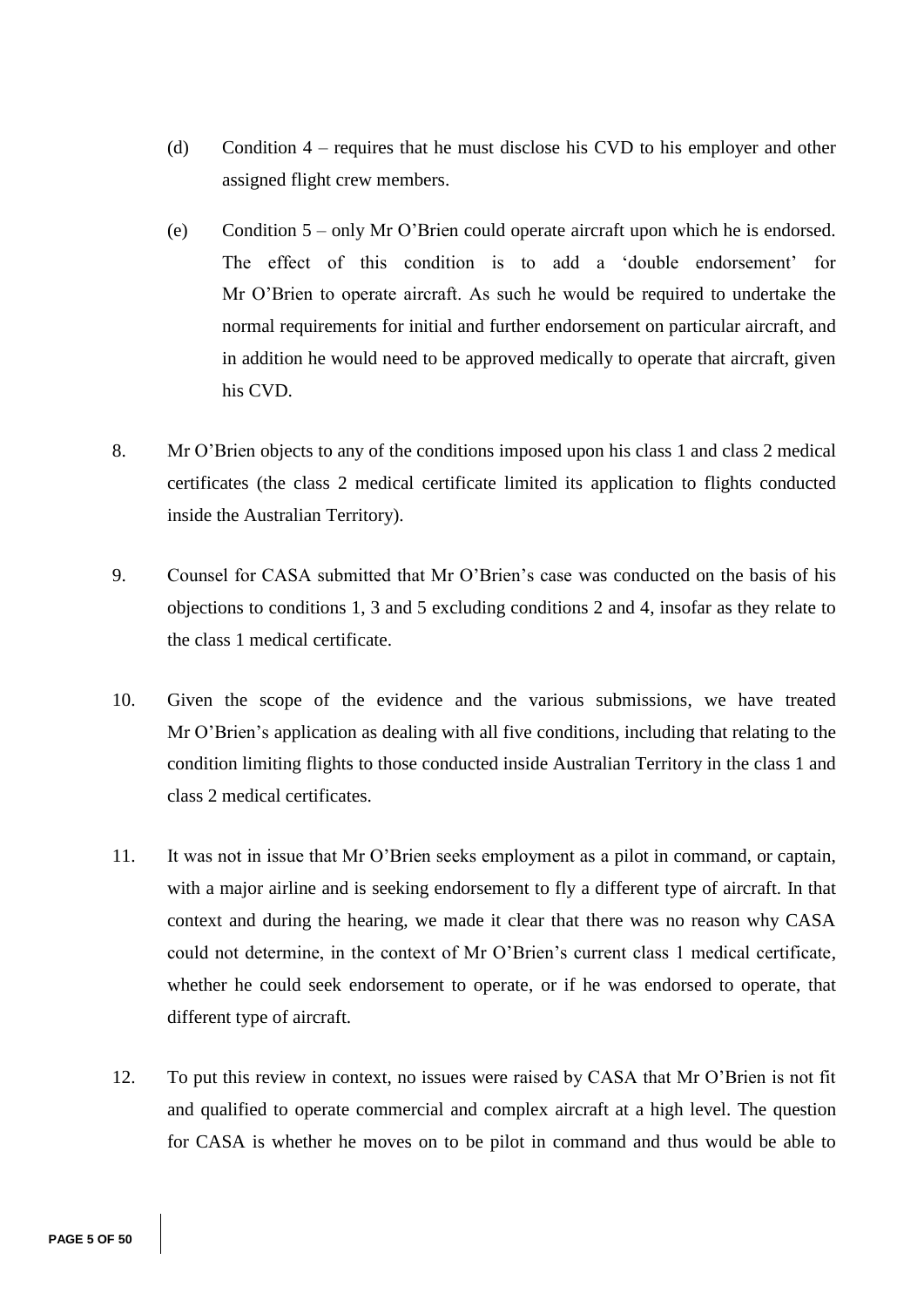exercise the full privileges of an ATPL. He has a Commercial Pilot (Aeroplane) Licence ("CPL") and has qualified to hold an ATPL. The evidence of Associate Professor Navathe<sup>4</sup> was that a pilot's licence goes on forever, but it is the medical certificate which enables the person to use the licence.

- 13. Associate Professor Navathe gave unchallenged evidence, and we accept, that in the context of granting or refusing a medical certificate, and subject to the relevant provisions of the *Civil Aviation Act 1988* (Cth) ("the Act") and *Civil Aviation Safety Regulations 1998* (Cth) ("CASR"), the determination was an individual decision based upon the particular circumstances of the individual pilot. As such, this decision related only to Mr O'Brien and should not be seen as a 'test case' as was and is the decision of *Denison*.
- 14. There is no issue that Mr O'Brien is a competent pilot who has flown commercial aircraft for many years, without incident. His ability to operate aircraft in the context of being an airline pilot is not in issue and his skills as a pilot are very well regarded by colleagues who are competent pilots. Such are his professional skills and capacity that his present employer has promoted him to be a flight simulator instructor for both flight captains and first officers.<sup>5</sup>
- 15. The evidence is that Mr O'Brien displays very good personal characteristics and professional skills as would otherwise enable him to be an airline captain, or pilot in command, with an ATPL.
- 16. Some of the factors we need to consider since the decision of *Denison* are:
	- (a) Whether there has been more research in respect of pilots with CVD.

<sup>4</sup> Whose unchallenged evidence was that he is the Principal Medical Officer with CASA, having held that position since December 2008, and had several regulatory responsibilities of the Director of CASA lawfully delegated to him: see Exhibit 1A, T24, p 547.

<sup>5</sup> Transcript of proceedings, evidence of John O'Brien, 21 October 2014, p 17.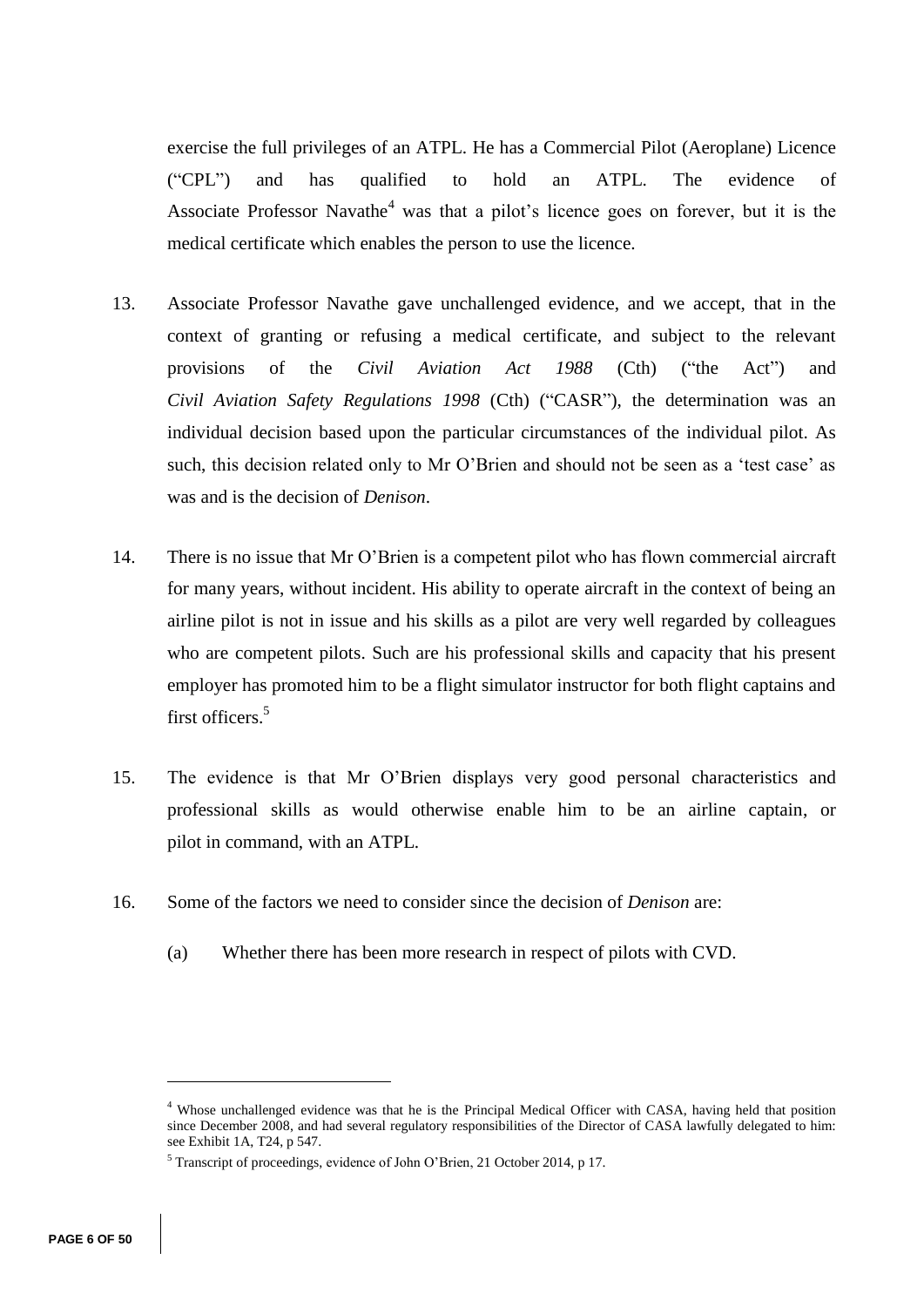- (b) The relevant impact of the FedEx accident at Tallahassee ("FedEx accident"), 6 where the CVD of the co-pilot may or may not have been a contributing factor.
- (c) The newly developed Colour Assessment and Diagnosis ("CAD") test.
- (d) The change in cockpit instrumentation to the so called 'glass cockpits'.
- 17. It is noted that CASA had been aware of many of these factors for some years and was not prompted to change the conditions of Mr O'Brien's medical certificate. It was only after Mr O'Brien underwent the CAD test in February 2014 that the additional conditions 3, 4 and 5 were imposed.
- 18. CASA have a statutory obligation to determine who should operate aircraft, particularly in the case of aircraft carrying the general public.<sup>7</sup> Almost no human activity is without risk and CASA have a statutory obligation to measure the risk against the consequences that may arise from such risk. Those two assessments must then be weighed against each other.

### **Aeronautical Background**

19. Mr O'Brien:

- (a) was born in 1983 and was aged 31 at the time of this decision;
- (b) was granted a CPL in 2002;
- (c) was issued with an ATPL on 19 December 2005;
- (d) was awarded a Bachelor of Aviation from Griffith University in 2006;
- (e) has logged up to more than 6000 flying hours consisting of at least: $8$ 
	- (i) Pilot in Command: 3707 hours
	- (ii) Dash 8 experience: 3707 hours
	- (iii) Night experience: 575 hours
	- (iv) Instrument experience: 445 hours

 $6$  As discussed in report of Dr John Parkes dated 4 October 2014, p 25.

<sup>7</sup> Contained in the *Civil Aviation Safety Regulations 1998* (Cth).

 $8$  See above n 5; Respondent's further submissions dated 19 November 2014.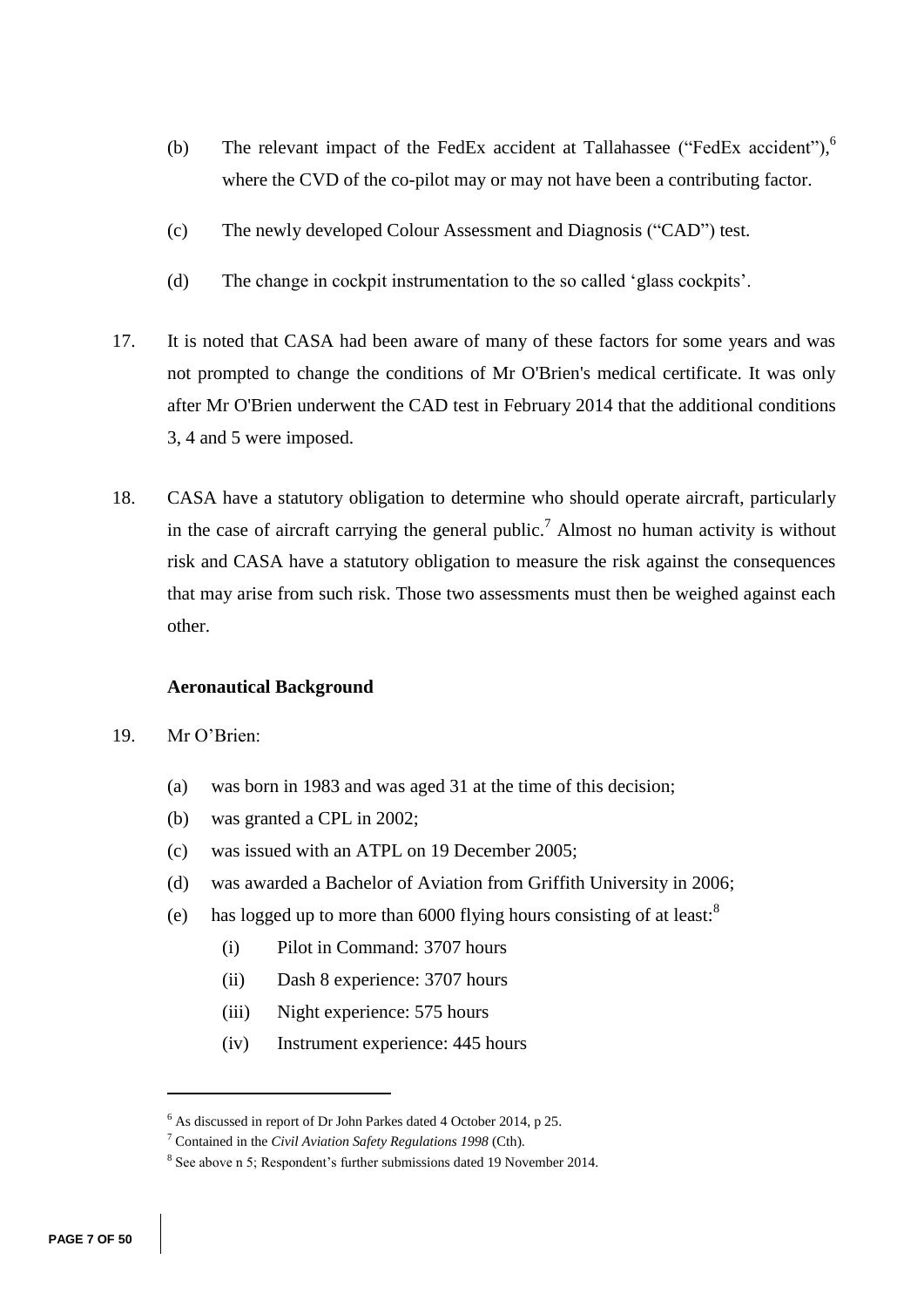- (v) Instructor: 3180 hours;
- (f) currently holds conditional class 1 and class 2 medical certificates. The conditions prevent Mr O'Brien from performing duties authorised by his ATPL;
- (g) is endorsed to fly a variety of single engine and multi-engine aircraft, including the Dash 8;
- (h) was the Senior Base Pilot and Dash 8 simulator instructor as at the date of hearing;
- (i) has a colour deficiency in terms of his sight, he is a dichromatic protanope. This comes as no surprise to CASA and when he was asked to undertake a CAD test<sup>9</sup> it was uncontroversial that, given his deficiency, Mr O'Brien would and did perform poorly; and
- (j) in the context of the evidence of Associate Professor Navathe,  $^{10}$  Mr O'Brien asserts (and we accept) that in all of his flying experience he has never confused lights, including the glideslope assistance, provided at some airports in the form of a Precision Approach Path Indicator ("PAPI").

# **The regulatory framework**

- 20. We need to identify the legislative provisions in terms of aeromedical certification.
- 21. Regulation 67.180(1) of the CASR provides as follows:
	- *(1) Subject to subregulation (7) and regulation 11.055, on receiving an application under regulation 67.175, CASA must issue a medical certificate to the applicant if the applicant meets the requirements of subregulation (2).*
- 22. Regulation 67.180(2)(e) of the of the CASR provides that Mr O'Brien must either meet the medical standard or satisfy the decision-maker that such failure to meet that standard is not likely to endanger the safety of air navigation.

<sup>&</sup>lt;sup>9</sup> See para 51 of this decision.

<sup>&</sup>lt;sup>10</sup> See statement of Associate Professor Navathe dated 3 October 2013, Exhibit 1A, T24, p 568: "Looking outside the aircraft, aviation uses colours in several places. Airfield lighting is arranged in a manner that has differences for taxiways and runways, and there are differences in colours to indicate where to stop the aircraft etc. The aircraft wing tips carry a red and a green navigation light, and these also help to identify the direction of flight of the aircraft. There are also documented examples of pilots losing orientation by reference to an approaching aircraft because of an inability to correctly identify the colours of the navigation lights [PAPI]".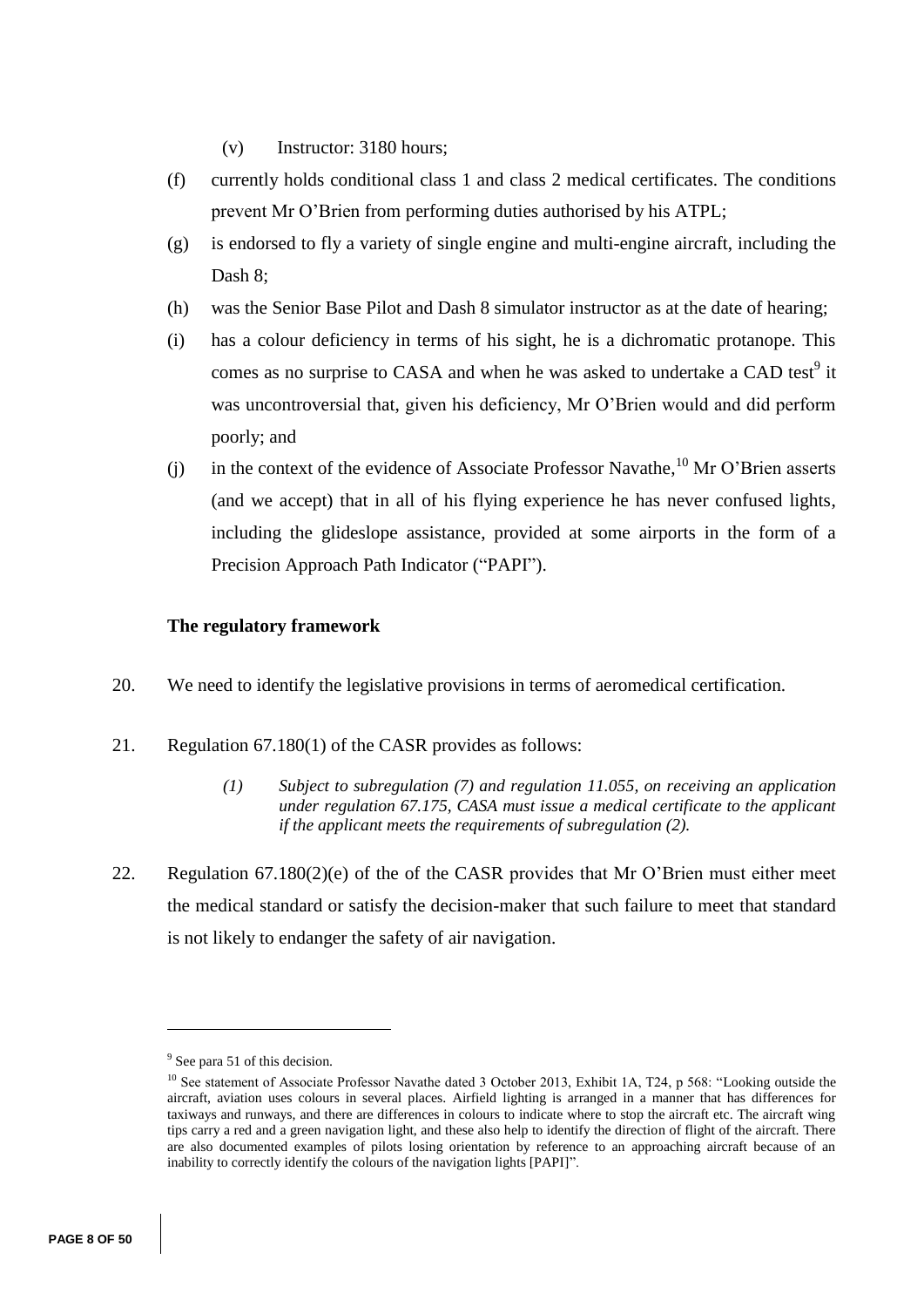- 23. We note that Mr O'Brien bears the onus of establishing this fact. In terms of Mr O'Brien's current status he has satisfied, and has continued to satisfy, CASA that as a co-pilot operating commercial aircraft, subject to the existing conditions, he is not likely to endanger the safety of air navigation. A substantive question is whether the change of status of Mr O'Brien from co-pilot to captain is possible, which carries with it the associated higher standards, greater responsibility and the impact of the so called trans-cockpit gradient.<sup>11</sup>
- 24. Regulation 67.180(2)(a) of the CASR empowers CASA to require an applicant for a medical certificate to undergo:
	- *(a) … any relevant examinations that, in the opinion of CASA, are necessary in the particular case.*
- 25. Regulations 67.180(2)(c) and (d) of the CASR provide that the purpose of any such examination is to help CASA to decide whether Mr O'Brien meets the relevant medical standard.<sup>12</sup>
- 26. CASA has power, pursuant to reg 67.165 of the CASR, to require an applicant to submit to a medical or specialist examination carried out by a medical practitioner or other specified qualified professional.<sup>13</sup> CASA is required to take into account the results of such an examination, in the context of its fundamental obligation to ensure that issuing a medical certificate to a particular pilot would not endanger the safety of air navigation.<sup>14</sup>
- 27. Subject to reg 67.180(2)(e) of the CASR, in considering the issue of a class 1 medical certificate, an applicant must demonstrate that he or she meets the criterion (set out in item 1.39 in the Table 67.150 in reg 67.150 of the CASR); that is Mr O'Brien "[c]an

<sup>&</sup>lt;sup>11</sup> Exhibit 1A, T29, p 693, statement of Ian Banks dated 11 October 2013 at para 39, in which he details the meaning of this term: "the fact that captains must establish an optimal working relationship with other crewmembers such that the captain's role and authority are neither over- or under-emphasised (Helmreich & Foushee, 1993)".

<sup>12</sup> Regulation 67.010(a) and (b) of the *Civil Aviation Safety Regulations 1998* (Cth) define 'relevant medical standard' as class 1 medical certificate—medical standard 1, and class 2 medical certificate—medical standard 2, respectively.

<sup>13</sup> See reg 67.165(1)(a) of the *Civil Aviation Safety Regulations 1998* (Cth).

<sup>14</sup> See reg 67.180(2)(f) of the *Civil Aviation Safety Regulations 1998* (Cth).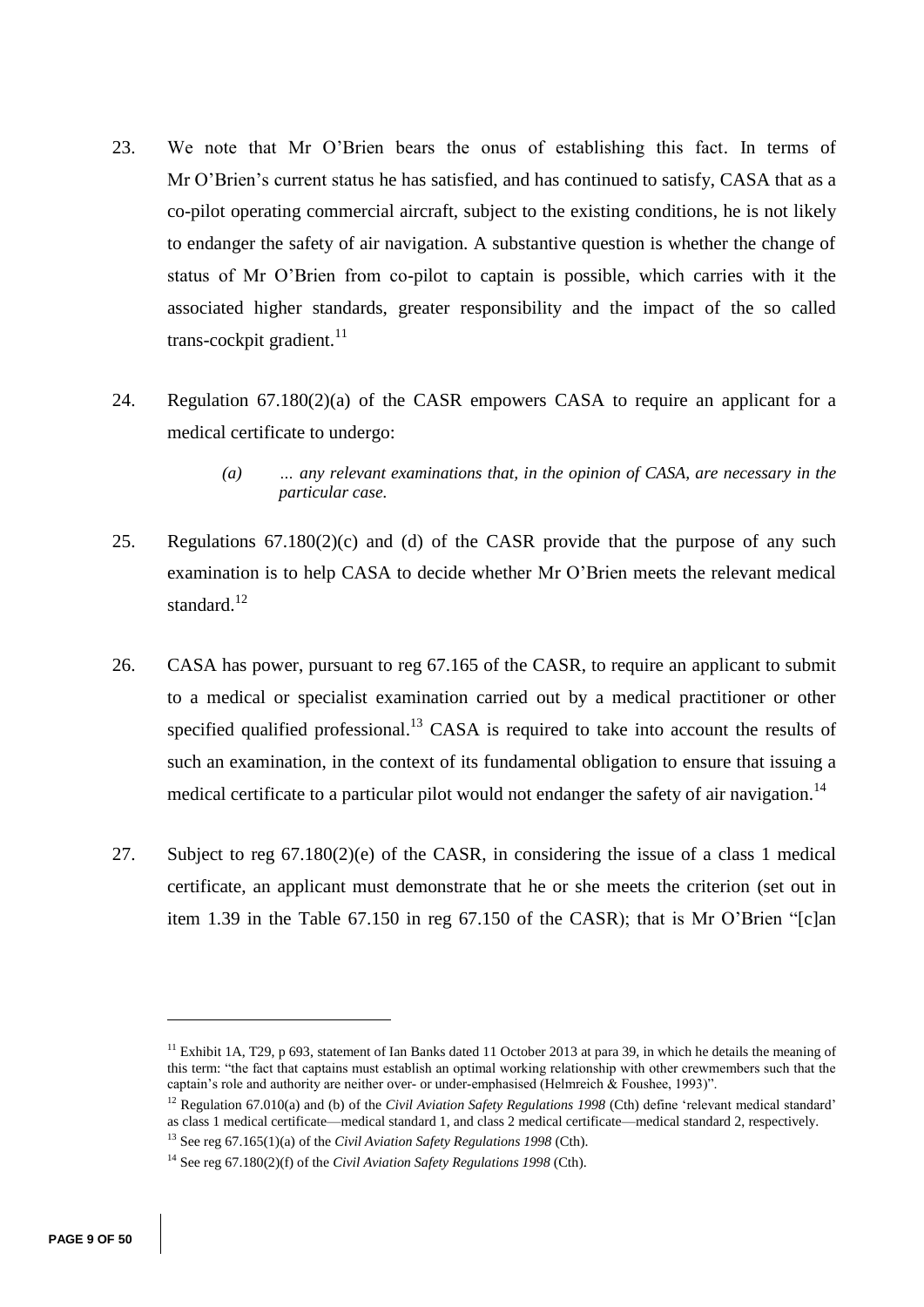readily distinguish the colours that need to be distinguished for the safe exercise of [privileges,](http://www5.austlii.edu.au/au/legis/cth/consol_reg/casr1998333/s61.010.html#privilege) or performance of duties".

- 28. This criterion can be established by way of the tests set out in reg 67.150(6) of the CASR by:
	- *(a) in daylight, or artificial light of similar luminosity, readily identifying a series of pseudo-isochromatic plates of the Ishihara 24-plate type, making no more than 2 errors; or*
	- *(b) for somebody who makes more than 2 errors in a test mentioned in paragraph (a), readily identifying aviation coloured lights displayed by means of a Farnsworth colour-perception lantern, making:* 
		- *(i) no errors on 1 run of 9 pairs of lights; or*
		- *(ii) no more than 2 errors on a sequence of 2 runs of 9 pairs of lights; or*
	- *(c) for somebody who does not satisfy paragraph (a) or (b), correctly identifying all relevant coloured lights in a test, determined by CASA, that simulates an operational situation.*
- 29. Mr O'Brien asserts that the CAD test<sup>15</sup> does not fall within the statutory description contained in reg  $67.150(6)(c)$  of the CASR. CASA submits and we accept that that question is not relevant to our review of the substantive decision.
- 30. We accept the submissions made on behalf of CASA that the determination of the test by CASA for the purposes of reg  $67.150(6)(c)$  of the CASR is not in itself a reviewable decision. We may have regard to the test in our review of the decision in particular, and we have made no determination nor do we intend to make a determination as to whether or not the CAD test fulfils the statutory imperative contained in reg 67.150(6)(c) of the CASR. That decision is ultimately a matter for CASA.
- 31. We accept the submission by CASA that Mr O'Brien has not passed the prescribed tests and consequently he does not meet the relevant medical standard for a

<sup>&</sup>lt;sup>15</sup> Exhibit 1A, T24, p 547, statement of Associate Professor Navathe dated 3 October 2013 at para 97 detailed (which CASA is considering the use of), "a new test called the CAD test, which is an aviation specific test developed by the City University in London in conjunction with the UK CAA. This test considers all the external and internal colours in aviation, and they did this by practically working with a modern Boeing and Airbus cockpit. The test has been extensively validated for aviation purposes. Details of this test are to be found in the 2009 report, Minimum Colour Vision Requirements for Professional Flight Crew". Professor Barbur's evidence dealt with this test, its advantages and limitations extensively.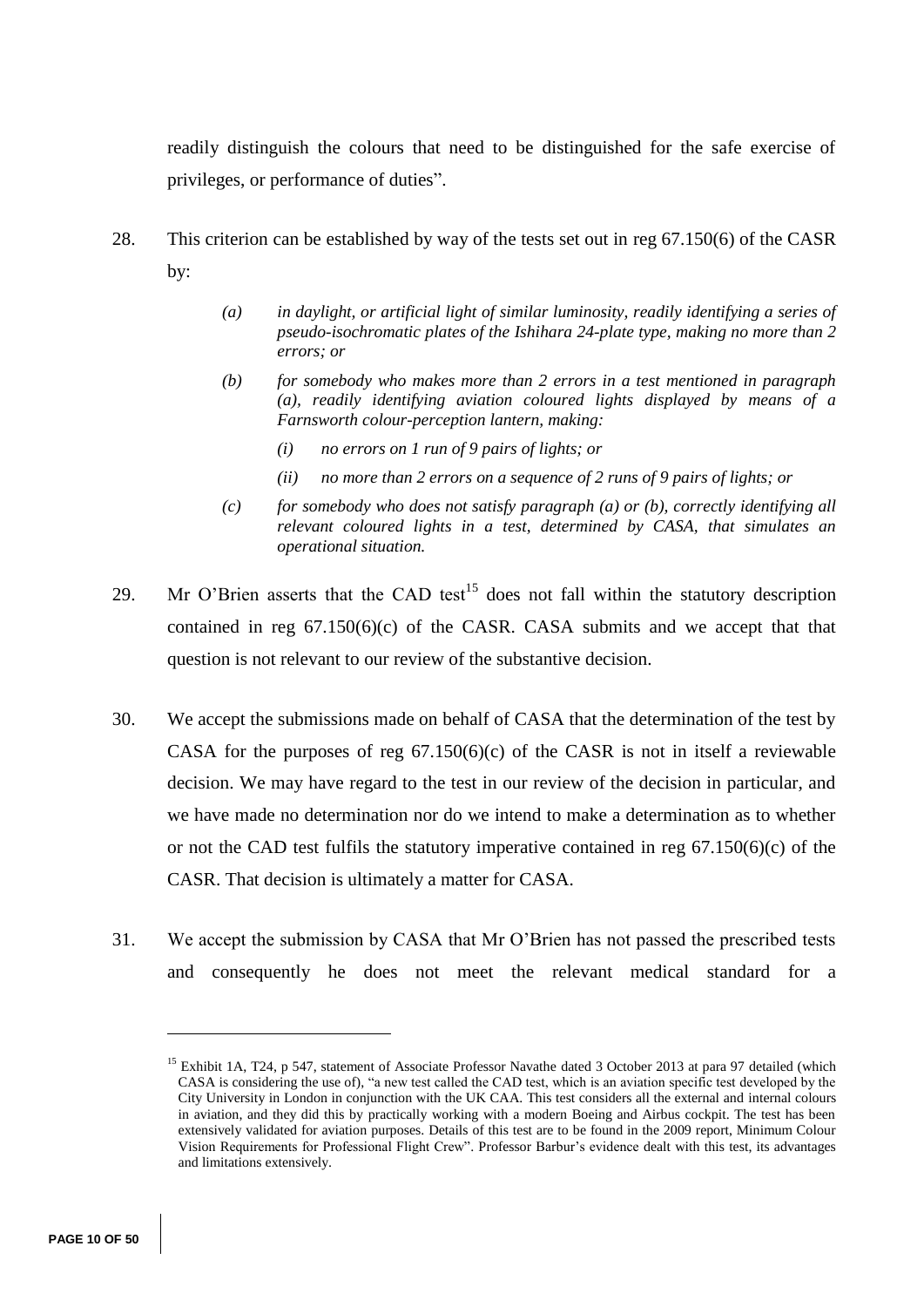class 1 medical certificate. Consequently CASA may not issue a medical certificate to Mr O'Brien unless they are satisfied that he is not likely to endanger the safety of air navigation (reg 67.180(2)(e) of the CASR). If Mr O'Brien does not so satisfy CASA, then he has not satisfied the requirements of the CASR and CASA must not issue the medical certificate (reg 67.180(7)(b) of the CASR).

- 32. Ameliorating this regulation is reg 11.055 of the CASR which relevantly provides:
	- *(1) This regulation applies despite any other provision of these Regulations that provides for the grant or issue of an authorisation, but subject to section 30A and paragraphs 30DY(2)(b), 30DZ(2)(b) and 30EC(2)(b) of the Act.*
	- *(1A) … if a person has applied for an authorisation in accordance with these Regulations, CASA may grant the authorisation only if:*
		- *(a) the person meets the criteria specified in these Regulations for the grant of the authorisation; and*
		- *…*

*…*

- *(e) granting the authorisation would not be likely to have an adverse effect on the safety of air navigation.*
- 33. Consequently we accept the submission made on behalf of CASA that:<sup>16</sup>

*The power to impose conditions conterminously with the issue of an authorisation is set out in [reg] 11.056 [of the CASR] which, relevantly for present purposes, provides that CASA may grant an authorisation subject to any condition that CASA is satisfied is necessary "in the interests of the safety of air navigation".*

*Read with s 9A of [the Act] it is plain that the repeated emphasis on aviation safety is the key (and paramount) consideration in any determination of whether an applicant satisfies the requirements of those regulations that call for the exercise of judgment by the administrative decision-maker.* 

- 34. In undertaking this review we have adopted the underlying approach that consideration of aviation safety is paramount. Our review is whether the conditions imposed in the class 1 medical certificate, any one or combinations of them are such as to meet this paramount consideration.
- 35. In its further submissions dated 19 November 2014, CASA asserted, and we accept, that the considerations need to be carried out in the construct of the following: $17$

<sup>&</sup>lt;sup>16</sup> Respondent's further submissions dated 19 November 2014, p 5, paras 16 and 17.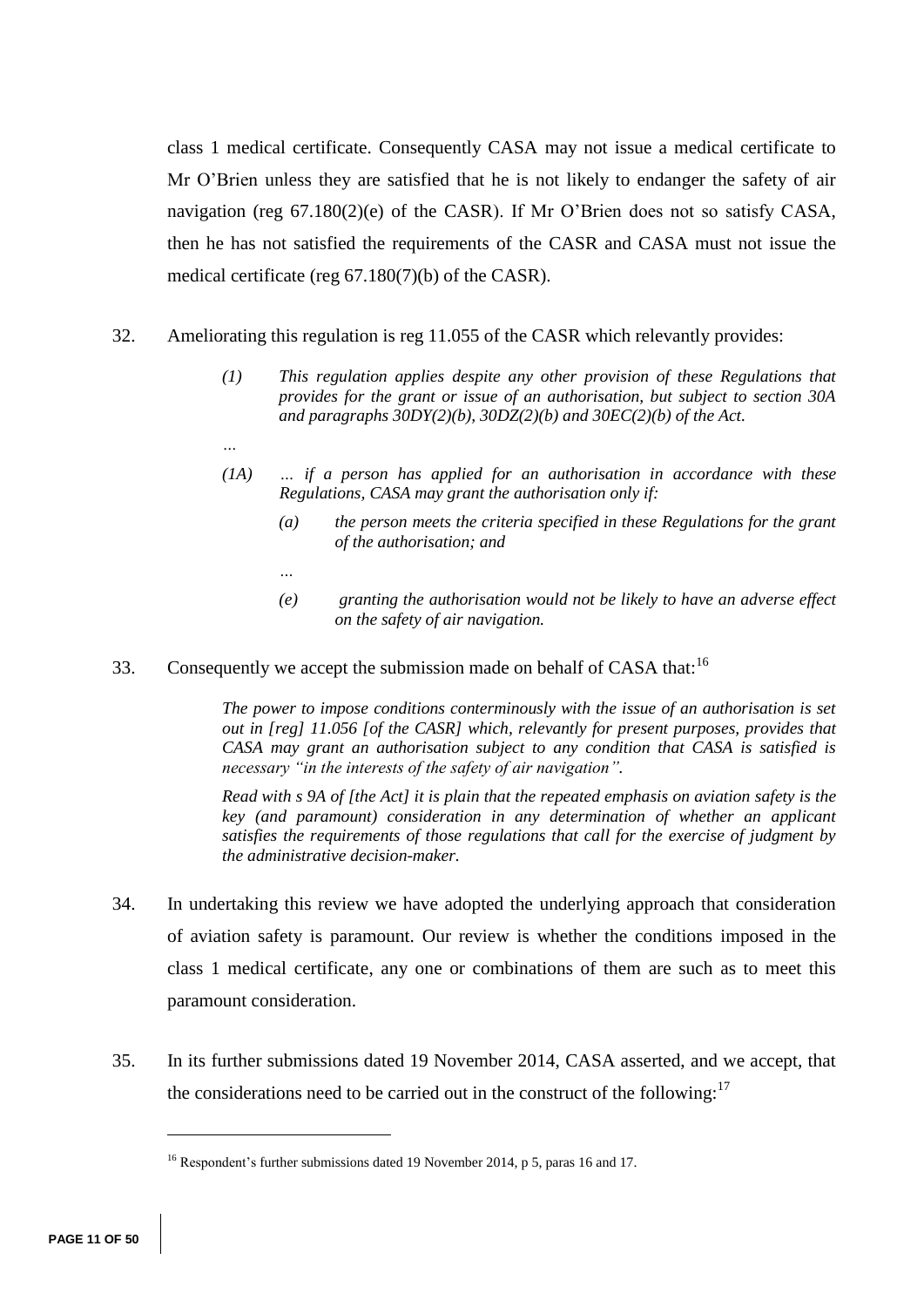*The application of the provisions set out above in all cases requires a sophisticated level of risk assessment in the context of aeromedical certification decision-making. That assessment is affected by a number of policy considerations.*

## *Policy*

*First, at the level of legislative policy it is clear from the express terms of the regulations in Part 67 of the CASR that colour perception (ie the ability to readily distinguish the primary colours used in aviation) is an important safety matter relating to the "safe exercise" of the privileges of any pilot licence.*

*The use of pseudo-isochromatic plates, or the Ishihara plates test, (prescribed by [reg] 67.150(6)(a) [of the CASR])is the fundamental test used around the world, in the aviation context, consistently with the Chicago Convention obligations of member States. Ishihara plates are primarily used to classify red-green [CVDs]. Lantern tests such as the Farnsworth lantern test ([reg] 67.150(6)(b) [of the CASR]) are designed to simulate signals using specific colours encountered in aviation and are directed to testing the required ability directly. The test usually involves recognising and distinguishing two different green colours, two red colours and a white light. (Lights are usually shown in pairs of two, low or high brightness, and the applicant is asked to name the colours.)* 

*It is clear from the wording of the prescribed tests that the colours considered by the legislature as safety-relevant in the aviation field are those colours (primarily red and green) to which the tests are directed.* (Emphasis added.)

36. Primary tests performed with pseudo-isochromatic plates ("PIP") detect those pilots with any degree of CVD but provide no indication as to the type or severity. The most commonly used PIPs are the Ishihara plates. Others, such as the Dvorine plates, may also be used in other jurisdictions. The application and interpretation of these tests varies considerably amongst states.<sup>18</sup> For example, in Australia more than two errors on the Ishihara plates is considered as a fail, while in the United States of America ("United States"), the pilots are allowed up to six errors on the Dvorine plates and up to five, six or eight errors on the Ishihara plates depending on which edition is used.<sup>19</sup> Once a pilot has passed this primary screening test they are free to exercise the full privileges of their licence.

<sup>&</sup>lt;sup>17</sup> See above n 15, p 6, paras 19- 21 and 22.

<sup>&</sup>lt;sup>18</sup> See Exhibit 1A, T58, p 952, Watson D B, "Lack of International Uniformity in Assessing Colour Vision Deficiency in Professional Pilots" (2014) 85(2) Aviation, Space and Environmental Medicine 148-160.

<sup>&</sup>lt;sup>19</sup> Exhibit 2, document 6: extracts from the United Stated Federal Aviation Administration, "Guide for Aviation Medical Examiners" (United States Federal Aviation Administrative, 2013).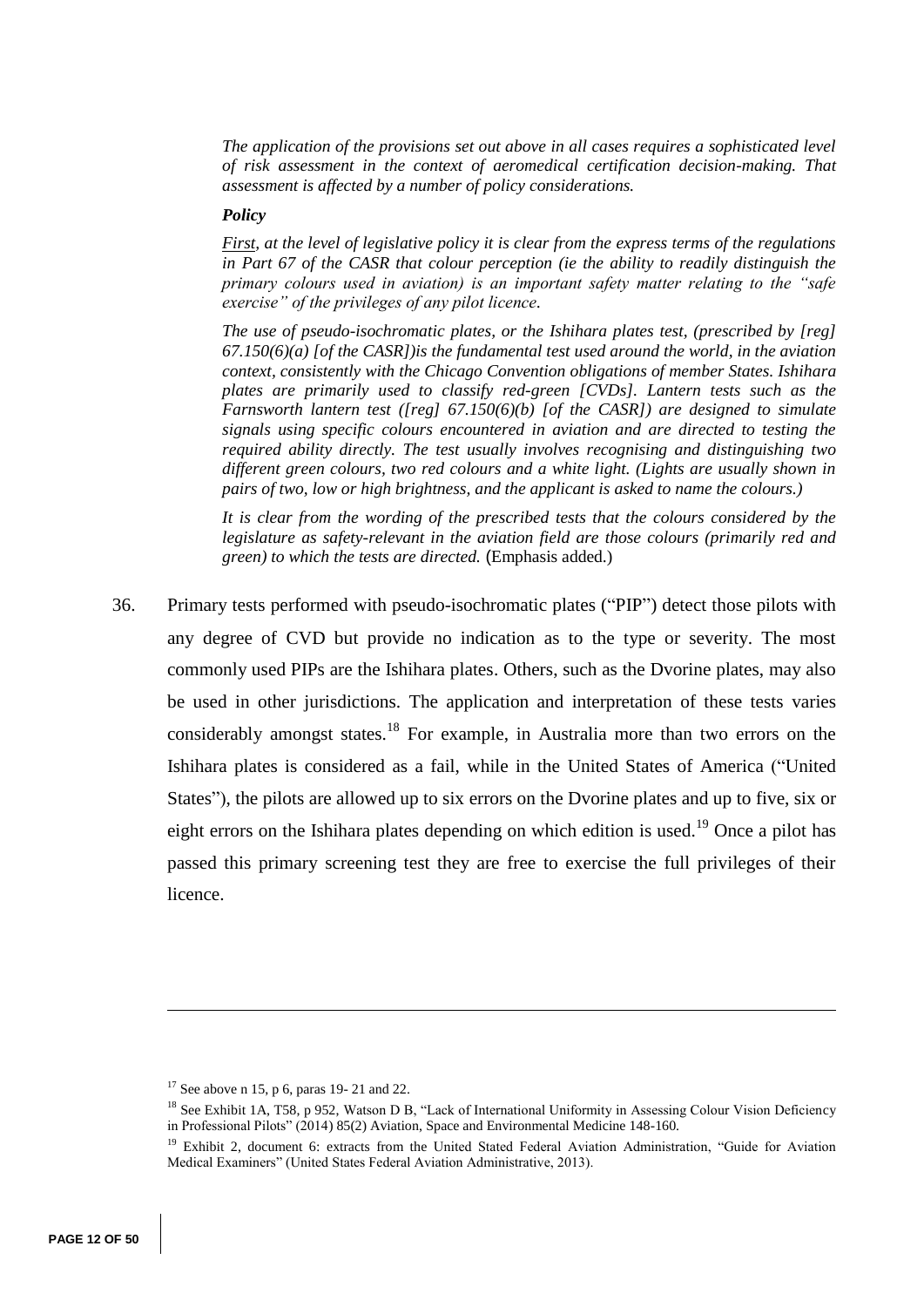- 37. Mr O'Brien failed the PIP test administered on 28 May 1999. In Australia and most other jurisdictions, failure of the PIP test will require a secondary test.
- 38. Mr O'Brien then failed the Farnsworth Lantern tests administered on 25 and 28 May 1999.
- 39. Regulation 67.150(6)(c) of the CASR allows those who fail both the primary and secondary tests to undergo another test "*determined by CASA, that simulates an operational situation".* CASA had adopted the signal light test and the practical lantern tests to meet this requirement. The signal light test is standardised in its application and is designed to simulate the coloured signal lights emitted by the control tower in the event of a failure of radio contact with an aircraft. Associate Professor Navathe said that the test was discontinued in 2013 because of concerns about the standardisation of the administration and interpretation of the test as well as concerns about the suitability of the colours used.<sup>20</sup> Mr O'Brien is reported to have failed three signal light tests on 6 November 2000,<sup>21</sup> 3 March 2005,<sup>22</sup> and 15 August 2005<sup>23</sup> although he disputes the result of the August 2005 test as he felt that the test was not administered in appropriate lighting conditions. He also underwent and failed a practical lantern test with the Victorian College of Optometry on 20 September  $2005.<sup>24</sup>$  This detailed assessment also diagnosed him as having a "*congenital protanopic colour vision deficiency".* 25

# 40. CASA in their submission went on to provide the following information:  $26$

*Secondly, at the level of international aviation policy, Articles 38, 39 and 40 of the Chicago Convention make provision for the filing by member [S]tates of a 'difference' where the national standard falls below or is different from the standard prescribed by the ICAO*[27] *Annexes. Such a notification does not relieve the state of its international obligation to conform to the Annexes such that a state may not allow international flights* 

 $^{20}$  Transcript of proceedings, evidence of Associate Professor Navathe, 23 October 2014, p 177.

 $21$  Exhibit 1B, T8.

 $22$  Exhibit 1B, T15.

<sup>23</sup> Applicant's statement dated 2 August 2013; Exhibit 1B, T9, p 118.

<sup>24</sup> Exhibit 1B, T22.

<sup>&</sup>lt;sup>25</sup> Report of Ka-Yee Lian dated 20 September 2005, Exhibit 1B, T22, p 76.

<sup>&</sup>lt;sup>26</sup> See above n 16, pp 7 – 11, paras  $23 - 35$ .

<sup>27</sup> International Civil Aviation Organization.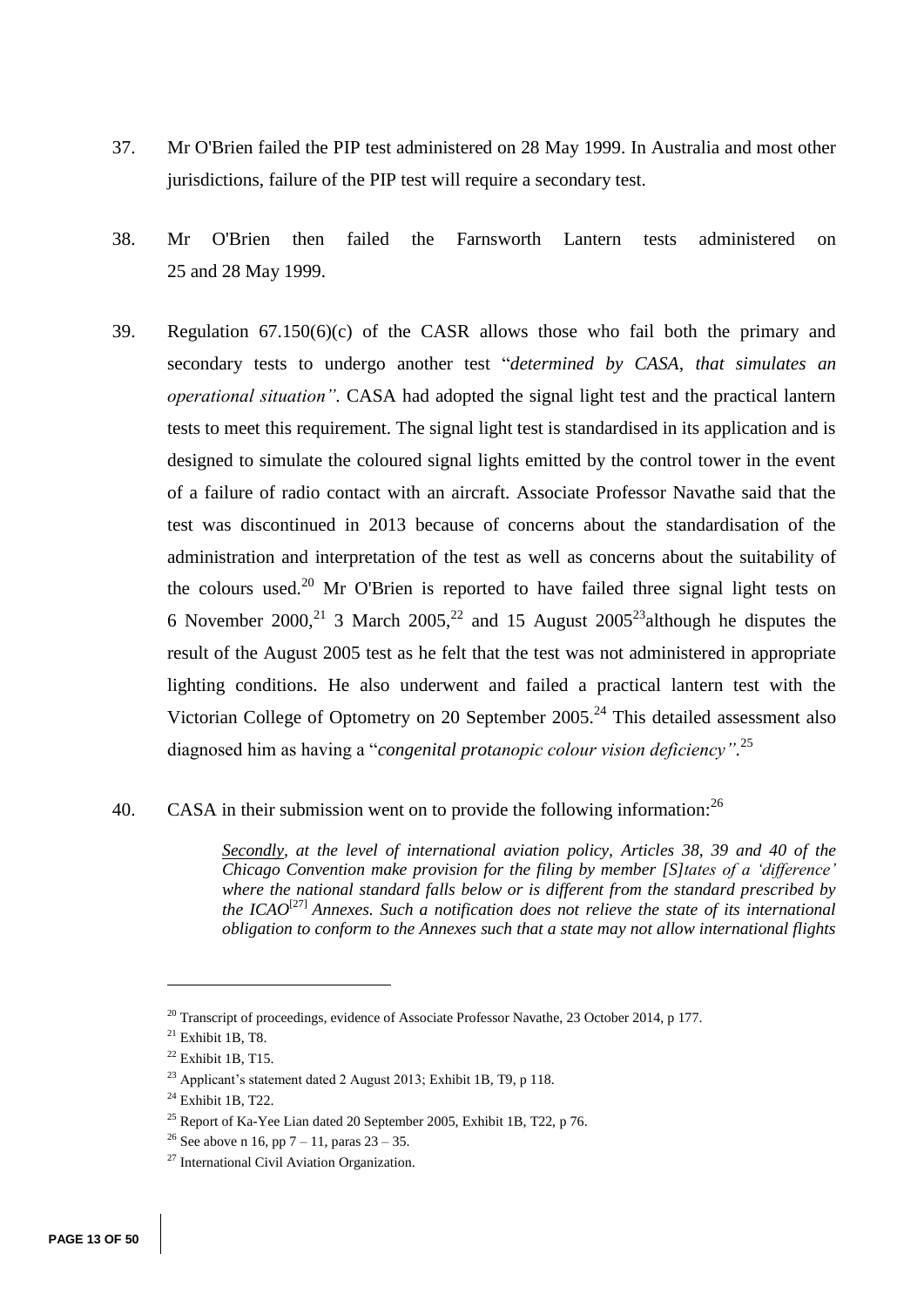*to occur without the express permission of the other countries that are entered or overflown. Member nations of ICAO are required to comply with ICAO Annex 1 medical standards domestically unless adequate justification can be advanced to explain a difference.* [28]

*[Associate Professor] Navathe has given evidence of the 'difference' that Australia notified to ICAO in respect of the colour vision requirements in about 1994 (Ex 11). In a memorandum dated 13 October 1995, Dr Liddell (former Director of Aviation Medicine and acting General Manager, Personnel Licensing with CASA) referred to a table that notes a difference between the ICAO Annex 1 medical standards and Australian medical standards in these terms: "Candidates failing pseudoisochromatic plates [PIP] [*sic*] and colour perception lantern may be given dispensation in class 2, and class 1 to commercial level but no higher".* 

*[Associate Professor] Navathe observes that this notified difference is said to have "Result(ed) from a successful legal challenge". The effect of the notification of the 1994 difference did not allow for the provision of a class 1 medical certificate to an ATPL holder who failed the relevant Lantern test. The records referred to by Dr Liddell confirm the historical position taken by CASA as a matter of long-standing policy consistent with Australia's international obligations that ATPL operations are not included in the notified difference to ICAO. (Under s 11 of the Act CASA must "perform its functions in a manner consistent with the obligations of Australia under the Chicago Convention".)*

*In its published material relating to Frequently Asked Questions about the accepted medical standards, ICAO has said this:*

It is very rare for someone to be colour "blind" i.e. cannot see any colour at all. Most of those with a deficiency can see some colours quite well but not all colours or all shades of colour. The ICAO medical provisions in Annex 1 — Personnel Licensing, state that an applicant "shall be tested for the ability to correctly identify a series of pseudoisochromatic plates". Such a test displays different numbers (or shapes or letters) that are made up of dots that are coloured differently from background dots. Colours are chosen so that individuals with a [CVD] cannot reliably differentiate the number from the background.

Individuals who fail to achieve an adequate score in this test can nevertheless be accepted for licensing if they can "readily distinguish the colours used in air navigation and correctly identify aviation coloured lights". Depending on the country in which the application is made, this secondary test may take the form of a device (called a "lantern") that requires an applicant to identify different coloured lights e.g. red, green and white and sometimes, depending on the exact lantern type, additional colours. There are other tests becoming available that make use (of) computer technology for assessing colour vision. As different countries apply different tests it is necessary to inquire of a particular Licensing Authority (as to) the details of the test it employs.

For private pilots only, an applicant who fails both tests can be licensed as long as his/her licence is restricted "Valid daytime only [*sic*]. (Footnote omitted.)

*It is apparent that ICAO has recognised the utility of "computer technology for assessing colour vision". To this end, the CAD test developed by Professor Barbur for the United* 

<sup>&</sup>lt;sup>28</sup> See above n 16, pp 8-9, footnote 7: "An overview of Annex 1 to the Chicago Convention is provided by Dr P Clem, Ex 1A, Vol 2, p 458".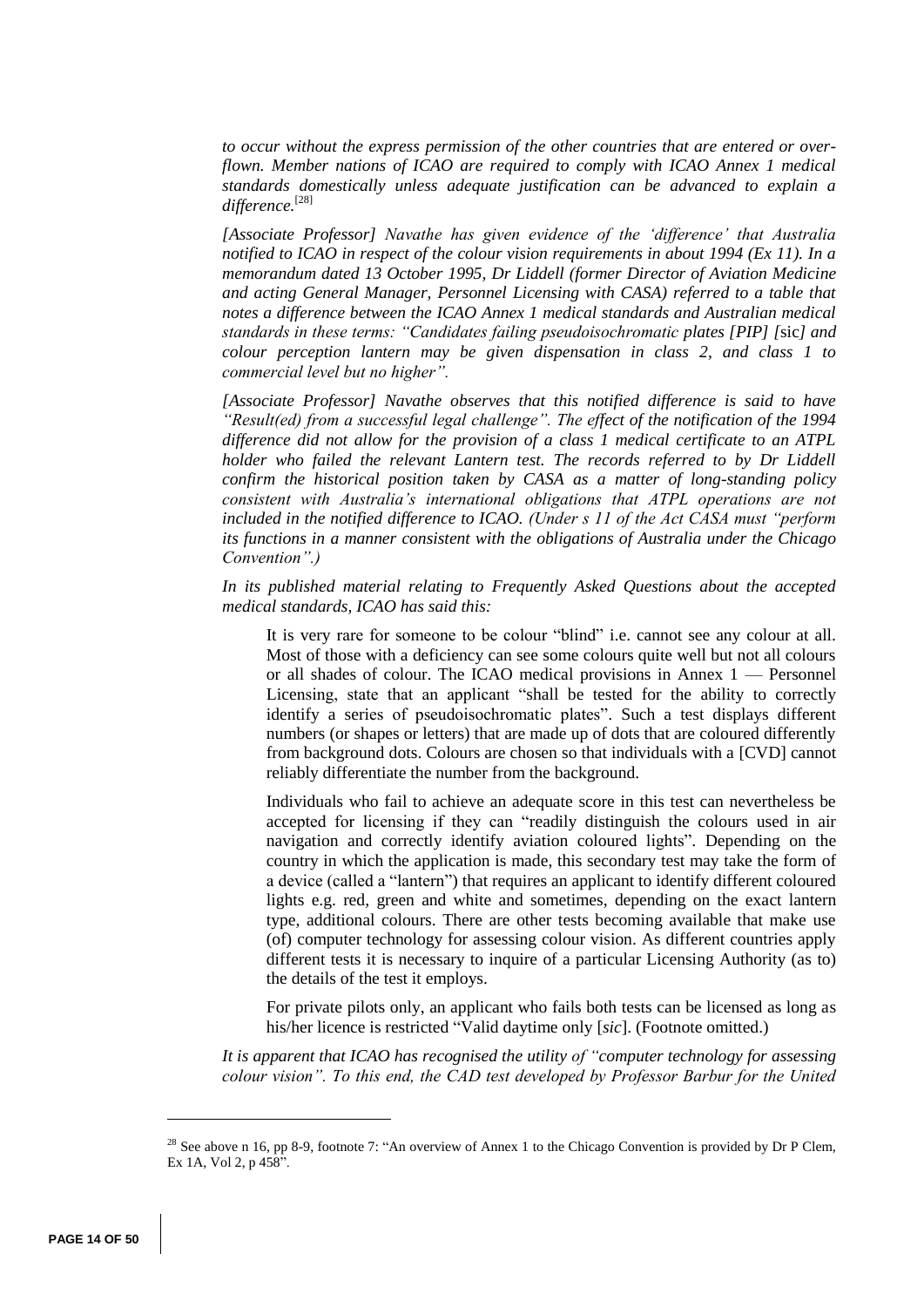Kingdom Civil Aviation Authority<sup>[29]</sup> is now used by "many national aviation authorities, *hospitals and research institutions throughout the world" (Ex 14, Barbur, page 1). Unlike the CAD test, lantern tests do not assess the nature and severity of a colour vision defect. The CAD test "quantifies accurately (in CAD units) the severity of Red /Green (RG) and Yellow/Blue (YB) colour vision loss.....A threshold of 6 standard normal (CAD) units means that the subject requires 6 times the colour signal strength to just see either RG or YB colour signals"*[30]

*In the context of use of the CAD test by the [UK CAA], the threshold test levels are "based on a detailed analysis of the use of colour in commercial aviation and in particular on those situations when there is no redundancy involved (ie there are no other cues to carry out safety-critical tasks)... The correct naming of PAPI lights at night from a distance of 5 to 6 kms is made more difficult when large pupils are involved and the retinal image quality is made worse by increased higher order aberrations and*  scattered light" (Ex 14 Barbur p 2).<sup>[31]</sup> The contrast between red and white lights can be *variable; at night "the intensity may be adjusted to a lower value to preserve pilot night vision".*[32]

*The findings of the UK CAA/Barbur study show that "deutan-like subjects with CAD thresholds of ≤ 6 [Standard Normal Units ("SNU")] and protan-like subjects with thresholds of*  $\leq 12$  *SNU performed the PAPI task with the same accuracy as normal trichomats" (Ex 14, Barbur, p 3).*[33]

*In the UK, consistently with EU regulations, Ishihara testing is the first stage of colour vision testing for medical certification. In the UK, "if the Ishihara test is failed the examiner will proceed to CAD testing. If the CAD pass criteria are not met unrestricted [c]lass 1 certification would be refused. In this circumstance, if requested by [Mr*  O'Brien], an EU [c]lass 1 certificate could be issued under the MED.B.001<sup>[34]</sup> flexibility *clause with limitations; flying is restricted to daytime only and no commercial air transport operations are permitted" (Ex 13, Evans, p 3). As such, the [United Kingdom]* policy is far more stringent than the policy adopted in Australia. As noted in a 2005 *research paper: "Historically, it was assumed that [colour]-deficient individuals would not make suitable professional pilots as they would be unable to discriminate the [colours] used in aviation, so would be unsafe… Although the appropriate use of [colour] signals can undoubtedly improve visual performance, the benefits of requiring normal [colour] vision in the aviation environment are difficult to assess, largely because of redundancy in the [colour]-coding of visual information such as the use of* 

 $29$  UK CAA.

<sup>&</sup>lt;sup>30</sup> This assertion of fact needs to be tempered or considered in the light of the findings and comments made elsewhere in these reasons.

<sup>&</sup>lt;sup>31</sup> See above n 16, pp 8-9, footnote 7: "PAPI... primarily assist pilots by providing visual glide slope guidance in nonprecision approaches to a runway. These systems generally comprise a row of 4 equi-spaced light units normally installed on one side of the runway with the glide path indications represented as two red and two white lights (2 red **1000**) when on proper glide path angle of approach. Light combinations indicate when slightly high (3 white  $\bullet\bullet\bullet\bullet\bullet$ ), significantly high (4 white  $\bullet \bullet \bullet \bullet$ ), slightly low (3 red  $\bullet \bullet \bullet \bullet$ ) and significantly low (4 red  $\bullet \bullet \bullet \bullet$ ). (Ex 1A, Vol 2, at 398). PAPI is used in the final visual segment of an approach to land following an instrument approach (Ex 1A, Vol 3 Scrimes at 938). The US FAA is researching replacing incandescent lamps with more efficient Light Emitting Diode (LED) lamps but at present, in Australia, LEDs are not used".

<sup>&</sup>lt;sup>32</sup> Exhibit 1A, T22, report of Fred van der Heide dated 3 October 2013, p 389.

<sup>33</sup> Mr O'Brien, a protan, failed the CAD test with an SNU of 26.27.

<sup>34</sup> See above n 16, p 9, footnote 9: "EASA (European Aviation Safety Agency) Rules, Subpart B, Requirements for Medical Certificates".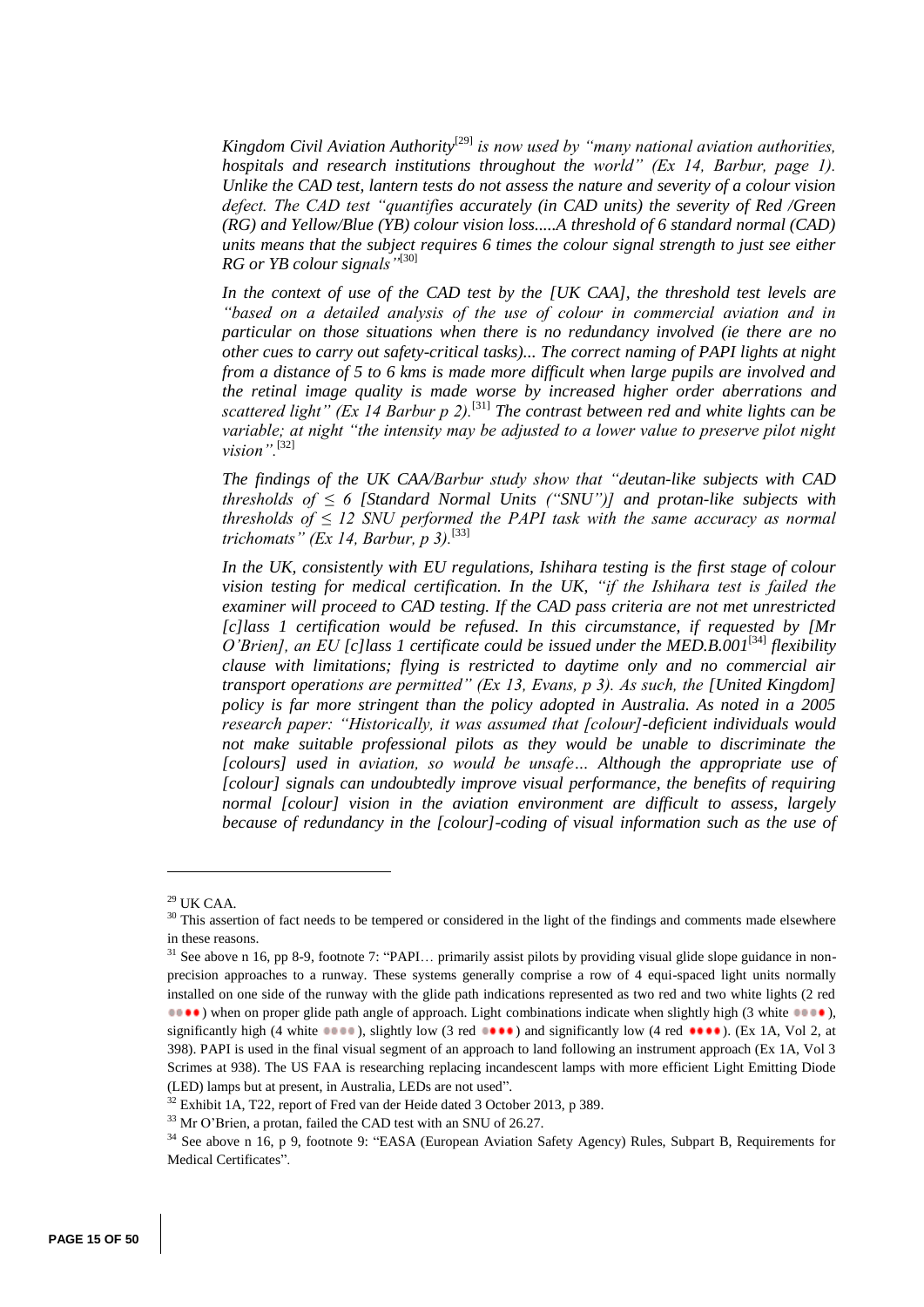*flashing lights, audio cues, or text information". The researchers go on to observe that "luminance contrast, object shape, size and location in the visual field are more often used to distinguish objects rather than, or in addition to, using specific [colours]".*[35]

*This research paper highlights the policy difficulties in determining how to apply existing standards – based on a requirement of colour perception not on an acceptance of 'redundancy cues' or 'luminance contrasts' or other cognitive messages – and how to approach the task of evaluating and mitigating risk in the context of aeromedical certification.*

*The further, more recent research paper by Dr Dougal Watson of the New Zealand Civil Aviation Authority, underscores the adoption of a general policy by ICAO member [S]tates of precluding an applicant who fails the prescribed testing from undertaking airline operations or night flying: Ex 1A, Vol 3, p 957. (In one state a profoundly CVD pilot is able to operate as an airline co-pilot.) Dr Watson also concludes that the high degree of variation in the assessment of CVD applicants for medical certification stems not from the ICAO-based wording of the medical standards but from the administrative application of those standards which inhibit the achievement of the international objective of uniformity in aeromedical certification.* 

*The clear and long-standing policy position adopted by CASA (which takes into account and is consistent with earlier decisions of the Tribunal in [*Re Pape and Secretary, Department of Aviation *(1987) 16 ALD 97; [1987] AATA 354] and* Denison *as analysed in the attached SFIC) is to set the bar at the ATPL level. The underpinning rationale for this policy position is plainly supported by the UK CAA and New Zealand CAA research papers and the NTSB report into the loss of Flight 3407 (Ex 17) together with the further adumbration provided by [Associate Professor] Navathe in both his oral and written evidence (Ex 1A Vol 2 Tab 26 3/10/13). The overseas research and consequent policy development further support the decision of CASA to restrict solo night flying by the applicant.* 

*The Tribunal has, with a high degree of consistency, adopted the view endorsed by the Federal Court, as noted by academic commentators, that it may have regard to policy followed or taken into account by a primary decision-maker but it must not "determine the issue simply by resolving whether or not the decision conforms with the policy".* [36]

*In* Confidential and Social Security Appeals Tribunal *[2009] AATA 197; (2009) 108 ALD 209 the Tribunal cited the above quoted passage from Professor Dennis Pearce's work "Administrative Appeals Tribunal" (2nd edition at pp 194,195) referring in turn to passages from* Re Drake v Minister for Immigration and Ethnic Affairs *(1979) 2 ALD 60 at 69-70; 24 ALR 577 at 590, per Bowen CJ and Deane J. The Tribunal went on to further quote the learned author as follows:*

*"The approach to be followed by the AAT in reaching an accommodation between the role stated for it by the Federal Court and published government policy was taken further by President Brennan J in Re Drake and Minister for Immigration and Ethnic Affairs (No 2)(1979) [1979] AATA 179; 2 ALD 634. Policy was seen by the President as being a key factor in attaining consistency in decision-making. Consistency was said to be a* 

<sup>&</sup>lt;sup>35</sup> See above n 16, p 9, footnote 10: Squire TJ, Rodriguez-Carmona M, Evans AD and Barbur JL, "Color Vision Tests for Aviation: Comparison of the Anomaloscope and Three Lantern Types", (2005) 76(5) Aviation Space and Environmental Medicine 421-429.

<sup>&</sup>lt;sup>36</sup> See *Re Becker and Minister for Immigration and Ethnic Affairs* (1977) 1 ALD 158; [1977] AATA 12.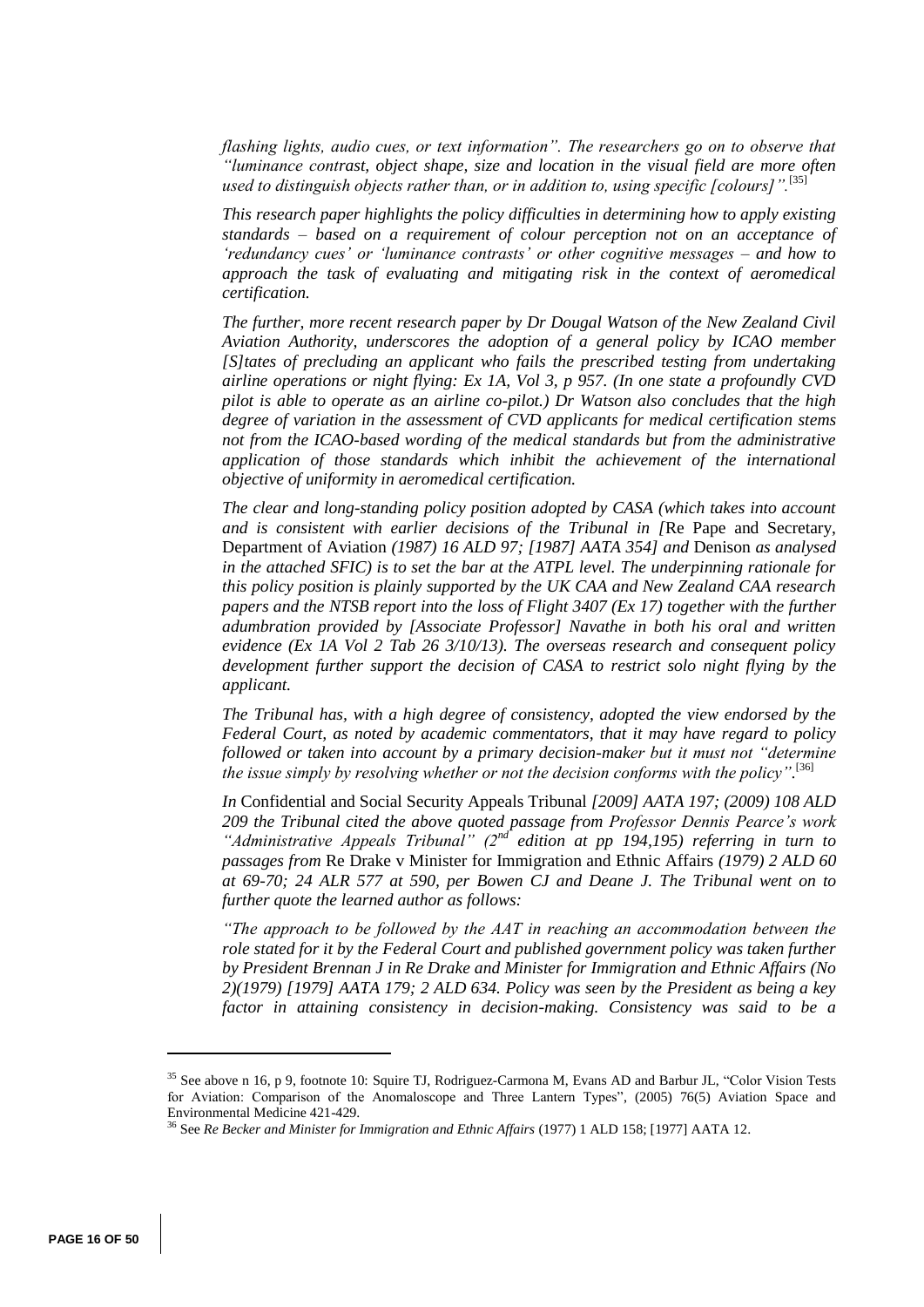*desirable goal in administration, as the application of differing standards in the exercise of a power by administrators cannot do other than result in unfairness and a consequent*  lack of confidence in the executive. The AAT ought therefore to apply lawful ministerial *policy unless there are cogent reasons to the contrary. It would, however, be a cogent reason if the application of the policy would work an injustice in a particular case. Consistency is not preferable to justice (see particularly 2 ALD at 644)".* (Emphasis added.)

- 41. We accept the evidence and submissions as to legislative and administrative structure. However, we reiterate that this is to be considered in the context that CASA has already conditionally authorised Mr O'Brien to engage in regular public transport flight operations of complex aircraft – that is not in issue and from that we must infer that CASA was, and continues, to be satisfied that Mr O'Brien's *existing conditional* class 1 medical certificate is not contrary to the interests of the safety of air navigation.
- 42. Further, that the determination in issue is about the individual and whether he or she is able to satisfy the decision-maker that the authorisation he or she seeks is not contrary to the interests of the safety of air navigation.

### **Colour deficiency**

- 43. CASA contends that the imposition of five conditions on Mr O'Brien's class 1 medical certificate was and remains necessary to ensure the safety of air navigation.
- 44. Mr O'Brien has the CVD protanopia. He has undergone and failed the prescribed CASR tests, as detailed above.
- 45. He agreed to undergo the CAD test. There is an issue as to whether that test fits within the meaning of CASR; in that it is or is not a test that 'simulates an operational situation'. If it is within the meaning of reg  $67.150(6)(c)$  of the CASR, he has not passed it. If it is not, then he has complied with the reg 67.150(6)(c) of the CASR as there was no valid test.
- 46. Thus Mr O'Brien has not met the criteria in item 1.39 of Table contained in reg 67.150 of the CASR by passing one of the prescribed tests set out in reg 67.150(6) of the CASR.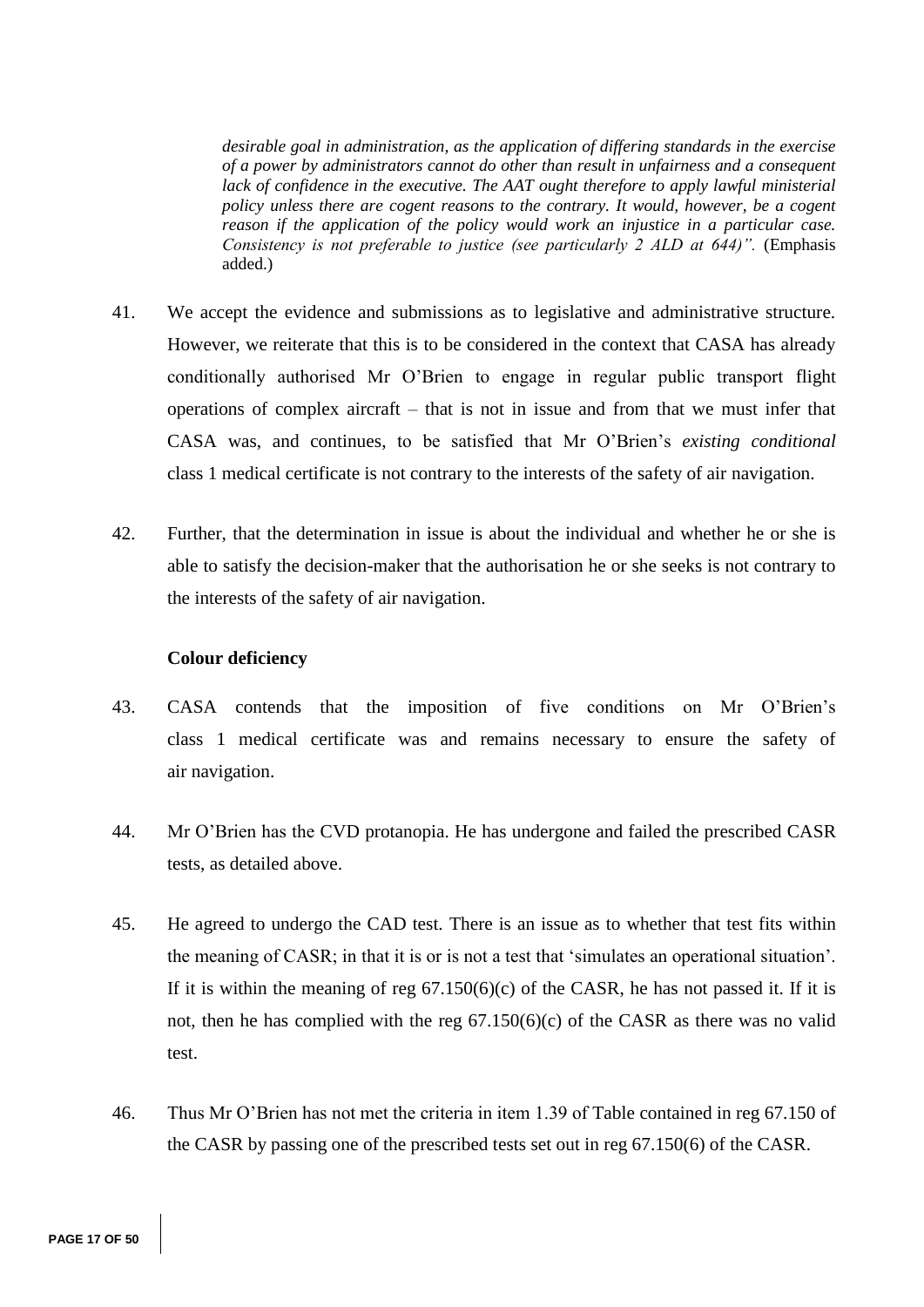- 47. Notwithstanding these outcomes CASA have authorised him to fly as a first officer subject to the specified conditions.
- 48. In *Denison*, the nature of CVD was discussed and, as a general outline, it was conceded by the parties to be accurate:<sup>37</sup>

*Before discussing the contentious parts of the evidence, it is desirable that we set out some facts regarding which there was broad agreement among the witnesses expert in the nature of defective colour vision.* 

*Within the retina of the human eye there are nerve end cells, usually referred to as cones, which are sensitive to colour. The cones are situated in the very centre of the retina. They "pick up" colour, that is to say colours are stimuli to which they react, in objects at which the person is looking directly. Away from the centre of the retina there are also nerve end cells, usually referred to as rods, which are stimulated by light but appear to be almost insensitive to colour.* 

*Colour is dependent on the wavelength of light; each different colour and each different shade of colour has a different wavelength. That can be readily displayed by means of a chromaticity chart. The chart discloses a shape roughly triangular in form with three primary colours, deep red, deep green and deep blue, in the respective corners; within the triangle are all the different colours and shades of colour. Each colour and shade of colour is either one of those primary colours or a combination of them. In the retina of a human with normal colour vision there are cones of three types. Each type is sensitive principally to one of the primary colours; for that reason persons with normal colour vision are referred to as trichromats. Where a person has defective colour vision, his cones either totally lack sensitivity to one or more of the primary colours or are not fully sensitive to one of those colours. A person whose cones totally lack sensitivity to one of the primary colours, that is to say who has sensitivity to only two of the primary colours, is referred to as a dichromat. A person whose cones totally lack sensitivity to two of the primary colours, that is to say who has sensitivity to only one of the primary colours, is referred to as a monochromat…*

*Where a dichromat lacks cones sensitive to red, he is referred to as a protanope. Deuteranopes and tritanopes are those dichromats who lack, respectively, cones sensitive to green and blue. Anomalous trichromats who have cones not fully sensitive to red are referred to as protanomals. Those with cones not fully sensitive to green and blue are respectively referred to as deuteranomals and tritanomals. A person is described as suffering from mild, moderate or severe protanomaly, deuteranomaly or tritanomaly depending on how nearly his cones are to being, at one end of the scale, fully sensitive and, at the other, totally insensitive to the particular primary colour. Protanopes and protanomals are referred to compendiously as protans; deuteranopes and deuteranomals, and tritanopes and tritanomals, are likewise referred to as deutans and tritans respectively.* 

*The perception of colour is not by the retina but by the brain through the medium of the retina and the nerves leading from it to the brain. At some stage in the process of perceiving colour the stimuli received by the cones from light of varying wavelengths are* 

<sup>37</sup> *Denison* (1989) 19 ALD 607 at 615-616.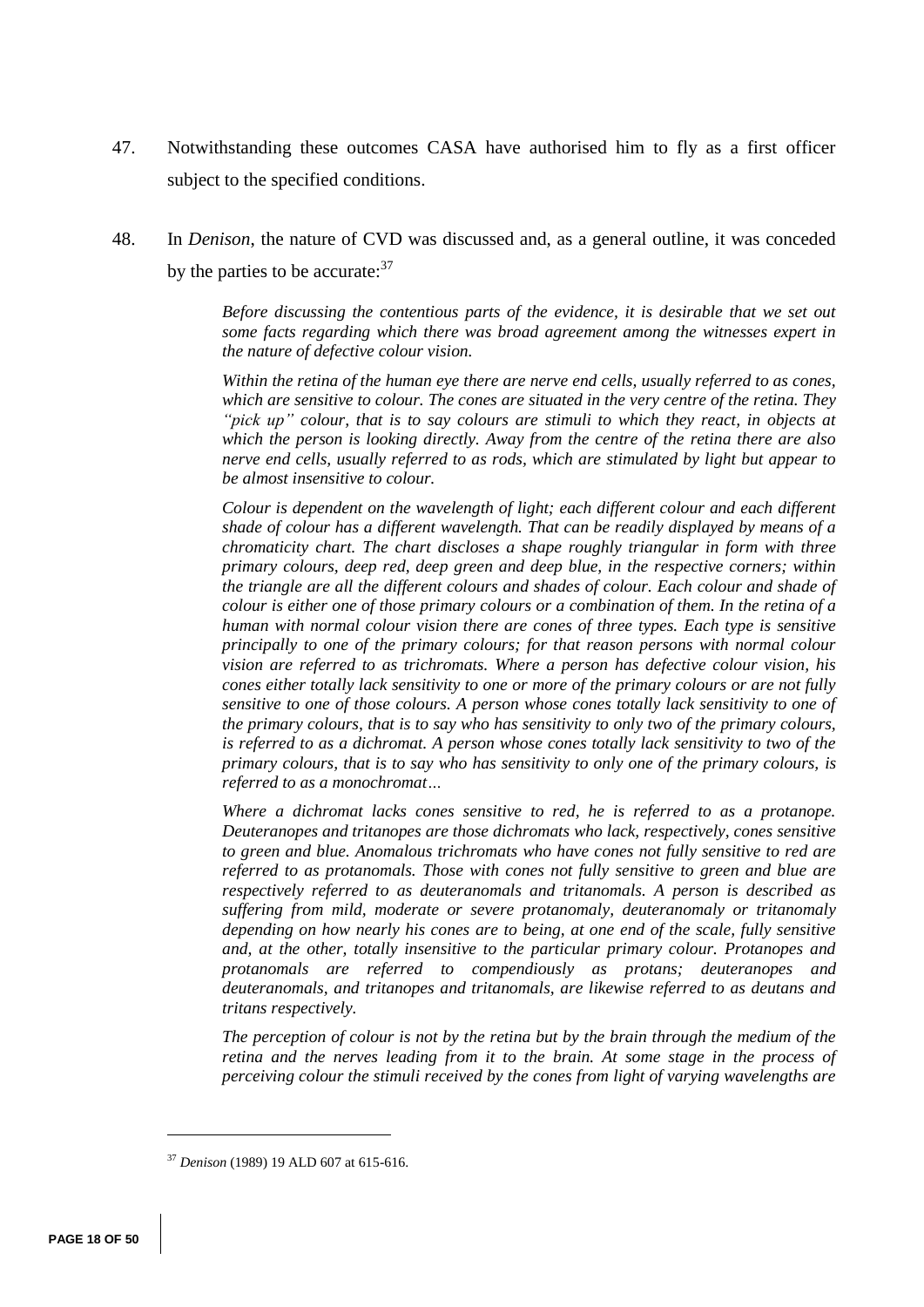*combined to produce perception of colour of a particular wavelength. It is impossible to be sure that all persons with normal colour vision perceive identically colour of the same wavelength; but the perception of each from time to time is generally consistent, so that what is perceived each time is colour of that wavelength. In persons with defective colour vision the effect of the absence or the reduced sensitivity of cones of a particular type leads to the combination of the stimuli resulting in perception of colour of a wavelength different from that perceived by persons with normal colour. However, as in persons with normal colour vision, the colour perceived by any person as the result of the combination of particular stimuli of the cones alone is generally consistent. That generalisation is subject to the qualifications that perception of colour may be temporarily affected by such factors as hypoxia, which usually occurs at altitudes of over about 10,000 ft, or by bright light or striking images seen shortly before. There is also some divergence of views in respect of instability of colour vision in those suffering from severe deuteranomaly, a matter which we discuss in some detail later in this statement. Further, where colour stimuli are received in large quantities from a bright light source, the colour perceived approaches to a greater or lesser extent that seen by a person with normal colour vision. The mechanism of this is not entirely clear. Possible explanations are that in that situation some cones respond to stimuli other than those to which they are principally sensitive, or that the rods have some minimal colour sensitivity.* 

*Not only do persons with defective colour vision perceive the wavelength of colours differently from persons with normal colour vision, but also there are zones of wavelengths of colour, 27 in the case of deuteranopes and 16 in the case of protanopes, within which the colours, although of different wavelengths, are all seen as the same. They are commonly referred to as confusion zones. Such persons will usually confuse colours whose wavelengths lie within the same confusion zone. In the case of both protans and deutans the confusion zones run in the shape of a fan from the red segment of the chromaticity chart to the blue/green boundary…*

Light, whether direct or reflected from the surface of any object, comprises colour, i.e. *wavelength, and intensity, i.e. energy. Although a deutan or a tritan may perceive incorrectly the wavelength of the colour of any light, his perception of its intensity is practically the same as that of a person with normal colour vision. That means, in effect, that he sees lights of the same intensity from the same distance. Except for red lights, a protan similarly perceives the intensity of any light as practically the same as that perceived by a person with normal colour vision. However, it is generally accepted by optometrists and ophthalmologists that the intensity of a red light perceived by a protan is considerably reduced. This is a matter of considerable significance in relation to the ability of pilots who are protans to become aware of the existence of red obstruction lights. Nevertheless, we received evidence from Dr Samuel which cast doubt on whether all protanomals suffer that reduction. At present the colour vision standard in ANO 47.3 cannot be attained by any protan. As a matter of policy, when protans are granted pilot licences pursuant to reg 63, a condition is imposed prohibiting them from piloting an aircraft at night. We discuss the question of reduced perception of intensity of red light by protans, and its consequences, at length later in this statement.*

49. Associate Professor Navathe told the Tribunal that there are not a large number of pilots with CVD flying class 1 operations in Australia subject to class 1 medical certification qualification. He estimated that about 330 colour deficient pilots who are in possession of a class 1 medical certificate failed the PIP test and 195 of those passed the subsequent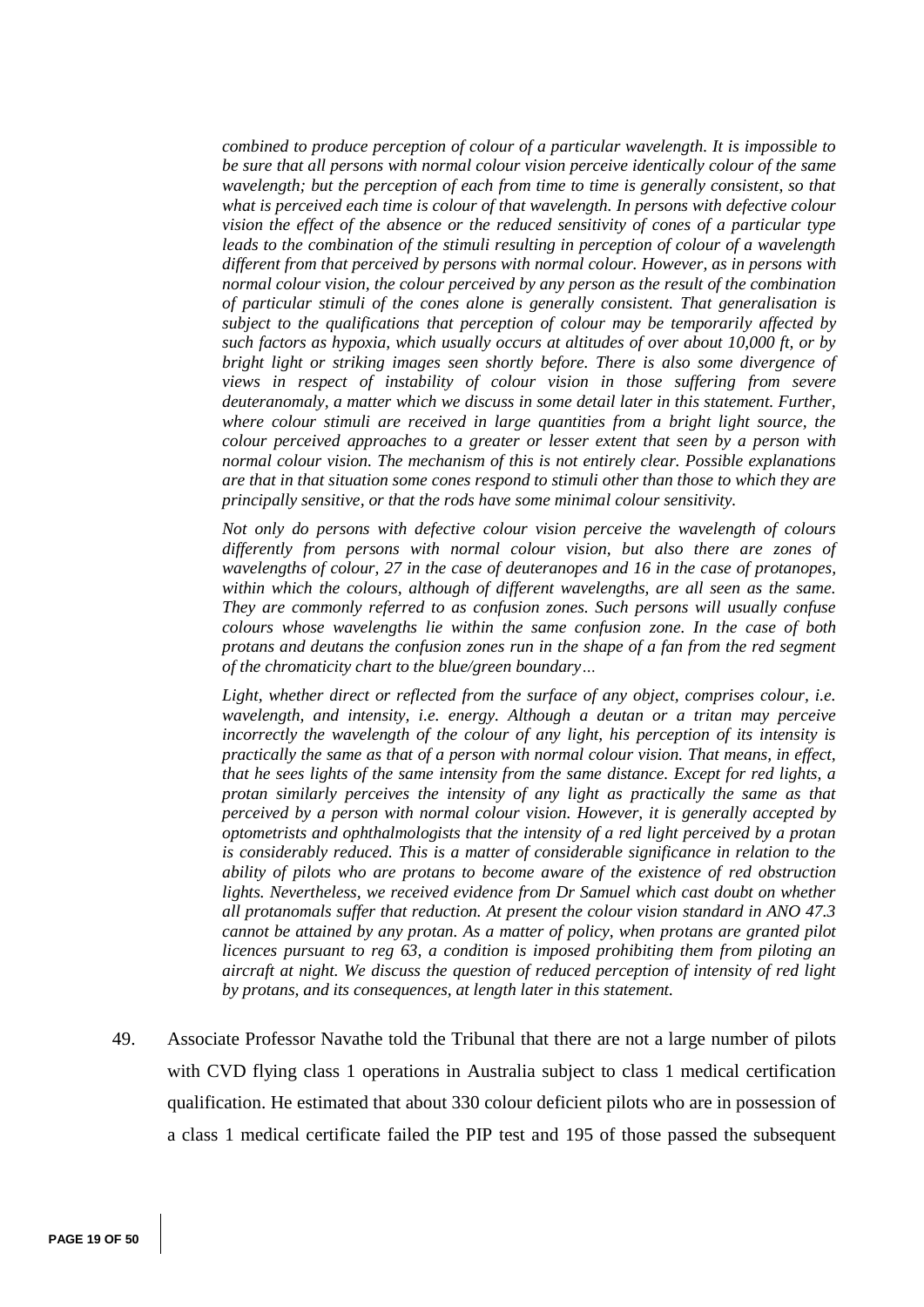tests and consequently have no restrictions on their certificates.<sup>38</sup> He pointed out that CASA is not concerned about this group. Presumably the approximately 135 who failed the subsequent tests are the group that is of concern. Australia has for many years permitted these colour vision deficient pilots to operate aircraft on a commercial basis.

- 50. Colour vision deficiency is not, as commonly said, to be 'colour blindness'. Some pilots who are colour vision deficient can operate aircraft and meet the underlying philosophy of the legislation which is not to endanger the safety of air navigation and consequently, the safety of the flying public.
- 51. CASA approved Mr O'Brien to fly and the one of the new developments that has occurred since that time that is different, and perhaps 'better', testing however that does not reflect in any way Mr O'Brien's operation of, or ability to operate, an aircraft.

## **The CAD test**

- 52. The CAD test is a valuable innovation in the field of CVD and aviation but is not without its limitations. The information obtained by CASA from such testing of Mr O'Brien is little more than that to which they were already aware, having had the diagnosis of protanopia confirmed in previous tests.
- 53. Evidence was provided by CASA that ICAO<sup>39</sup> "requires Contracting States to maintain a colour vision standard to ensure pilots can recognise the colours of signal lights used in aviation"<sup>40</sup> correctly:

*The applicant shall be required to demonstrate the ability to perceive readily those colours the perception of which is necessary for the safe performance of duties*. [41]

54. The UK CAA (United Kingdom Civil Aviation Authority) undertook a process to firstly assess the colour vision demanding tasks for pilots and then go on to develop a

 $38$  See above n 20, p 176.

<sup>39</sup> International Civil Aviation Organisation.

<sup>40</sup> Exhibit 13, p 1, report of Dr Sally Evans dated 23 May 2014.

<sup>&</sup>lt;sup>41</sup> Exhibit 2, document 9, UK Civil Aviation Authority "Minimum Colour Vision Requirements for Professional Flight Crew – Part 1: The Use of Colour Signals and the Assessment of Colour Vision Requirements in Aviation" (UK Civil Aviation Authority, 2006); Exhibit 13, p 2, report of Dr Sally Evans dated 23 May 2014.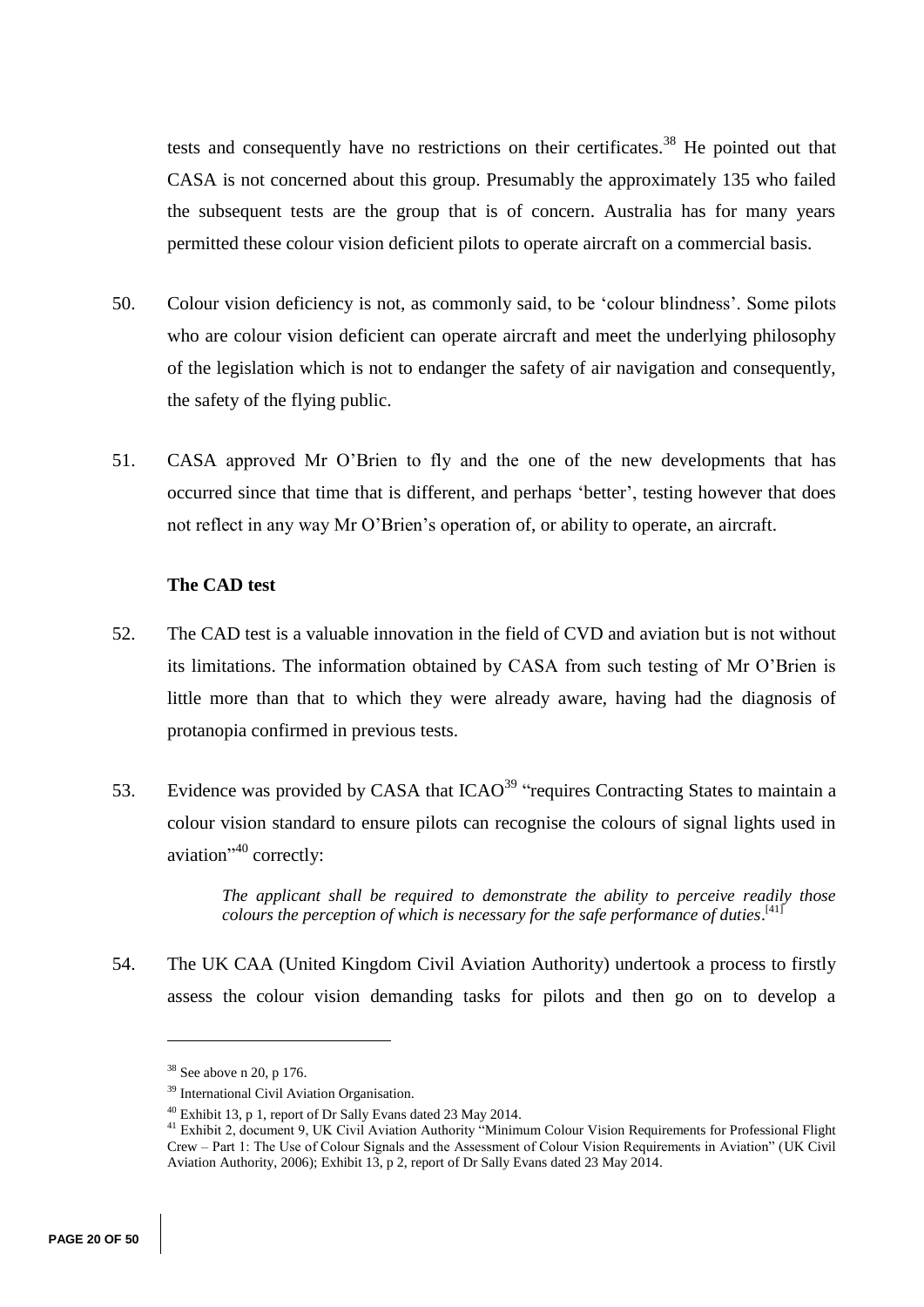standardised colour vision test which would meet the requirements of the ICAO regulation.

- 55. In their paper  $2006/04$ ,<sup>42</sup> the UK CAA identified two tasks as being the most safety critical, demanding of colour vision and without redundancies. These were the coloured red green parking lights for positioning a plane at an aerobridge and the PAPI lights.
- 56. The parking lights at the terminal consist of two lights which can be red or green thus requiring appropriate colour discrimination. Mr. O'Brien pointed out that he had no trouble seeing these lights and in any case, explained that most airports are now moving to a different system which involved symbols instead of colour. He also does not use parking lights as the aircraft he currently works with do not use aerobridges. The UK CAA also decided that the PAPI lights were the more demanding and more safety critical of the two and decided to set the performance criteria of their new CAD on successful performance by subjects in a simulated PAPI test. During the hearing, the Tribunal was shown an example of the CAD test on a screen in the hearing room. The test requires the subject to observe on a computer screen a series of squares of changing hue that appear as moving colours. The subject must then identify the direction of perceived movement. As Professor Barbur pointed out, the CAD test is a test of colour vision which can quantify the degree of loss of colour sensitivity in either red/green or yellow/blue ranges. The degree of colour sensitivity for any individual is expressed as SNUs.<sup>43</sup> The lower the SNU, the better the colour sensitivity will be.
- 57. The UK CAA and Professor Barbur also developed a practical test which simulated the PAPI light system and went on to assess CAD scores against performance on their PAPI test in a group of normal trichromats as well as protans and deutans. From this they were able to set a threshold, or pass mark, for protans at 12 SNUs and deutans at 6 SNUs above which they could be certain all who passed would be able to pass the PAPI test. The CAD test is thus an indirect measure of the practical PAPI test and uses the PAPI as

<sup>&</sup>lt;sup>42</sup> Exhibit 2, document 9, UK Civil Aviation Authority "Minimum Colour Vision Requirements for Professional Flight Crew – Part 1: The Use of Colour Signals and the Assessment of Colour Vision Requirements in Aviation" (UK Civil Aviation Authority, 2006).

<sup>43</sup> Standard Normal Unit.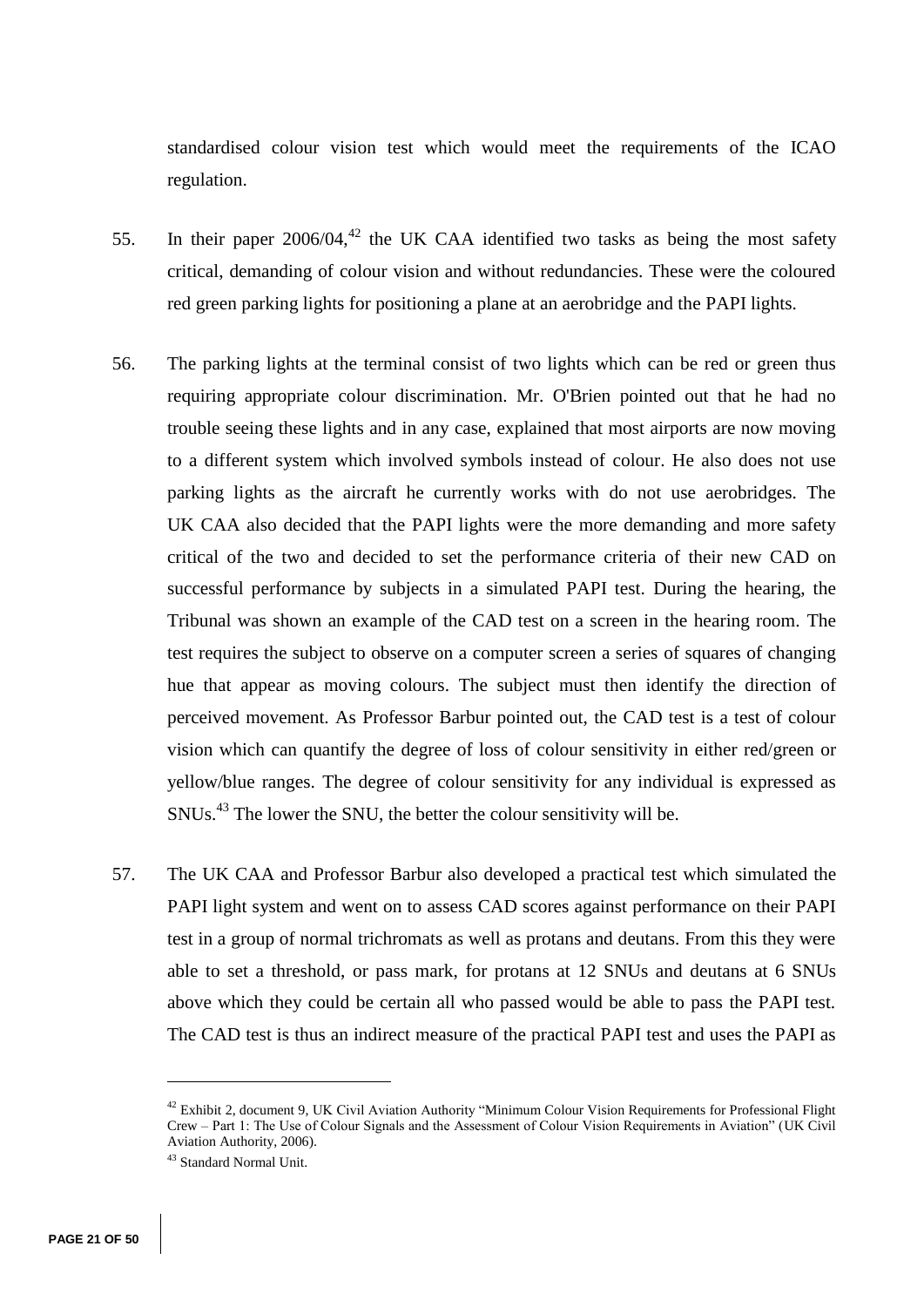the "gold standard". In this way, the CAD test may fulfil the criteria of the ICAO Standard. Whilst the test can also diagnose a protan or a deutan it cannot determine whether a person is a dichromat or an anomalous trichromat. The details of these studies are outlined in the UK CAA paper 2009/04.<sup>44</sup>

- 58. Mr O'Brien underwent a CAD test on 4 February 2014. Dr Elizabeth Livingstone provided a full report of the results.<sup>45</sup> Mr O'Brien achieved a score of 26.27 SNUs which is a fail, being well above the threshold for protans of 12 SNUs. CASA were already aware that he was a protanope and would have expected his score to be high but were concerned about this very high score. Associate Professor Navathe stated that if Mr O'Brien's score had only marginally failed with for example, only 13 SNUs, they would have been less concerned.
- 59. The evidence of Professor John Barbur is that the PAPI is the most appropriate test of colour recognition for pilots as it is very demanding in terms of colour vision  $46$  and there is little or no redundancy in that system which is, in essence, a redundant system to the primary systems in any event.
- 60. Professor Barbur's evidence was clear and it seemed to be accepted by the experts from CASA and by Associate Professor Geoffrey Stuart.
- 61. Mr O'Brien has very poor red/green colour vision; however he has exceptional or very good yellow/blue colour vision<sup>47</sup> which perhaps reflects his abilities as displayed in his practical tests.
- 62. There was some disconnect in the evidence of Professor Barbur. Initially he said pilots who pass the CAD test or just missed out should be given the PAPI test but later said that pilots who fail the CAD test should be excluded in terms of pilots.

<sup>44</sup> Exhibit 2, document 9, UK Civil Aviation Authority, "Minimum Colour Vision Requirements for Professional Flight Crew – Recommendations for New Colour Vision Standards" (UK Civil Aviation Authority, 2009).

<sup>&</sup>lt;sup>45</sup> Exhibit 1A, T45, pp 911 – 912, report of Dr Elizabeth Livingstone dated 4 February 2014.

<sup>46</sup> Transcript of proceedings, evidence of Professor Barbur, 23 October 2014, p 200.

<sup>47</sup> Ibid, p 207.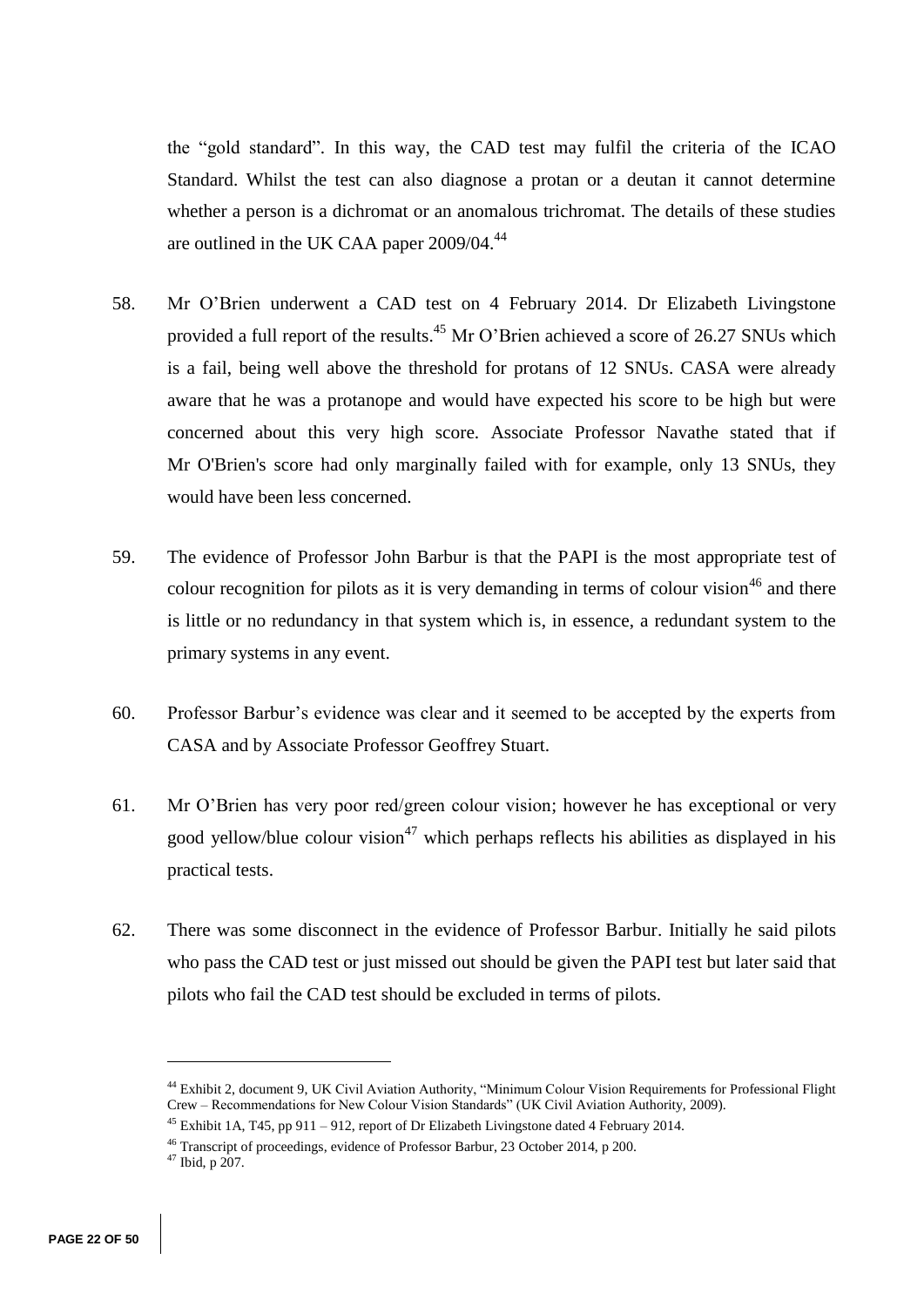- 63. The evidence of Mr O'Brien was that he has never had difficulty identifying the PAPI light guidance throughout his years of flying; he said he had never incorrectly identified the lights. The concern raised by CASA was in the context of low visibility close to the runway, such as in the FedEx accident or at 5 km. This is in the context that the PAPI is an additional aid to the primary system within the aircraft, and presumably an aid to a pilot's visual identification of the runway during approach and landing.
- 64. The evidence of Associate Professor Stuart and Dr John Parkes is that whilst the CAD test is a good screening tool, it has its limitations. Due to its expense and complicated application, the CAD is too impractical to be used widely as a screening tool. Hence in the United Kingdom the PIP test is still used as the primary screening tool, and the CAD is a secondary test.
- 65. In his report dated 30 July 2014,<sup>48</sup> Associate Professor Stuart opines that the CAD test itself is not a practical test by likening it to being an enhanced Ishihara plate test.<sup>49</sup> CASA and the UK CAA are aware of this but point to the extensive validation that the CAD has undergone with the PAPI test, which they believe is a suitable practical additional test to the PIP.
- 66. Associate Professor Stuart in the same report criticises the analysis originally performed of the cockpit displays and signal lights saying that due to the fact that colourimetic measurements were not made of the displays and signal colours, it is impossible to ascertain if they would actually be confused by colour deficient subjects. Depending on the hue of a colour it may not be confused by subjects with CVD. Changing hues in traffic lights, for example, enables colour deficient drivers to discern the red and green signals as they do not appear to be the same colour for CVD subjects. Associate Professor Stuart points out these recommendations were made in the UK CAA 2006/04 paper but were not conducted. Associate Professor Stuart also opines that pilots should have been used in the studies as they would be able to use other learnt cues to identify various lights and colours.

<sup>48</sup> Exhibit 7, report of Associate Professor Stuart dated 30 July 2014, see section 4.2 and 4.3.3.

<sup>49</sup> Ibid section 4.2.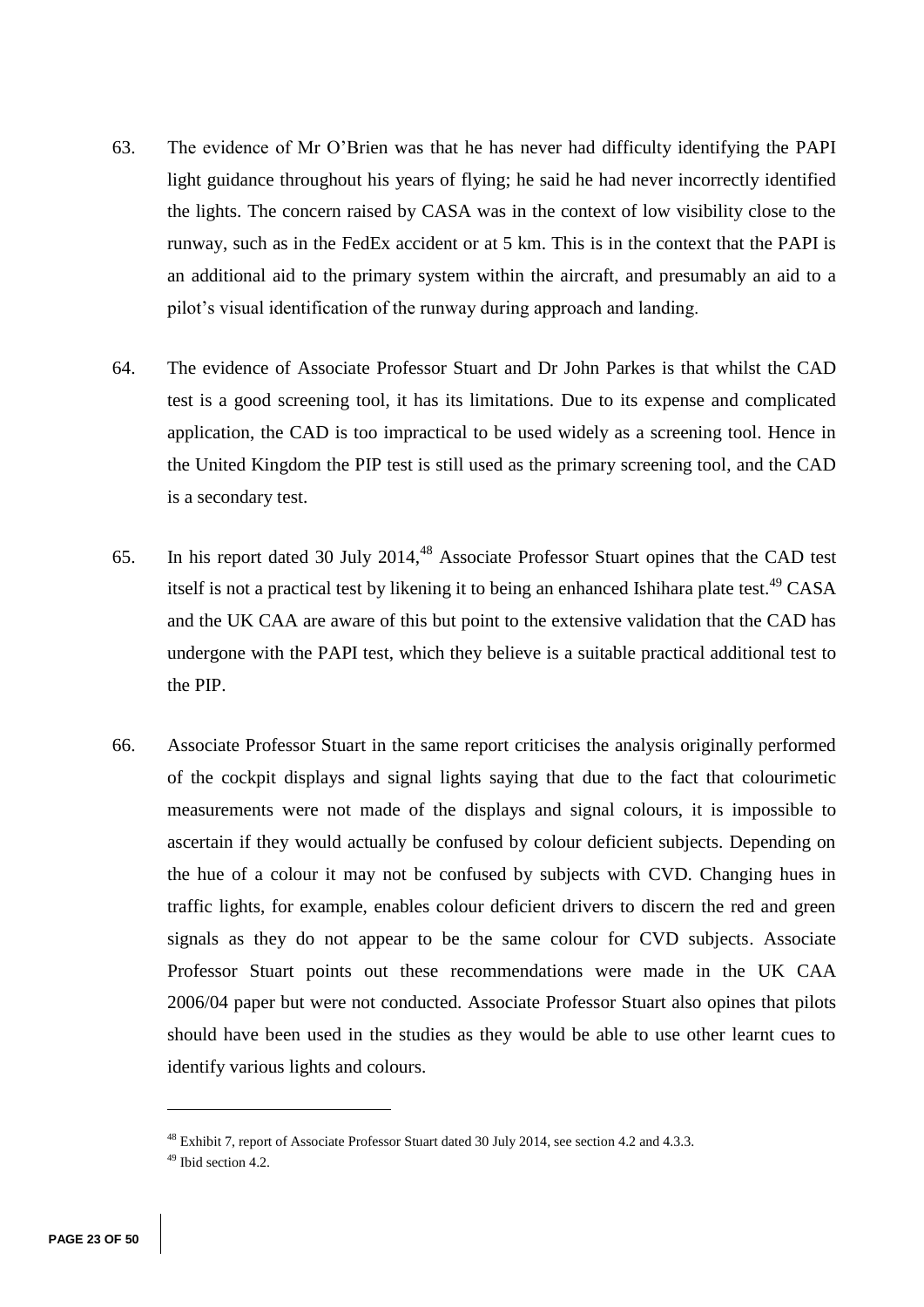- 67. Associate Professor Stuart is also critical of the fact that the redundancy provided by the contrast in luminosity of the white lights in the PAPI system was removed or reduced by the randomising of their luminance in the test sequences. Professor Parkes, relying on the comments of Barry Leighton Cole, Emeritus Professor, dated 20 August 2014,<sup>50</sup> iterated that despite the randomisation, a certain difference was always maintained. In later concurrent evidence with Associate Professor Stuart and Professor Barbur, this was brought into question again.
- 68. Associate Professor Stuart said that the hues of the colours used in the UK CAA PAPI test did not adequately represent the true colours of the current incandescent PAPI lighting system. He pointed to a study by Milburn et al<sup>51</sup> ("the Milburn study") which he felt more accurately represented the true colours.<sup>52</sup> In this study the CVD subjects performed much better on the PAPI than those in the UK CAA studies. Professor Parkes urged caution in accepting the Milburn study as it was not certain if any protanopes who would be expected to perform poorly, had been included.<sup>53</sup> This suspicion was heightened by the fact that no protans failed the PAPI test. By contrast we note that 50 percent of protans failed the PAPI test in the UK CAA study using standard white light. $54$
- 69. Another issue with the CAD test is the group of CVD subjects who, like Mr O'Brien, failed the test. In the UK CAA study using standard white light, 7 out of the 27 protans (25.9 percent), and 5 out of the 48 (10.4 percent) deutans who failed the CAD passed the PAPI test.<sup>55</sup> This is a significant group, particularly in protans. Professor Barbur agreed that this happens because the pass/fail thresholds were set by the UK CAA at a level where a CAD pass would predict with certainty that the person would also pass the

<sup>&</sup>lt;sup>50</sup> Transcript of proceedings, evidence of Professor Parkes, 22 October 2014, p 89; Exhibit 9, page 7, statement of Barry Leighton Cole, Emeritus Professor, dated 20 August 2014.

<sup>51</sup> Exhibit 2, document 1, Milburn N, Gildea K M, Perry D L, Roberts C A and Peterson L (S), "Usability of Light Emitting Diodes in Precision Approach Path Indicator Systems in Individuals With Marginal Color Vision" (2014) Civil Aerospace Medical Institute, Federal Aviation Administration.

<sup>52</sup> Transcript of proceedings, evidence of Associate Professor Stuart, 22 October 2014, p 91.

<sup>53</sup> Response of Dr Parkes dated 12 September 2014, Exhibit 16, p 7.

<sup>54</sup> See above n 44, p 39.

 $55$  See above n 44, pp 38 – 39.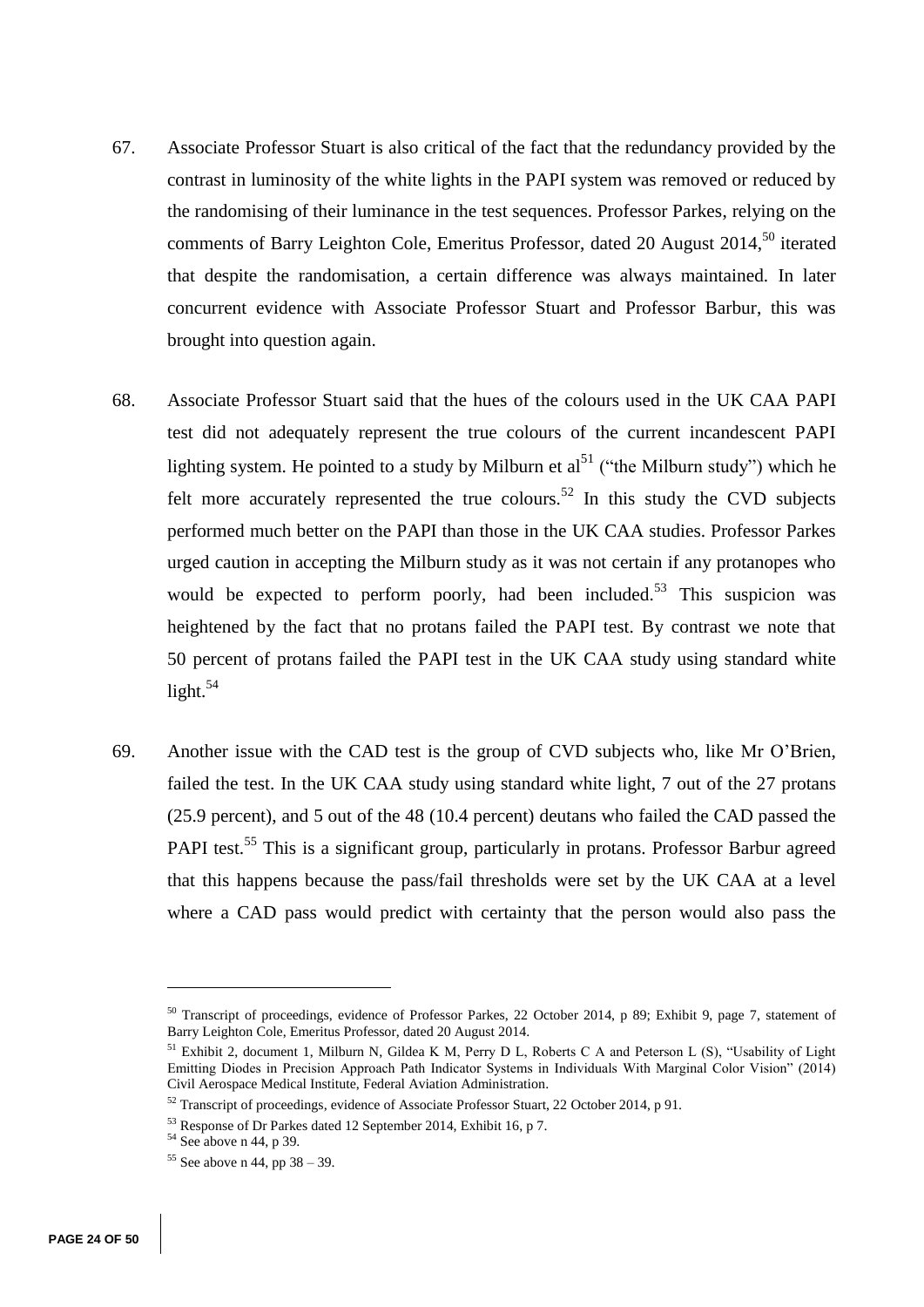PAPI.<sup>56</sup> However, this is at the expense of the groups identified above who fail the CAD but also pass the PAPI. The paper deals with these groups by also looking at their performance in other tests such as the Ishihara, Dvorine, Alternate Lantern Test and the Nagel Anomaloscope.<sup>57</sup> A score is derived from the sum of the results of these as well as the inverse score of the CAD and expressed as "chromatic sensitivity" for each person. Professor Barbur points out that the overall chromatic sensitivity index of these groups is poor and they would be expected to perform poorly on other colour related tasks.<sup>58</sup> It is not clear from the paper if there is any supporting evidence for this index. In evidence Professor Barbur also said that he felt that these groups were likely to have been borderline fails and thus their CVD was less severe allowing them to pass the PAPI test. This seems to be at odds with their having poor overall chromatic sensitivity.<sup>59</sup> It was interesting to note that Professor Barbur did say that the UK CAA which has adopted the CAD test did allow some pilots who had a borderline fail to undergo PAPI testing. We presume that if they passed they would have been treated more favourably.

- 70. Professor Barbur also pointed out that performance on the PAPI test could be variable amongst subjects for reasons other than their level of CVD. Some examples of these variables include:
	- (a) Experienced pilots may perform better because they have learnt to use cues such as luminance differences between the reds and whites of the test and there is also a natural variability between subjects in their ability to do this.
	- (b) The PAPI test can be made more difficult by decreasing the luminance of the white lights to simulate adverse atmospheric conditions such as fog, rain or dust.
	- (c) The quality of the white light is also important. If a light with more blue added is used, PAPI performance increases greatly. This was shown in the Milburn study which was aimed at assessing potential introduction of LED lighting which has a

<sup>56</sup> See above n 46, pp 172-173.

 $57$  See above n 44, p 35.

<sup>58</sup> Exhibit 14, report of Professor Barber dated 22 May 2014, para 10.

 $59$  See above n 46, p 194.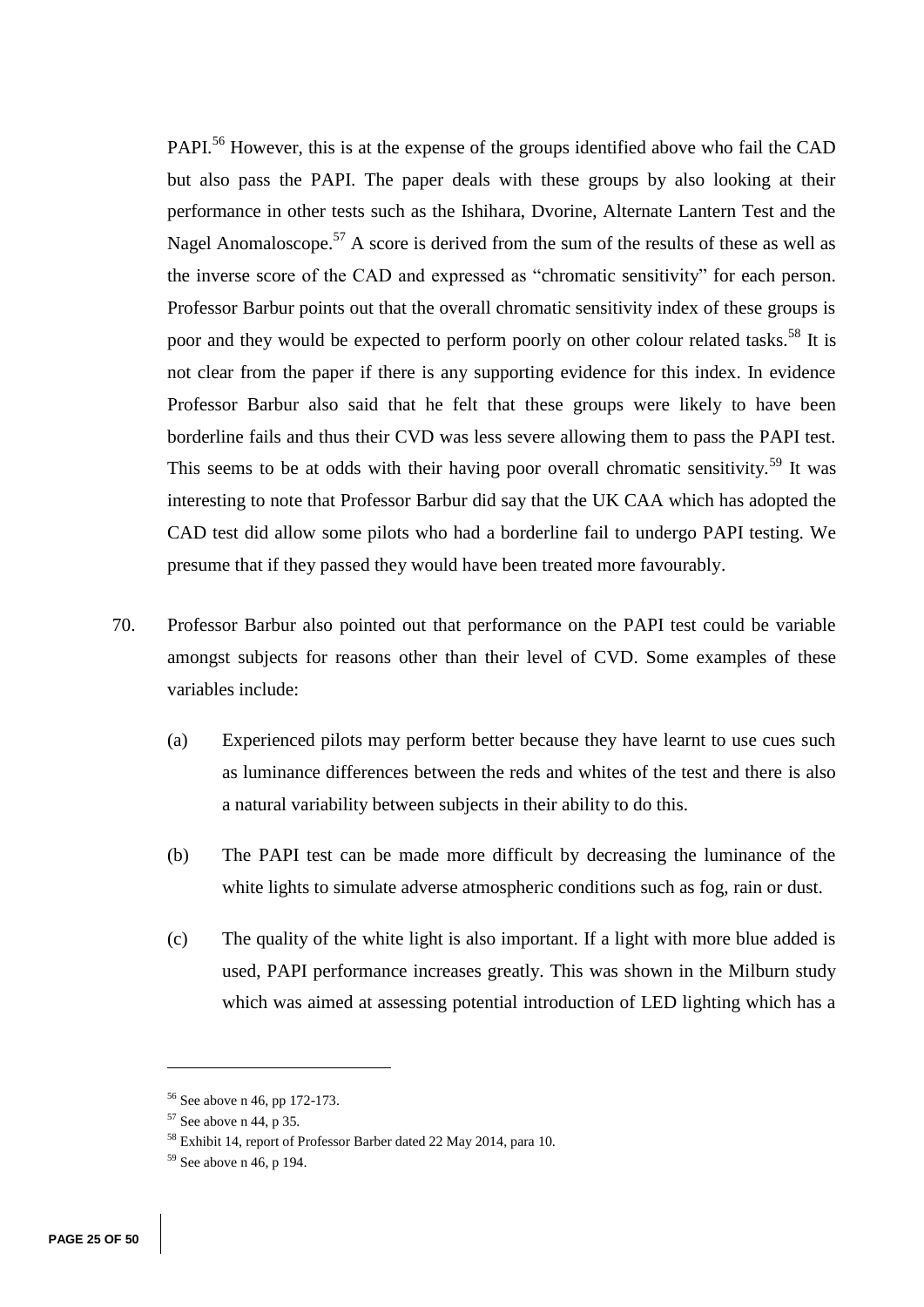similar blue white light quality. Also the UK CAA study performed PAPI tests with "standard" and "modified" white lights. The modified lights had a blue tint to better simulate LED lighting. The deutans in particular, performed better on the modified light PAPI test with the pass rate increasing from 34 to 57 of the 77 tested. This improvement was not as noticeable for protans with an increase from only 20 to 23 of the 40 tested. $60$ 

- (d) The PAPI test is based on viewing the lights at a distance of 5.54 kms. Professor Barbur pointed out that PAPI performance could be greatly improved by shortening that distance to perhaps 3 or 4 kms. At night when the pupil is larger, the task of identifying the PAPI lights is much more difficult for CVD subjects and those with normal colour vision.
- (e) As discussed in *Denison,* the pilot's visual acuity is important in discerning coloured lights. A pilot with excellent visual acuity, such as Mr O'Brien, will perform better.
- (f) Professor Barbur also noted that Mr O'Brien's Yellow/Blue colour sensitivity threshold was exceptionally good  $(1.08 \text{ SNUs})^{61}$  and explained this could also assist him to better discern the luminance differences between the red and white lights.
- 71. Professor Barbur and others urged us not to become overly focused on the PAPI test, reminding us that there are many other colour demanding tasks for the pilot. Nevertheless the CAD test thresholds on which pilots will be passed or failed have been based on PAPI performance and the results of Mr O'Brien's CAD test influenced the decision by CASA to impose further restrictions on his ATPL.
- 72. Professor Barbur's view was that the CAD test was a good determiner as an operational test. That was, to some extent, different from his approach given that he also said that the

 $60$  See above n 44, pp 39 – 40, figs 27 and 28.

 $61$  See above n 45.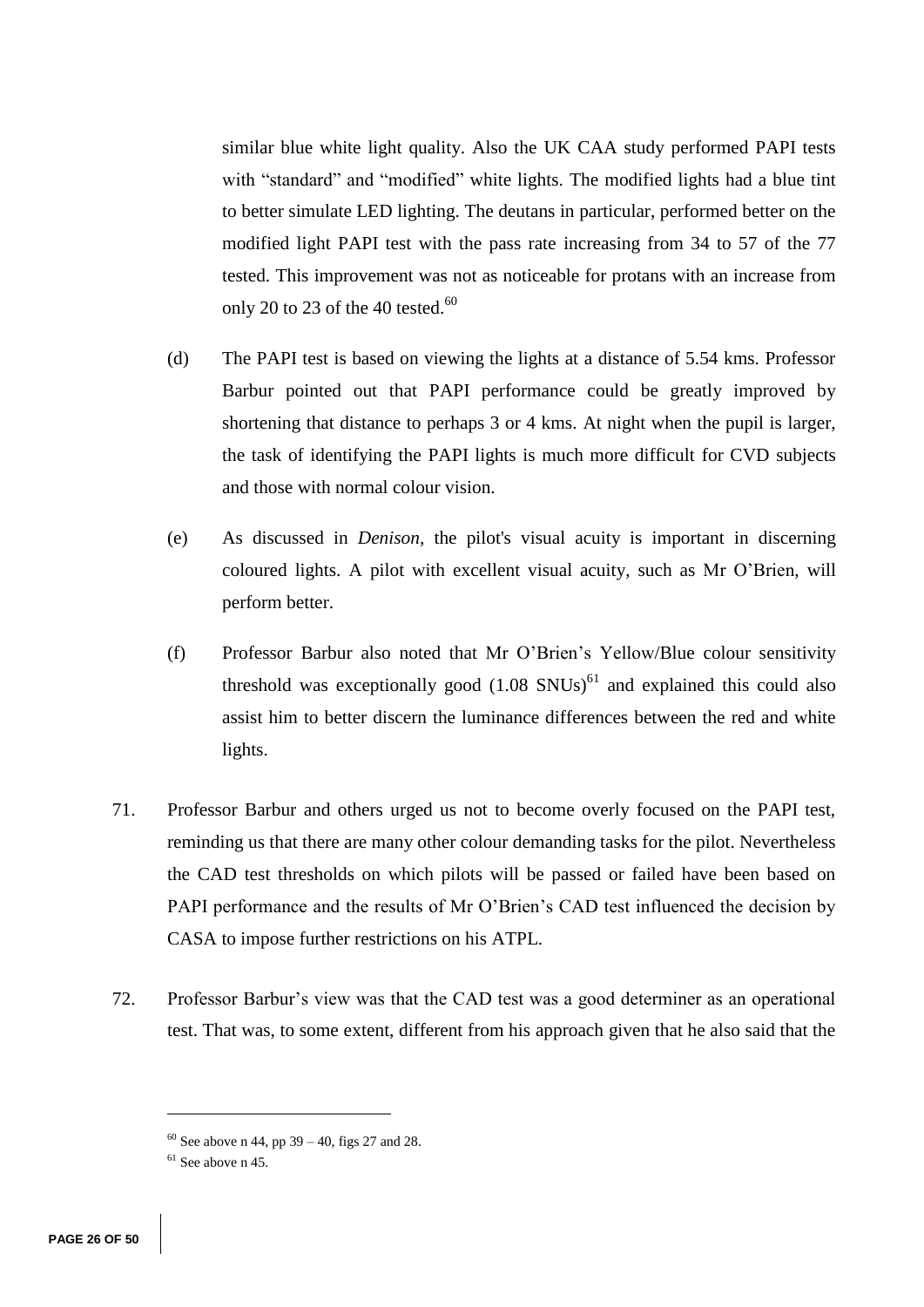CAD was designed to assess colour vision and to detect colour vision in an accurate way and was not necessarily a practical test.<sup>62</sup>

- 73. Some evidence was sought to be tendered in relation to another Australian pilot who had an ATPL and where there had been some interaction between CASA and that pilot. That evidence was rejected as its prejudicial value outweighed its probative value.
- 74. Mr O'Brien relied upon the determination of *Denison* in relation to whether he ought to have any conditions imposed upon his medical certificates (either class 1 or class 2) at all.
- 75. Mr O'Brien contended that many facts relevant to his application were found as facts by the Tribunal in *Re Pape and Secretary, Department of Aviation* (1987) 16 ALD 97; [1987] AATA 354 ("*Pape*") and *Denison,* particularly with the later decision having been run and decided as a test case, in which extensive expert evidence was given and considered. *Denison* addressed broad issues relating to defective colour vision and underpins the current approach by CASA in terms of colour deficient pilots. CASA contended that the approach taken on behalf of Mr O'Brien referring to specific findings made in the previous Tribunal decisions was 'flawed and overly simplistic'. CASA said that it failed to take account of the issues which must be determined specific to Mr O'Brien's circumstances. We accept that part of CASA's submission, but it must be considered in the context of the limited area of issue and the particular circumstances of Mr O'Brien.
- 76. CASA went on to contend that the earlier decisions were made some 25 years ago in a different context, in a different aviation environment, and that Mr O'Brien's medical condition is different to that of the pilots *Pape* and *Denison*. We have made this determination in light of that submission.
- 77. We have made observations in consideration of CASA's submission that at the time of *Pape* and *Denison*, there was a different certification regime, legislation applied different

 $62$  See above n 46, p 155.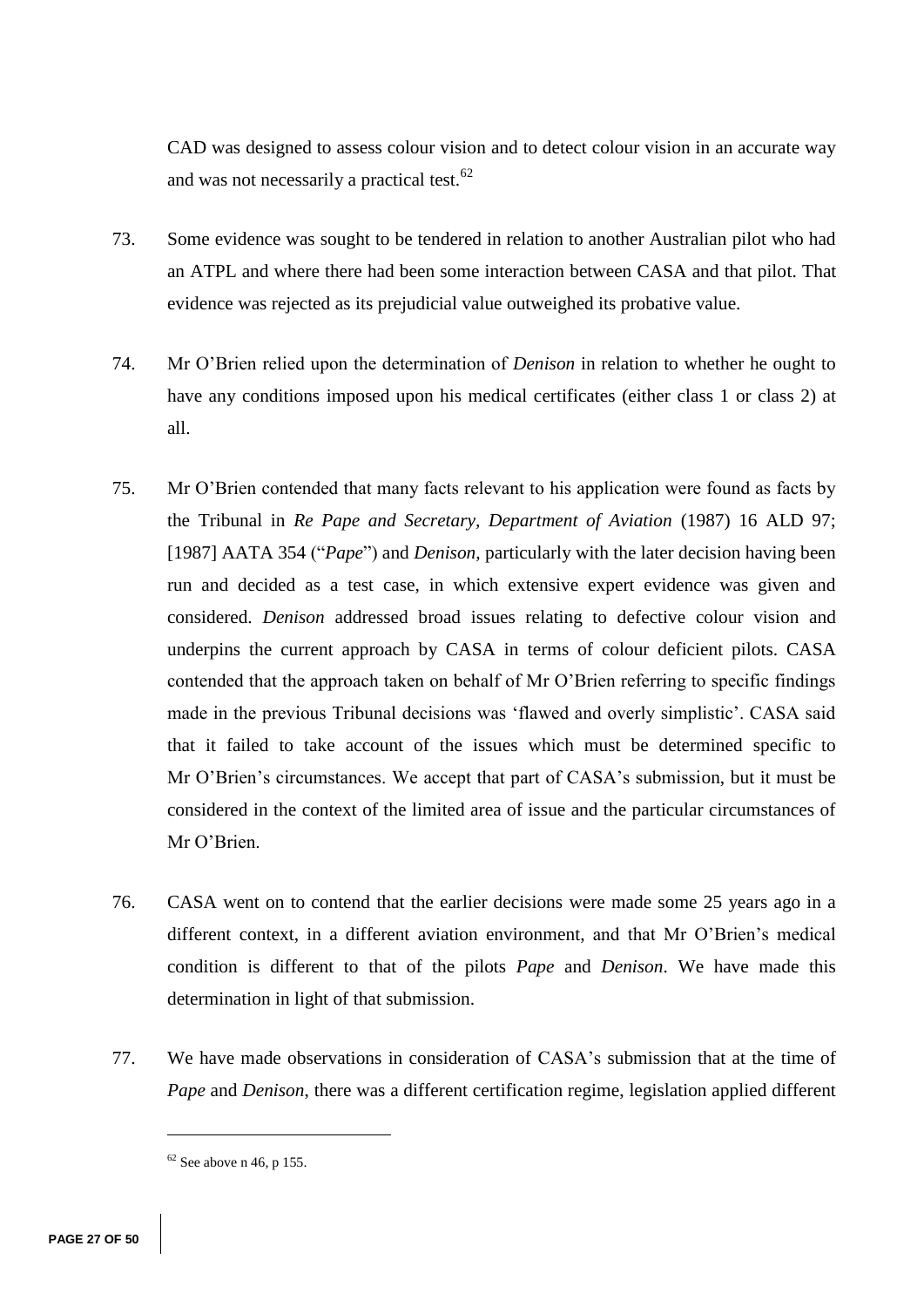tests and air operations and technology have subsequently changed in the intervening period since that time. Also, there has been a greater awareness of the safety risk posed by pilots with CVD based upon conclusions drawn from accident investigations and incidents.

- 78. It is significant that in all of those years when many pilots with various forms of CVD have flown there has been little research made available to us upon which that contention was based. In any event this Tribunal is considering whether the conditions imposed upon the medical certificates of Mr O'Brien should remain or be rejected, and we repeat that this determination does not pertain to his authority to fly.
- 79. It was contended by Mr O'Brien that even if a pilot with CVD saw all navigation lights of other aircraft as white, that would not pose any risk to his safe piloting of his aircraft. CASA responded that this was a matter for medical and technical evidence, that CASA did not agree with that particular finding made in *Denison* and that it remains an essential skill for the pilot to be able to determine the course of other aircraft by reference to navigation lights. To that end, CASA referred to an incident in 1980 involving the ejection of a United States naval pilot from an F4J Phantom and the subsequent FedEx accident in 2002, to which later report we were referred.
- 80. In terms of Mr O'Brien, we again repeat the context and his flying history set out elsewhere.
- 81. It was argued by Mr O'Brien that perception of colour was not vital to the safe use of airport lighting. CASA contended in reply that the correct perception of airport lighting is an essential requirement and cannot be safely accommodated by a pilot with CVD inferring by position and location what specific airport markings mean. CASA also contended that the international movement of standardisation of coloured airport lighting makes the ability to correctly perceive colours of greater significance for pilots then at the time of the *Denison* decision. Further, the respondent considers that the use of the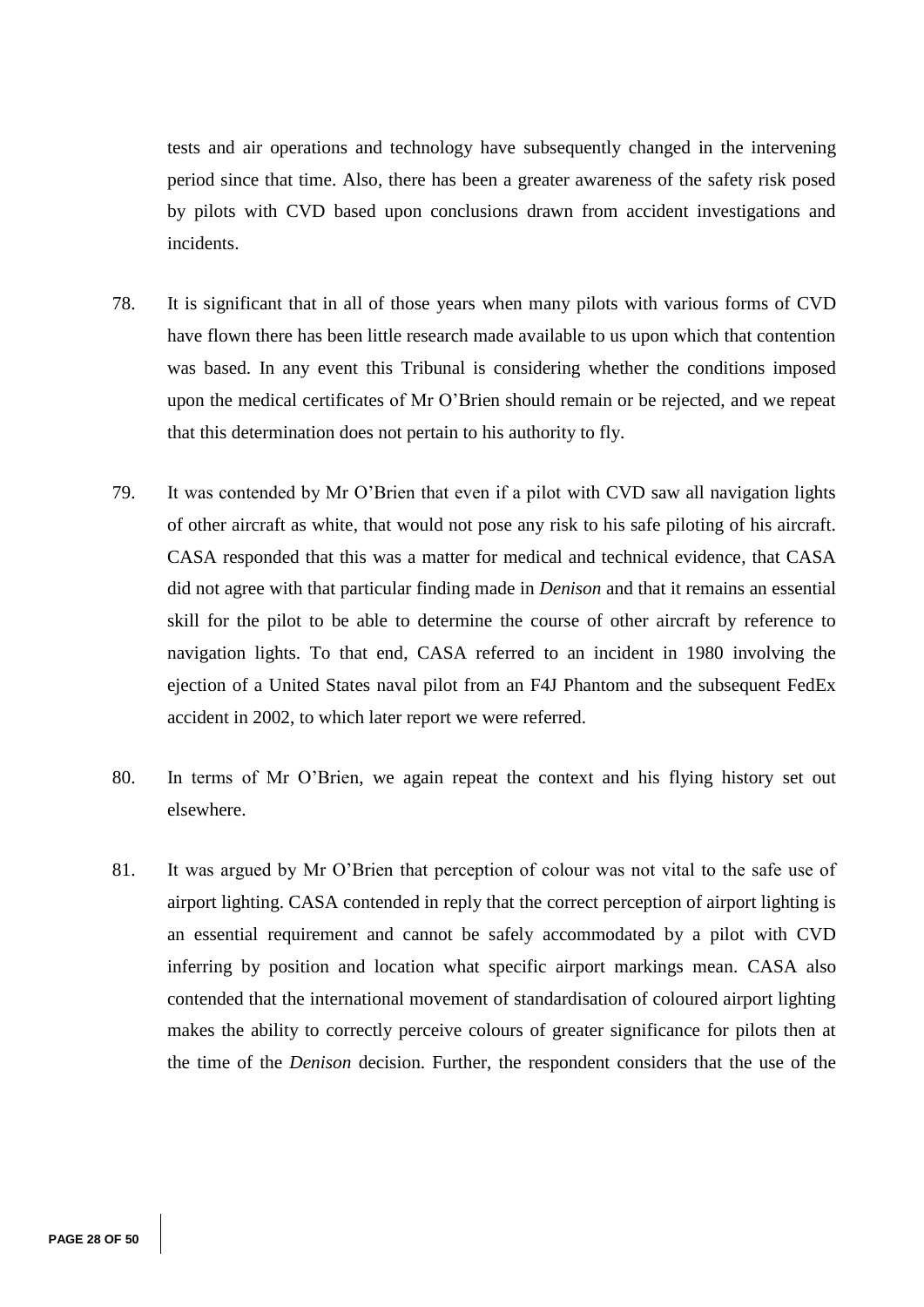word 'vital' in the finding of *Denison*<sup>63</sup> is telling in that it acknowledges a safety risk is inherent in a pilot being unable to correctly perceive airport lighting. Specific reference is made at page 37 of the Tallahassee National Transport Safety Board ("NTSB") report to an accident where:<sup>64</sup>

*[A] general aviation pilot with a medical waiver for red/green [CVD] was involved in an accidently because he failed to recognise an [orange coloured] warning barrier indicating a closed runway.* 

- 82. The evidence is that Mr O'Brien has no difficulty identifying airport lights and this is not a question of Mr O'Brien flying.
- 83. There were submissions about the impact of Mr O'Brien's CVD on airport approach guidance lights. On the evidence before us in terms of Mr O'Brien and his sight deficiency, we are satisfied that with the conditions we propose to confirm, he will not be a risk to the safety of air navigation as a consequence of his sight deficiency.
- 84. It was further submitted by Mr O'Brien that for the purpose of a commercial pilot licence (and ATPL), as per *Denison*, <sup>65</sup> a protan will not be at a significant disadvantage compared with a pilot with normal colour vision if, and for so long as, his distant visual acuity is 6/5 or better in each eye with or without the use of correcting lenses.
- 85. Unsurprisingly, CASA disagreed claiming it should be noted that a different licensing system now applies than at the time of the *Pape* and *Denison* decisions which includes provision for both CPL and ATPL licencing. Also, the Tribunal in its finding in the *Denison* decision acknowledged some disadvantage exists although it did not consider it to be significant. The finding by the Tribunal that an increased distant visual acuity would sufficiently compensate is not accepted by the respondent for a number of reasons. This includes that the current medical standards do not prescribe imposing an increased distant visual acuity level to reduce the risks posed by a colour perception deficiency nor,

<sup>63</sup> *Denison* (1989) 19 ALD 607 at 627.

<sup>64</sup> National Transportation Safety Board, *Collision With Trees on Final Approach Federal Express Flight 1478, Boeing 727-232* at http://www.ntsb.gov/investigations/AccidentReports/Pages/AAR0402.aspx, p 37.

<sup>65</sup> *Denison,* (1989) 19 ALD 607 at 626.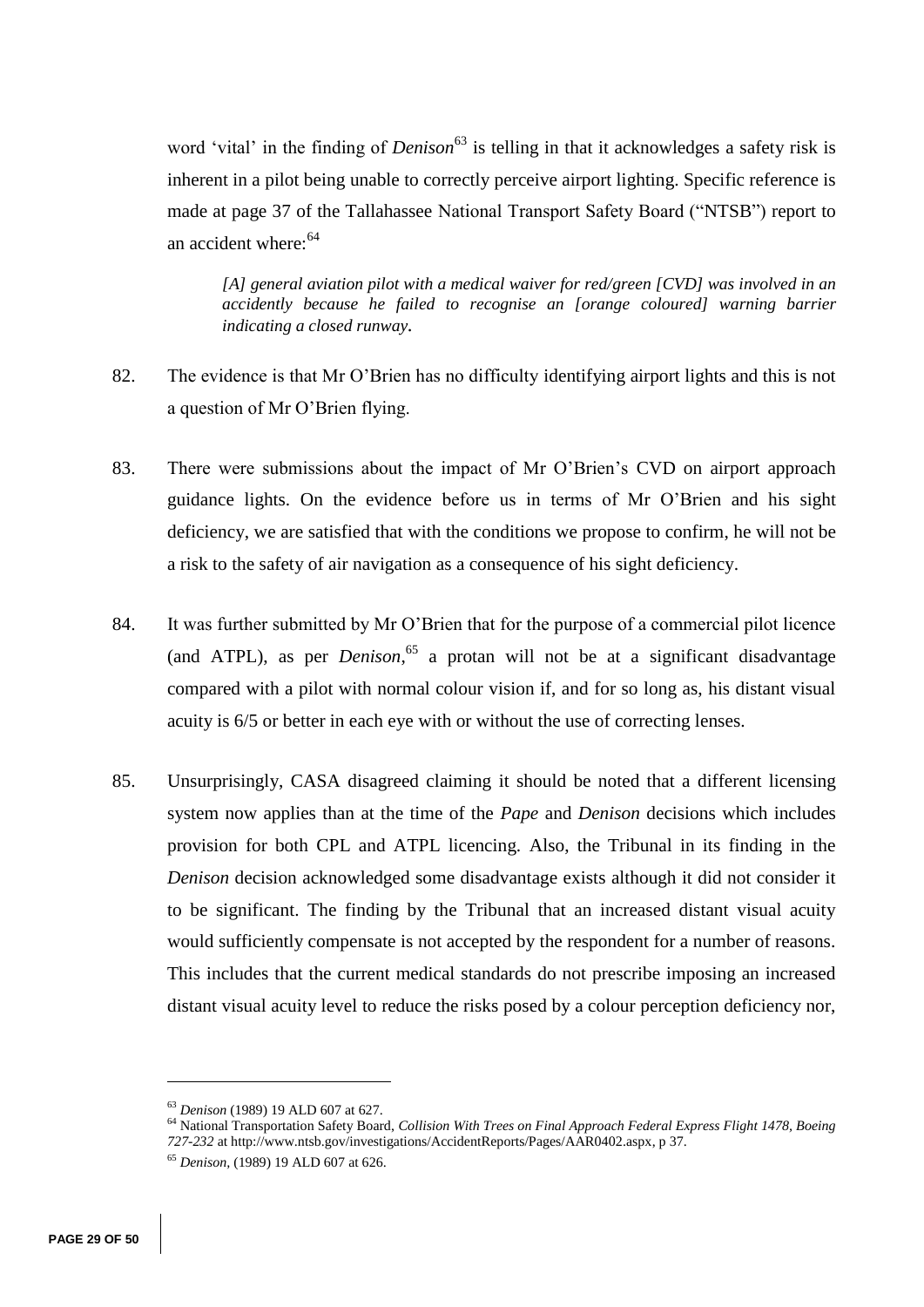in the case of a protanope, does it take into account the inability to perceive the colour red.

- 86. A cockpit warning light for an 'Engine Fire' was used as an example of the redundancies available for most colour coded warnings. Mr O'Brien contended that because of the aural warning he is unlikely to take significantly longer to identify any serious malfunction, as is demonstrated by his experience.<sup>66</sup> CASA observed that this was a *Denison* finding but that it wrongly assumes that an aural warning is used in conjunction with a visual sign on the EFIS (electronic flight information system) and that warnings are replicated multi-modally. This contention went on to refer to the issue of the weather radar, with which Mr O'Brien has demonstrated no difficulty using.<sup>67</sup>
- 87. We repeat our earlier comments about this pilot and this dispute.
- 88. The *Denison* decision appears to be an authority enabling pilots who are deutans to operate aircraft in Australia, with the limitations of being within Australia and having a working radio which facilitates two-way communication on appropriate frequencies.<sup>68</sup> With pilots who are protans there seems to be two paths,  $^{69}$  that is visual acuity of 6/5 or  $6/6$  – no further restrictions, or if they cannot meet that standard – no night flying. Alternatively, if such pilot fails the practical test, there can be no night flying. However, if they pass, there will be no further restrictions.
- 89. In terms of the *Denison* decision, they were clear that pilots who had great visual acuity should, subject to their other qualifications, satisfy the requirements to operate aircraft. The Tribunal in *Denison* said with visual acuity of 6/5, no restriction should be in place apart from a working radio which facilitates two-way communication contained within Australia.

 $66$  See above n 5, p 31.

 $67$  See above n 5, p 46.

<sup>68</sup> *Denison* (1989) 19 ALD 607 at 611.

<sup>69</sup> *Denison* (1989) 19 ALD 607 at 611, "the Tribunal recommended that licences be granted to protans subject to… for a commercial pilot licence, where the pilot has a distant visual acuity of at least 6/5; for a private or student pilot licence, where the pilot has a distant visual acuity of at least 6/6".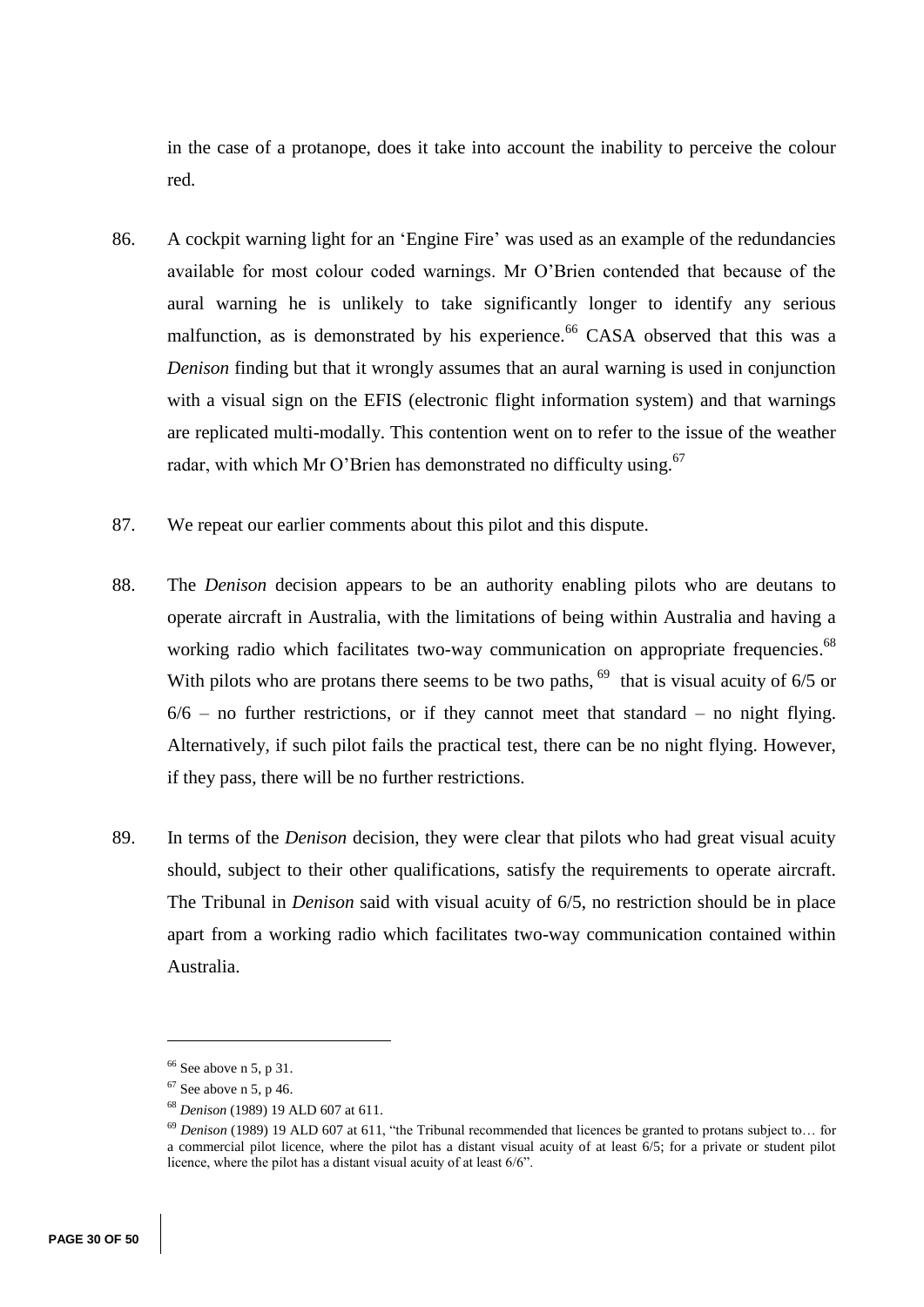- 90. There is a concern by CASA that in the absence of restrictions on Mr O'Brien's ATPL is crossing a line. It is likely that that line was already crossed with the decision of *Denison*.
- 91. With this pilot's impeccable flying record, one would have thought that if Mr O'Brien had encountered difficulties, there would be a record of such. We accept the submission by CASA that it is not a matter of waiting for an accident or incident to occur; it is a matter of risk assessment.
- 92. The risks associated with this pilot must be considered, given that the primary issue is of course Mr O'Brien's CVD and how it will impact on his duties as the pilot in command, or captain, as distinct from his role as a first officer.

## *The role of captain versus co-pilot*

- 93. CASA has concerns regarding the trans-cockpit authority gradient. Mr O'Brien clearly has the personal qualifications to operate as a captain and he has shown significant skills in all aspects of flying including those personal attributes.
- 94. Human Factors consultant, Mr Ian Banks,<sup>70</sup> gave evidence about the trans-cockpit authority gradient, when he said: $<sup>71</sup>$ </sup>

*As noted above the capacity of the co-pilot to have meaningful input into crew decisions is impacted by the assertiveness of the co-pilot however it is also true that the captain can encourage open lines of communication and encourage assertiveness. Trans-cockpit authority gradient refers to the fact that captains must establish an optimal working relationship with other crewmembers such as the captain's role and authority are neither over- or under-emphasised (Helmreich & Foushee, 1993). A co-pilot who becomes overly dependent on the decision making of the captain and does not assert themselves sufficiently is of reduced value to the safety of the flight. In a simulator study by Harper, Kidera, and Cullen (1971), captains pretended to be incapacitated on final approach to land and in this study 25[percent] of approaches resulted in an accident because the copilot did not take over even when the aircraft went well below the glide slop. It is foreseeable that a captain with a deficiency in colour vision in the situation where the appropriate trans-cockpit authority gradient has not been established may be unaware of a mistake they may have made due to that [CVD] and the co-pilot, aware of the mistake is unwilling to offer a correction*.

<sup>70</sup> Exhibit 1A, T29, report of Dr Ian Banks dated 11 October 2013, p 681.

<sup>71</sup> Ibid, p 693, para 39.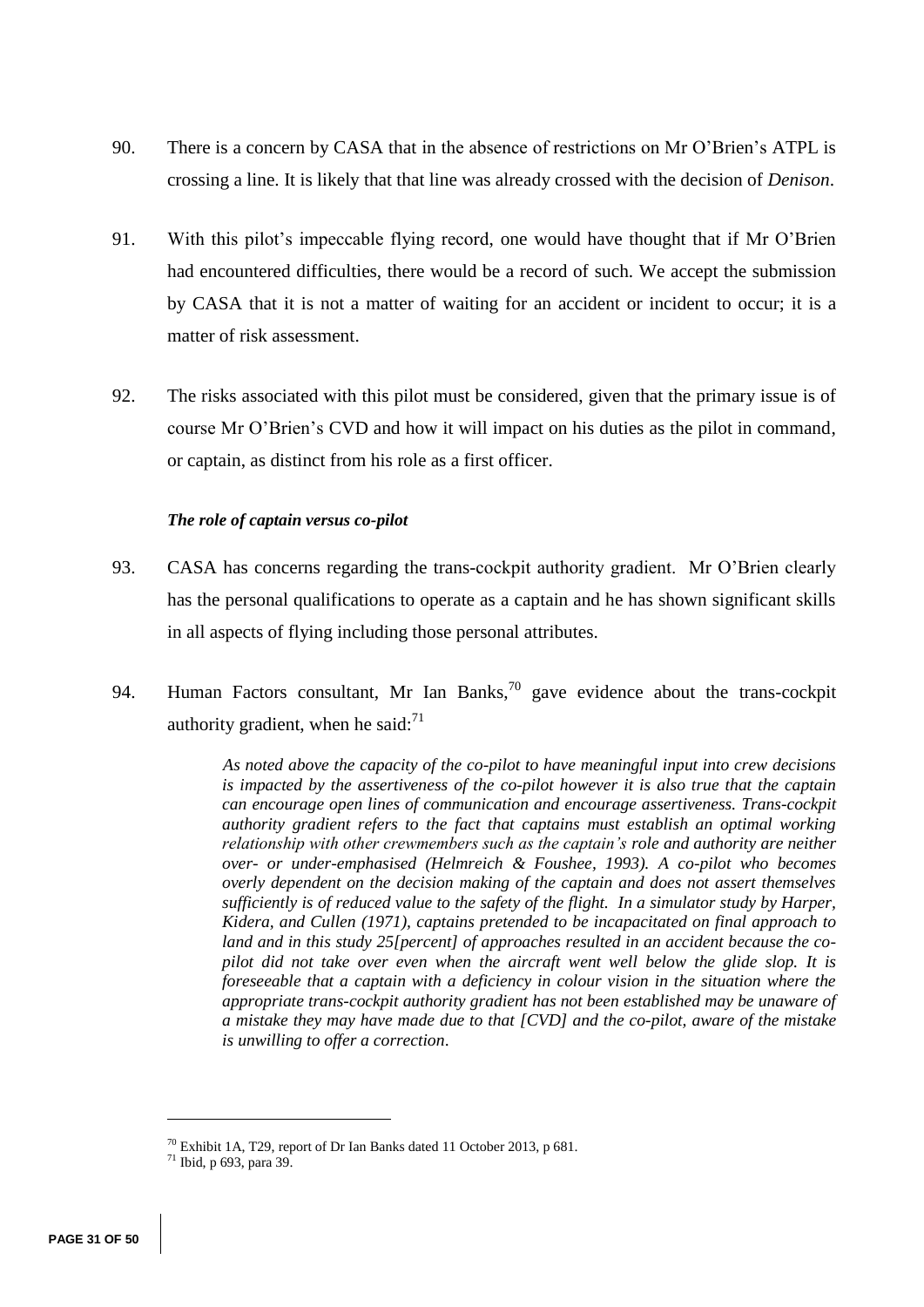- 95. In his report dated 3 October 2013, Mr van der Heide provided evidence with regard to the role of a captain. His evidence included concerns in relation to the operation of larger aircraft and more complex aircraft. This evidence seemed more directed to the question of whether a pilot should be permitted to operate aircraft rather than the move from the role co-pilot to captain.
- 96. In his report, Mr van der Heide said he is an experienced captain with approximately 18,600 hours flight time on B747 aircraft and other aircraft, and was a check and training captain.<sup>72</sup> He is the Flying Operations Inspector with CASA.
- 97. As to the trans gradient issues he says:  $7<sup>3</sup>$

*The co-pilot always has the ability and, in fact, the duty to challenge the Captain where safety of the flight is in doubt. This is usually described in the company Flight Operations Manual, and referred to as the Mutual Support Process… The Captain is required to respond and take corrective action if warranted. A lack of response raises reaction by the co-pilot up to physically taking control.*

*The lack of an appropriate response could be because of a subtle incapacitation or a psychological aberration. Incapacitation checks are made during each take off and approach to land.*

*There are some time critical decision points in every flight. The decision to reject a takeoff [*sic*] has to be made rapidly, the certification criteria allow only a brief time for recognition of the problem, a decision made and, if stopping, for braking actions to begin. A delay in any of these phases could result in there being insufficient runway remaining which to become airborne or insufficient runway remaining in which to stop. Quick Reference Handbooks clearly place responsibility for the GO/NOGO decision on the Captain…*

*Similarly in low visibility approaches the decision to continue to land at the published minimum altitude is solely the Captain's. At other times the Captain is obliged to consider all factors before making decisions and one of these is to consider the opinion of the other pilot(s).*

98. Given the personal attributes of Mr O'Brien, his flying experience, his skills as a pilot (including as simulator trainer) and his dedication to attain and maintain these professional skills, he has satisfied us that such a change (from co-pilot to captain) in this context, is not likely to endanger the safety of air navigation.

 $72$  See above n 32, p 386.

 $73$  See above n 32, p 395.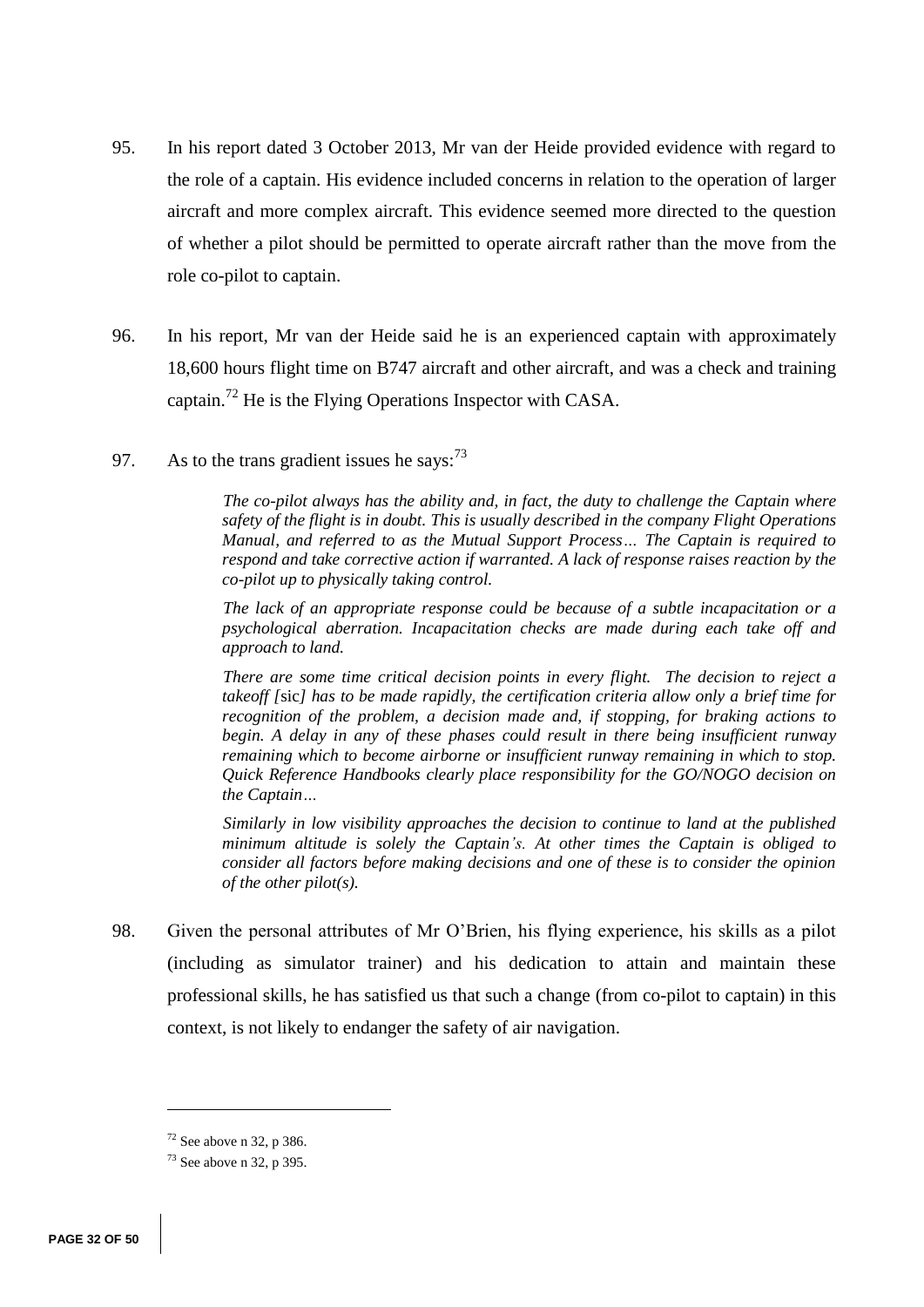- 99. Many of the concerns raised by CASA relate to operating aircraft but most of those concerns are dissipated, given the approach underpinned by the reasoning in *Denison* and that CASA have already licenced Mr O'Brien to operate an aircraft as a co-pilot. One of the conditions, which we will leave in place, will be a requirement upon Mr O'Brien to notify his employers and relevant flight crew (namely those with whom he is flying) of his CVD issues. He is otherwise a highly qualified and well regarded pilot.
- 100. Given the nature of this application and having regard to the concerns expressed by Mr Banks and Mr van der Heide, we are satisfied that Mr O'Brien has established that he is not likely to endanger the safety air navigation in moving from the role of co-pilot to captain.
- 101. As to the question of colour recognition, Mr van der Heide said that there could be a concern in that: $74$

*If a colour deficient Captain was exhibiting confusion or uncertainty due to an interpretation of a colour image it is highly unlikely that the co-pilot would assess this as being due to a vision issue.*

102. Given that evidence and the recommendation by Mr van der Heide that the other pilot be aware of the CVD, we see no reason why the condition to inform other flight crew members of that condition should not remain in place and continue. There is no evidence that it has been a major burden to either Mr O'Brien or other flight crew members in the past.

# **The FedEx accident at Tallahassee**

103. Given the regular reference to the FedEx accident; we have read and considered the executive summary, conclusions and recommendations of the Aircraft Accident Report NTSB/AAR-04/02.<sup>75</sup>

<sup>74</sup> See above n 32, p 396.

 $75$  See above n 70, p 698.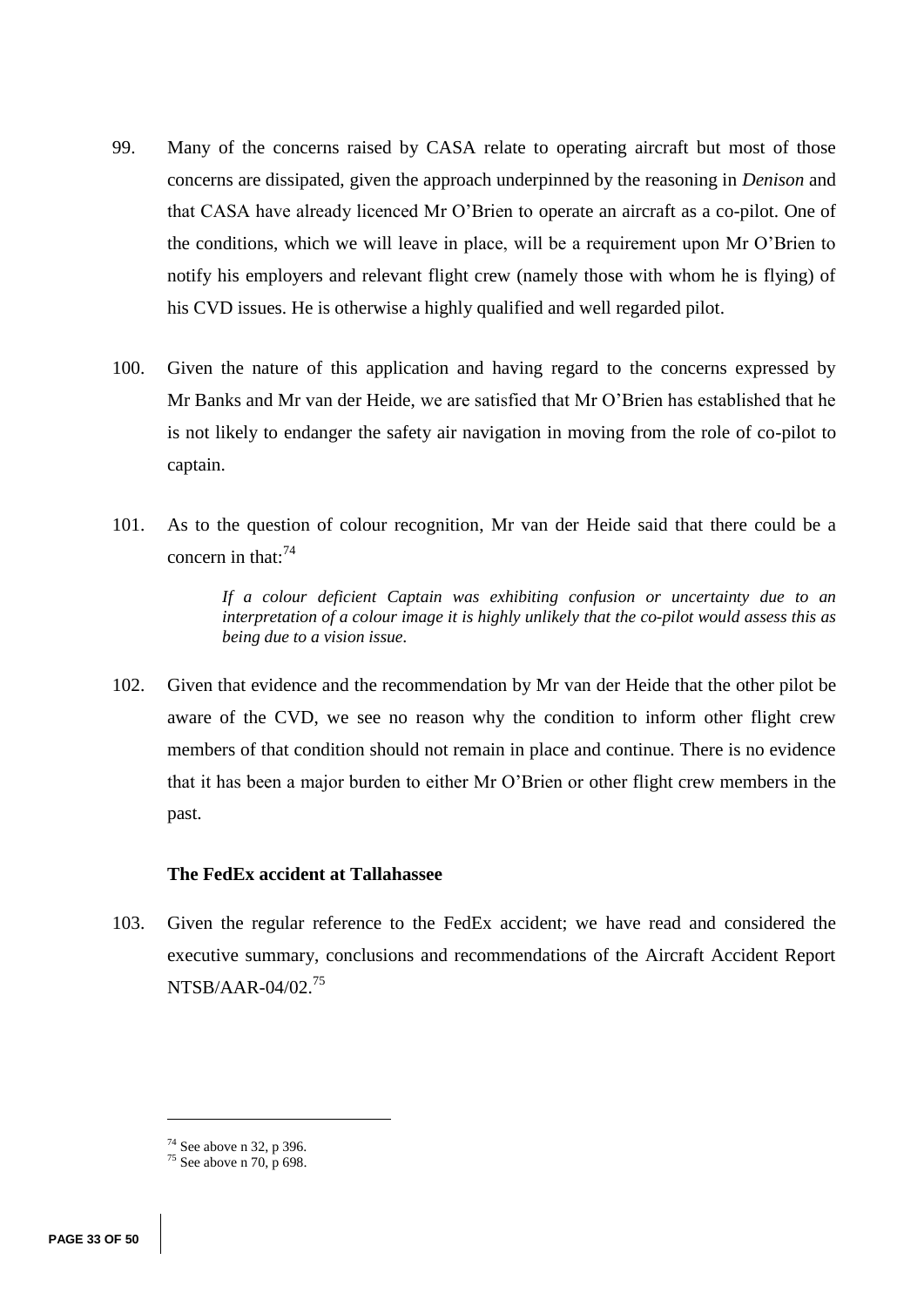104. It reports that on 26 July 2002, Federal Express flight 1478, a Boeing 727, struck trees on a short final approach and crashed short of the runway at the Tallahassee Regional Airport.<sup>76</sup>

> *The captain, first officer and the flight engineer were seriously injured, and the airplane was destroyed by impact and resulting fire. Night visual meteorological conditions prevailed for the flight, which operated on an instrument flight rules flight plan.*

> *The [NTSB] determine[d] that the probable cause of the accident was the captain's and first officer's failure to establish and maintain a proper glide path during the night visual approach to landing.*

> *Contributing to the accident was said to be a combination of the captain's and first officer's fatigue, the captain's and first officer's failure to adhere to company flight procedures, the captain's and flight engineer's failure to monitor the approach, and the first officer's [CVD].*

- 105. As for the first officer, it was reported he had difficulty adapting to his schedule and frequently changing sleep cycles were conducive to the development of fatigue impairment that contributed to his degraded performance during the approach to Tallahassee Regional Airport; however, there were also other factors affecting the first officer's performance (for example, his CVD). The question as to whether or not this was a contributory factor to the accident remains unclear.
- 106. Professor Cole, an Emeritus Professor, in his statement dated 2 October 2013, also raised the question of the FedEx accident in his report where he said:

*The FedEx crash at Tallahasse Regional Airport in 2002 is the end-point evidence that abnormal colour vision is a risk factor in aviation. It is, as far as I am aware, the only recent example of an aircraft crash in which normal colour vision has been identified as a casual factor. Because it is rare for abnormal colour vision to be identified as a casual factor there may be a tendency to dismiss this incident as a chance occurrence. This may be unwise since the* modus operandi *of investigations of individual aviation incidents is that if a factor caused an accident on one occasion it can do so again.*[77]

107. He went on to explain the responses of pilots with CVDs such as Mr O'Brien. As we have said earlier, the impact of the report into the FedEx accident is ambivalent. There were three pilots in the cockpit at the time and one pilot, the co-pilot, had a CVD. It was not established that the CVD was a casual factor; it is a mere possibility that it was a

<sup>76</sup> National Transportation Safety Board, *Collision With Trees on Final Approach Federal Express Flight 1478, Boeing 727-232* at http://www.ntsb.gov/investigations/AccidentReports/Pages/AAR0402.aspx.

<sup>77</sup> Exhibit 1A, T22, p 375, statement of Barry Leighton Cole, Emeritus Professor, dated 2 October 2013.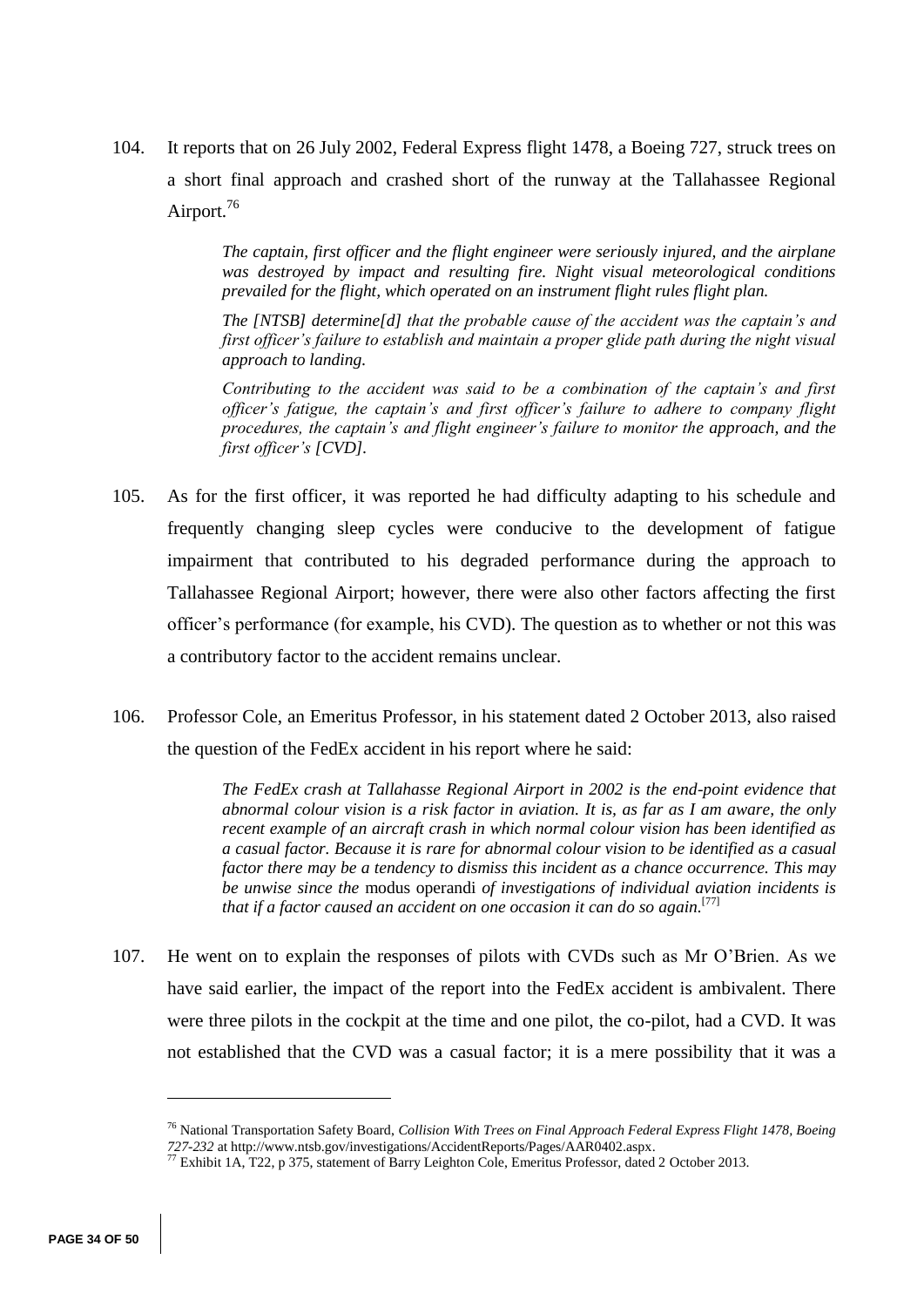causal factor. In any event, in this case it is not a question as to whether Mr O'Brien is able to operate and pilot an aircraft at a high level; it is a question as to whether he takes that next step to transition from co-pilot to captain.

- 108. Dr Douglas Ivan prepared a statement.<sup>78</sup> He has had many years' experience conducting ophthalmological examinations of aviators in the United States. His qualifications were not challenged. He gave evidence as to the impact of CVD in relation to pilots and approaches to this in the United States. Much of it related to the military. He opined that, in the United States, Mr O'Brien would not be expected to pass tests employed in the United States and would subsequently "not be qualified for entry into pilot training".<sup>79</sup>
- 109. Dr Ivan led the multi-disciplinary team conducting the clinical evaluation of a first officer in the FedEx flight 1478 accident in  $2002$ .<sup>80</sup> He made comments about the FedEx accident with regard to the evidence of Dr Pape. Given the conflict in respect of that evidence, on balance we prefer the evidence of Dr Ivan.
- 110. The FedEx accident should be considered in the context of enormous numbers of commercial aircraft flights to and within the United States of which this one commercial flight incident in Tallahassee has been identified as having a possible contributing issue of "a colour deficient co-pilot". It is also possible that due to the more generous pass/fail limits applied in the United States to the primary PIP screening tests that there may be a considerable, but unknown, number of pilots flying in the United States with some degree of CVD. Associate Professor Navathe cautioned that there could well have been more incidents that may have involved CVD but that "reporting is less than optimal", particularly in the class 2 environment, and investigators would not be able to identify those pilots who had passed the PIP tests but had some degree of CVD.<sup>81</sup>
- 111. The concerns of CASA about Mr O'Brien as we have said are not about him operating an aircraft *per se* but about doing so as a captain rather than as a first officer, or co-pilot.

<sup>78</sup> Exhibit 1A, T22, p 325, statement of Dr Douglas J Ivan dated 1 October 2013.

<sup>79</sup> Ibid p 346.

<sup>80</sup> Ibid p 348.

 $81$  See above n 20, p 176.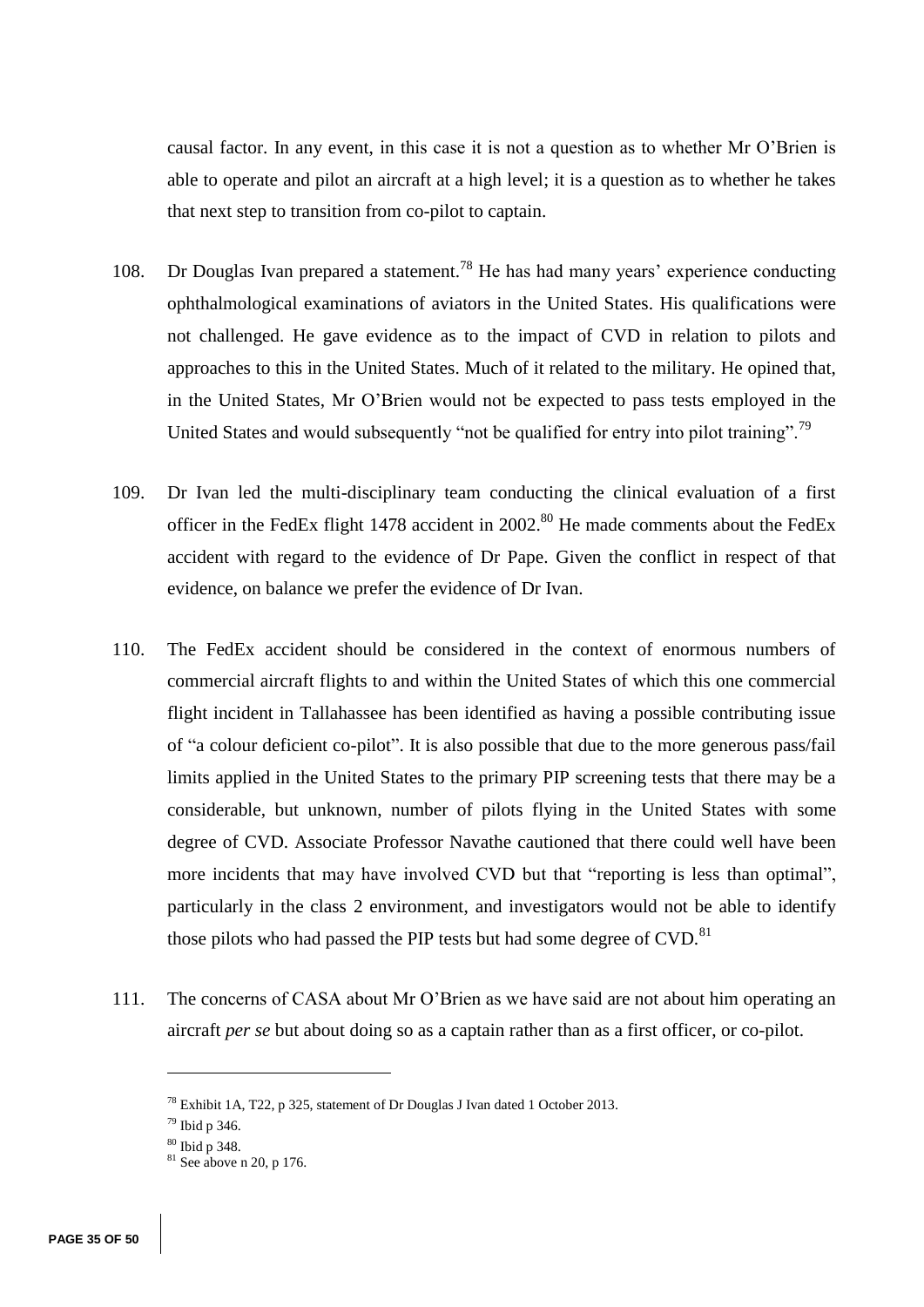- 112. Mr Banks gave evidence in accordance with his report dated 11 October 2013.<sup>82</sup> Mr Banks works for CASA and his qualifications were not challenged.
- 113. He gave evidence in response to submissions made by or on behalf of Mr O'Brien minimising or challenging the findings made in respect of the FedEx accident. We have read his comments in relation to that accident and had regard to them in the context of this proceeding.
- 114. We have considered the circumstances surrounding the FedEx accident in this context. The crew in that flight were fatigued, there were significant other issues, and the first officer's CVD may or may not have been a casual factor. In the FedEx accident there were three flight crew members in the cockpit, and only one had CVD. We do not believe those circumstances have any significant bearing on the proposed move of Mr O'Brien from first officer to captain.
- 115. As indicated throughout these reasons, this is not a test case; it is about this pilot in these particular, unique circumstances.
- 116. The other concerns that CASA identified are as follows:
	- (a) The PAPI lights the evidence of Mr O'Brien was that he had no difficultly with the PAPI lights. The concerns raised by CASA are more in the context of whether he should be licenced but these lights are improving with incandescent lighting which will enhance their operation.
	- (b) The parking lights these are changing within Australia and very few use the old style which, in context, does not present any meaningful risk in terms of flying.
- 117. Part of the evidence about the PAPI lights came from Professor Cole, an Emeritus Professor from the University in Melbourne who was the Foundation Professor of optometry at that university from 1978 to 1979, and Head of the Department of

<sup>82</sup> See above n 70, p 681.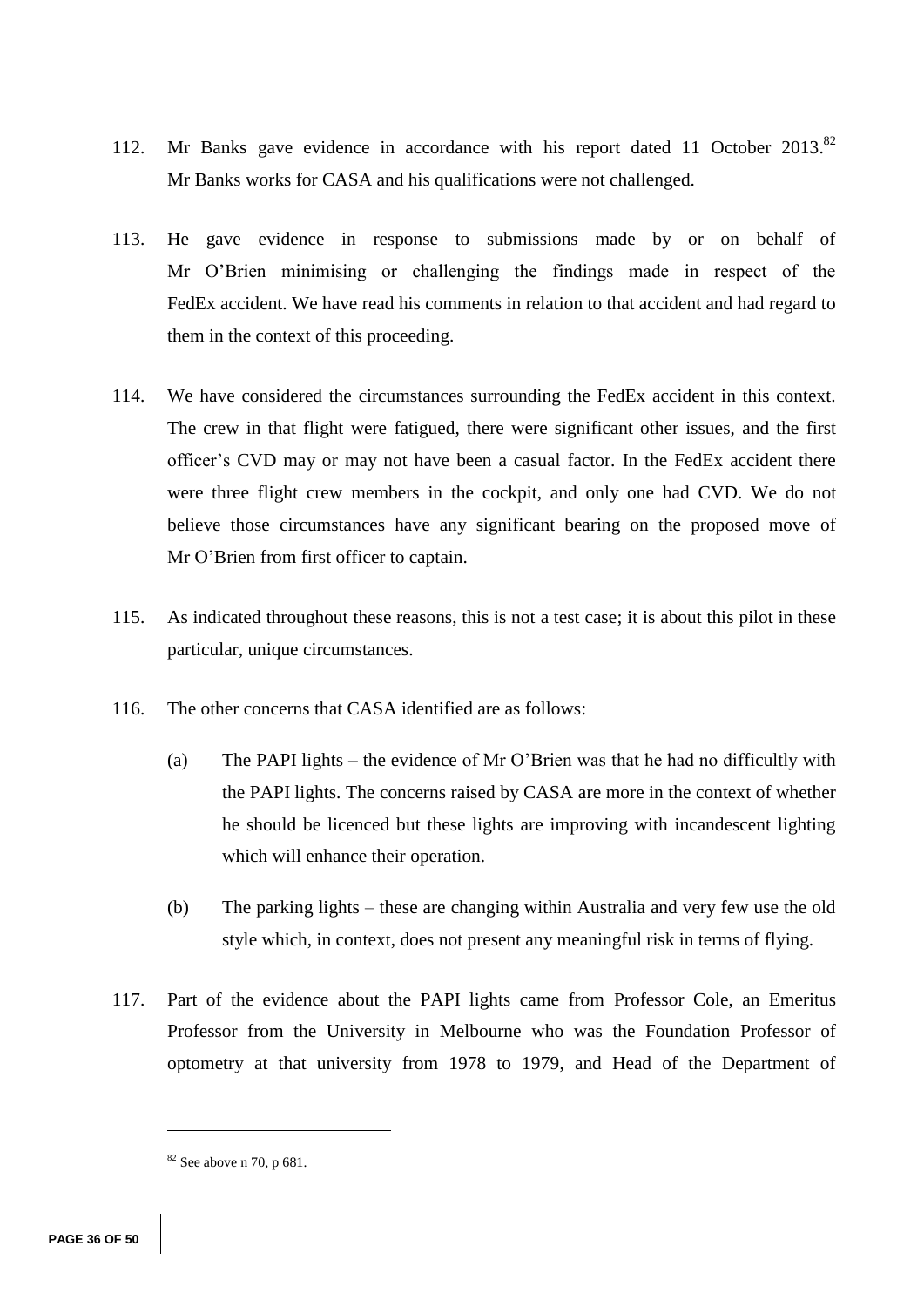Optometry and Vision Scientist. His qualifications were not challenged. He provided a report where he said in terms of the PAPI signal system:<sup>83</sup>

- *5.4 Investigations of the PAPI signal system. About 1992 CASA asked me to conduct an investigation into the recognition of the PAPI glide path signal system by persons with abnormal colour vision. CASA expressed the view that this as a safety critical signal light system that was used often and had very limited non-colour redundant cues. A report to CASA and two publications… resulted from this investigation. The investigation showed that observers with normal colour vision make few errors naming the red and white colours of a simulated PAPI signal light under a good visibility condition but that the majority of observers with abnormal colour vision make more errors than the worst performing observers with normal colour vision.*
- *5.5 Figure 1[not included in these reasons] shows a plot of errors made by the various classes of observers under the high intensity (good visibility) condition. Thirtyseven of the 38 age-matched colour-normal observers made no errors. One colour-normal observer made one error in the 90 presentations. The majority of the observers with abnormal colour vision made more errors than the worst performing colour normal observers (i.e. more than one error). There were 52 observers with abnormal colour vision of whom one third performed as well as the worst colour-normal observer.*
- *5.6 Protanopes and protanopes [*sic*] made fewer errors than their deutan counterparts because the brightness differences of the red and white PAPI signals were preserved in the simulation. Red colours look very dark to protans because of their reduced sensitivity to red light, which exaggerates the brightness difference and enabled them to better distinguish the red and white signals.*
- *5.7 However protanopes and protanomals fail to see the red PAPI signal on about 4[percent] of presentations because of their reduced sensitivity to red light, an error made by the deutan or colour-normal observers.*
- 118. Protans seem to do better than deutans, however, given that Mr O'Brien has operated aircraft and used these PAPI systems without difficulty over many years, it is more of evidence in terms of the 'line in the sand' rather than his capacity as a pilot whether a co-pilot or in command as a captain.
- 119. As to the CAD testing, CASA are clearly interested in using the CAD test as an alternative or addition to the lantern test. Given the problems which led to the discontinuance of the signal light test, it can be seen why the CAD test would be more the attractive option. The CAD test has many advantages and strengths. It can accurately assess the level of colour vision sensitivity, it is well researched, standardised, can be

<sup>83</sup> See above n 77, pp 370 – 371.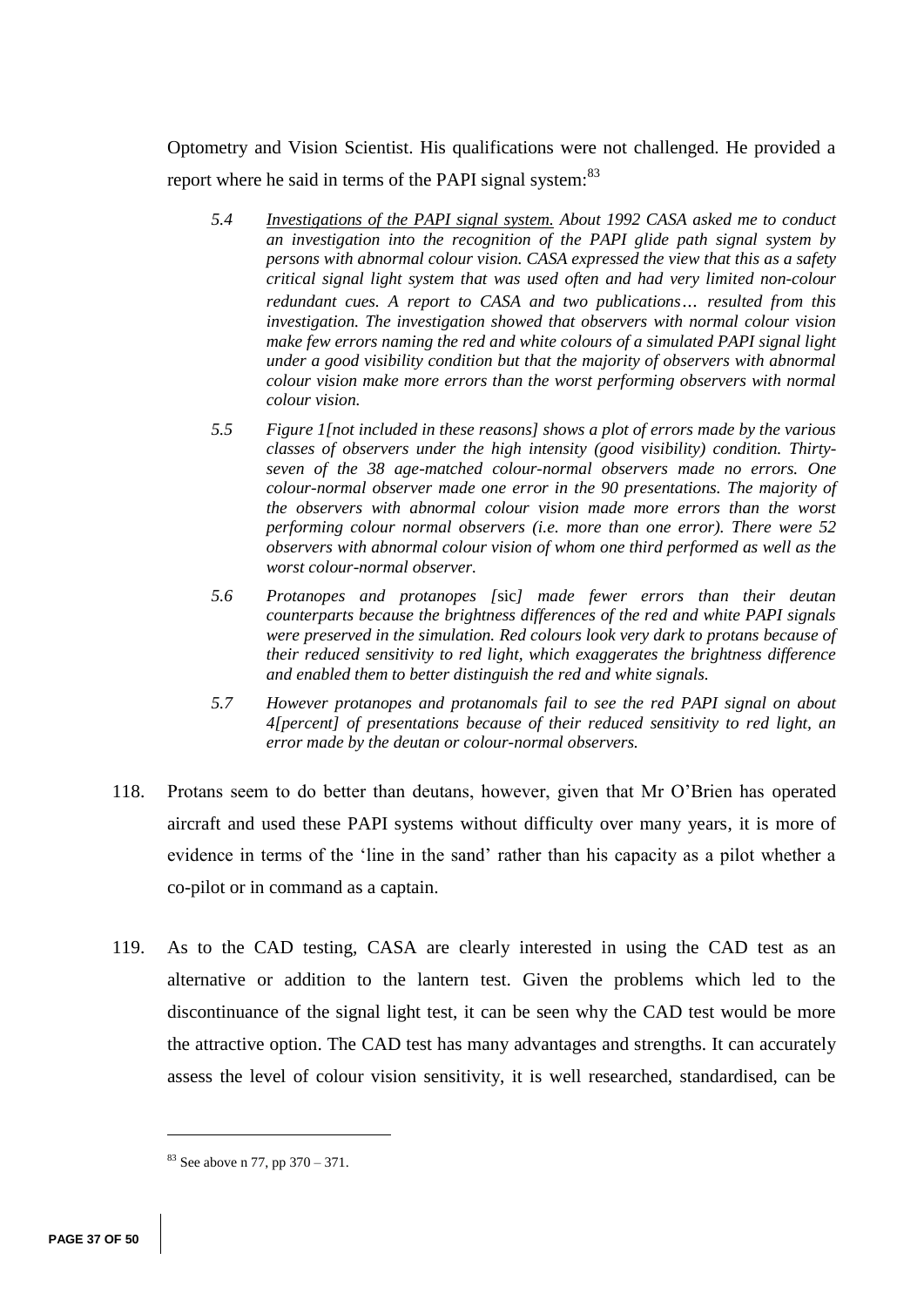delivered relatively easily, cannot be learned by subjects and does not carry a risk of observer error. It is hoped that it may be widely adopted by various regulators around the world thus introducing more uniformity. CASA have included it in their range of available tests for colour vision but have not yet adopted it as a required test for those who fail the first two steps of the Ishihara plates and the Farnsworth lantern tests.

- 120. While CASA has not yet formally adopted the CAD test, it is something which has been adopted overseas particularly in the United Kingdom
- 121. It is not our purpose to comment on the general suitability of the CAD test for use by aviation regulators but rather to consider how it assists us in making a specific decision about Mr O'Brien's application.
- 122. However, whether it is being used as a testing device under reg  $67.150(6)(c)$  of the CASR is a matter to be determined in each individual case and depends upon each individual set of circumstances. We do not exclude it or include it; it is a matter for CASA to consider.
- 123. It is a matter for this Tribunal, when re-exercising the discretion of CASA, what tests CASA consider appropriate in the circumstances. The CAD test is just one of a number of tools that may be used in the assessment of a pilot's CVD, if any, in the context of the overall and underlying scheme of the process which is to ensure safety in relation to air navigation.
- 124. The information presented to the Tribunal as it applies to Mr O'Brien leads us to assign less weight to his CAD test results. We remain cautious because of Mr O'Brien's high SNU score but we are not convinced that he would fail a PAPI test. Even if he were to fail, other factors mentioned earlier could mitigate, such as some concerns about the applicability of the PAPI test, and variability of PAPI performance amongst individuals and within the test itself such as distance, luminance and quality of the white lights. Finally, the personal attributes of Mr O'Brien such as his experience, excellent record, his good visual acuity and strong yellow/blue colour sensitivity could also be mitigating factors. These factors may well explain the paradox between his apparent "moderate to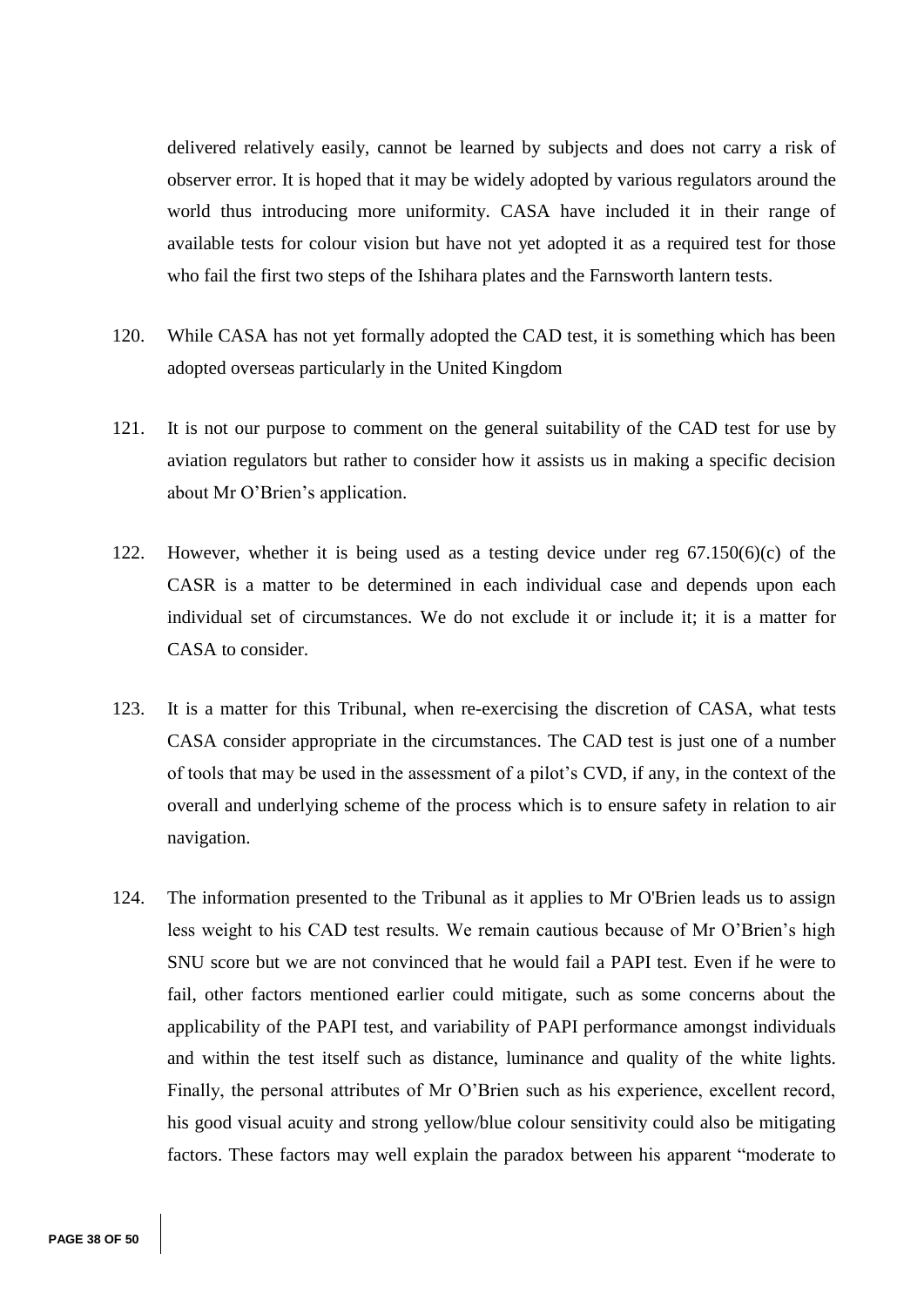severe" degree of CVD and excellent performance as a pilot. Again, given that it was already known that Mr O'Brien was a protanope, his failing the CAD test was not unexpected. The CAD test did not reveal any significant new or relevant information about Mr O'Brien's CVD or circumstances (other than the SNU score).

### **The conditions imposed by CASA**

125. In the light of our findings and other factors, we now consider the evidence in relation to each of the conditions of Mr O'Brien's class 1 medical certificate and set out our findings as follows.

## *Condition 1 – that Mr O'Brien's class 1 medical certificate is not valid for an ATPL operation*

- 126. This is the most contentious and difficult aspect of the determination. If this condition remains, Mr O'Brien will be able to continue operating aircraft as a first officer but will not be permitted to fly in a command position as a captain.
- 127. This will seriously and significantly reduce Mr O'Brien's ability to reach his full potential in his chosen career.
- 128. The change in roles as it relates to technical skills is, in many respects, relatively minor. CASA has accepted that Mr O'Brien is safe to conduct flights as a first officer and in those circumstances would fly sectors and undertake almost all of the roles that a captain would undertake in an aircraft.
- 129. The concern from CASA's point of view seems to fall into two areas.
- 130. Firstly, as we have discussed earlier in these reasons, and as is described by Mr Banks in his evidence: 84

### *The role of the captain versus that of the co-pilot.*

*37. CASA requires a higher minimum standard for aircraft captains than co-pilots which allows for the development of the co-pilot from a minimum acceptable* 

 $84$  See above n 70, pp 692 – 693.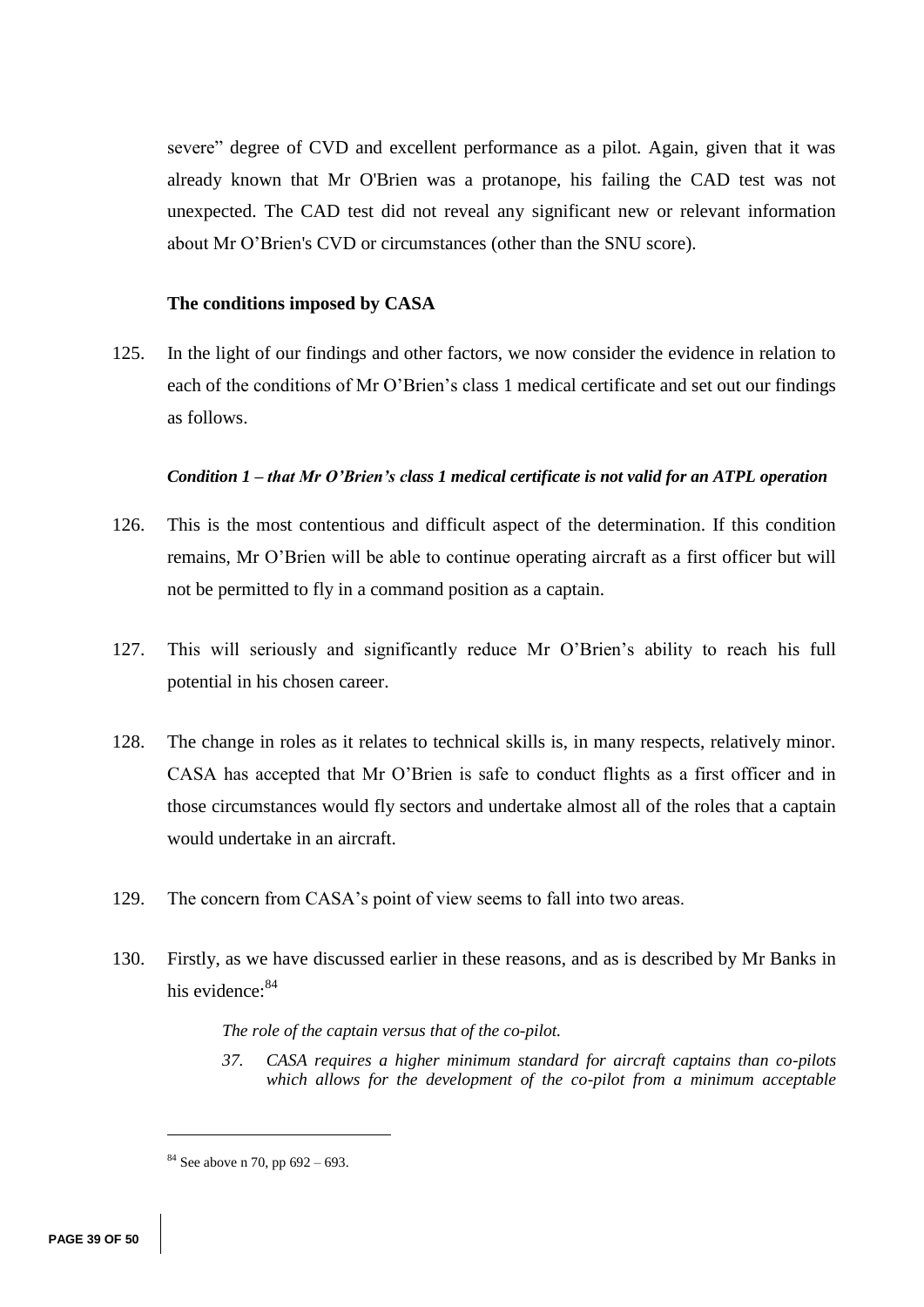*standard to participate competently in the role of co-pilot to a standard where they can perform the role of captain. While the technical skills required are often of a similar standard in which greatest development is expected in terms of aviation relating to knowledge and non-technical skills such as those required for effective Crew Resource Management (CRM).*

- *38. Ultimately the captain is responsible for decisions made by the crew and therefore typically has the final say although achieving effective crew coordination and cooperation typically enables better quality decisions as other perspective and options can be considered. As noted by Don Harris (2011), delivering the message is easier to achieve for the captain than the co-pilot as the co-pilot must be both assertive and subordinate. In highly time constrained situations it is the captain who will likely take control of the aircraft and respond based on experience rather than seeking input from crew members. This naturalistic decision making method is less likely or appropriate for a co-pilot who doesn't have the authority or potentially the necessary experience to act in this expert fashion. It does however mean that the deficiencies in colour vision of a co-pilot are potentially less critical of that of the captain as decisions taken by the co-pilot are more likely to be subject to consideration and input by the entire crew.*
- 131. In terms of that evidence, it must be seen that the issue raised in the 1971 and the 1993 references referred to above in paragraph 93 of these reasons, have to some degree been addressed in training of cockpit management since those times.
- 132. Counsel for CASA also relied upon a report of Professor Algis Vingrys dated 13 October 2013, $85$  in particular in relation to his concerns that Mr O'Brien will have limitations imposed upon him due to colour vision; the first being "making colour confusions with colour coded tasks and the second, is his limited visual range for red coloured lights". 86
- 133. In terms of that, it was the evidence of Professor Vingrys that there is a small possibility that the protanope will only make correct decisions between approximately 94 and 96 percent of the time, whereas a person with normal colour vision will make correct decisions approximately 99 percent of the time.<sup>87</sup>
- 134. He went on to say that this would impede his capacity to perform at a level expected of an ATPL pilot.

<sup>85</sup> Exhibit 1A, T29, report of Professor Algis Vingrys dated 13 October 2013, p 828.

<sup>86</sup> Ibid p 832.

<sup>87</sup> Ibid p 833.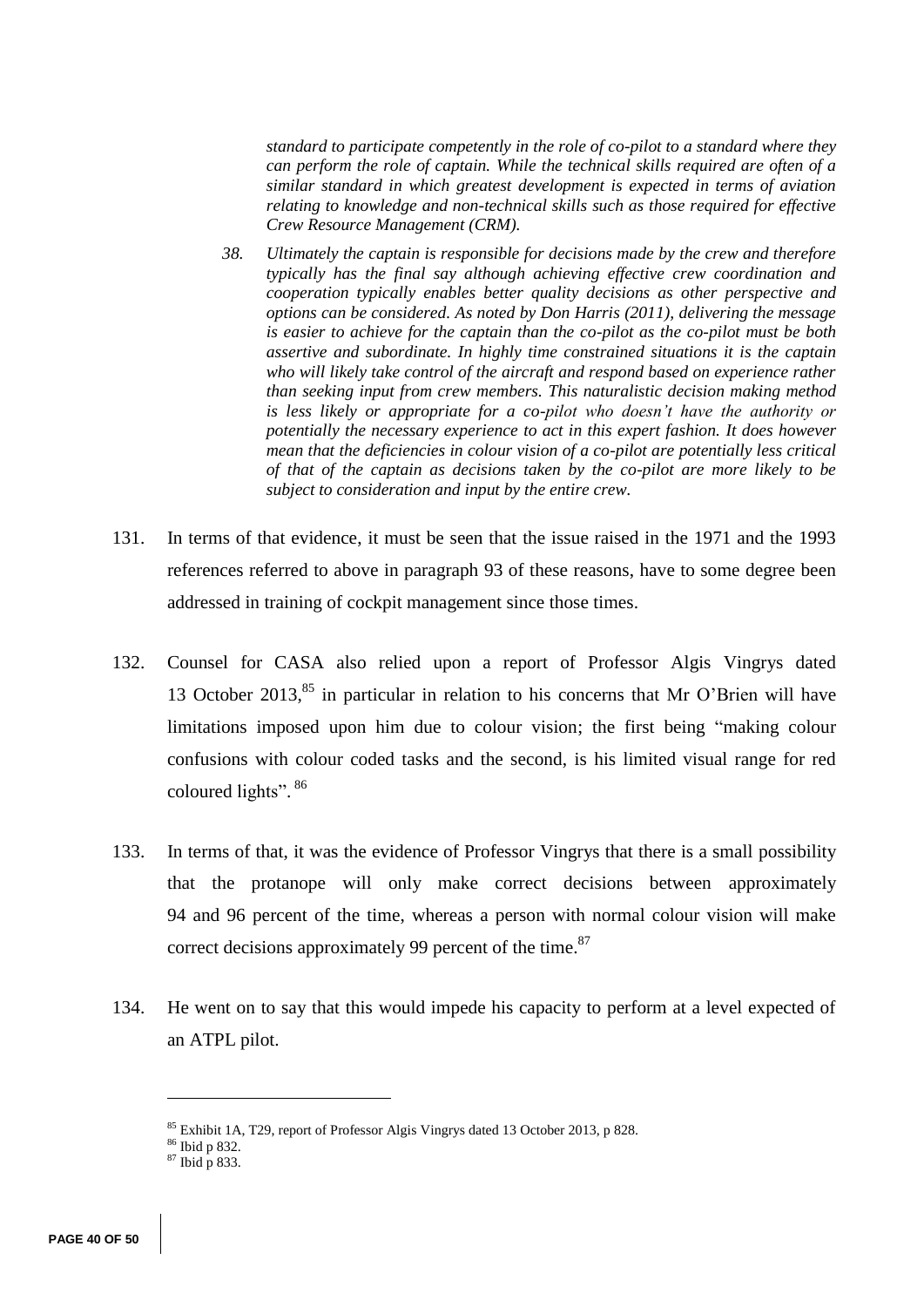- 135. The problem with this evidence is that Mr O'Brien has effectively operated as an ATPL pilot for many years (albeit as a first officer) and has done so without apparent difficulty. This includes his operations as a first officer over thousands of hours conducting ATPL flights but as a co-pilot, as well as cockpit management to the extent that he now instructs on the simulator both as first officer and captain.
- 136. This evidence was part of the case presented on behalf of CASA that the 'line in the sand' should remain where it is.
- 137. That falls into the second aspect of their objection to Mr O'Brien operating as a pilot in command. The submissions of CASA, set out in detail in their closing submissions, are that Mr O'Brien is a protanope with congenital protanopic red/green colour deficiency of a high order. The consequence of this, which is unchallenged, is that he has a longer reaction time to red stimuli which could lead to "increased identification errors and enhanced susceptibility to hypoxia and reduced performance under deprived (suboptimal) conditions".<sup>88</sup> It is, in the evidence of Professor Barbur, extremely likely that Mr O'Brien would make errors in a PAPI task, but for reasons stated elsewhere we are not convinced that this is the case with Mr O'Brien. They have set out significant evidence as to the impact of being a protanope on this pilot. At the same time, much of the evidence indicated that Mr O'Brien is a very fine pilot and able to operate at the highest levels.
- 138. Australia has an individual based determination process with regard to pilots and does not necessarily set arbitrary standards. Hence the ability for the granting of a class 1 medical certificate, but with conditions.
- 139. It is the submission of CASA that a line needs to be drawn, having had regard to the "consideration of the [applicant's] age, experience, type of flying, currency, extent of

 $88$  See above n 16, p 15, paras  $39 - 41$ .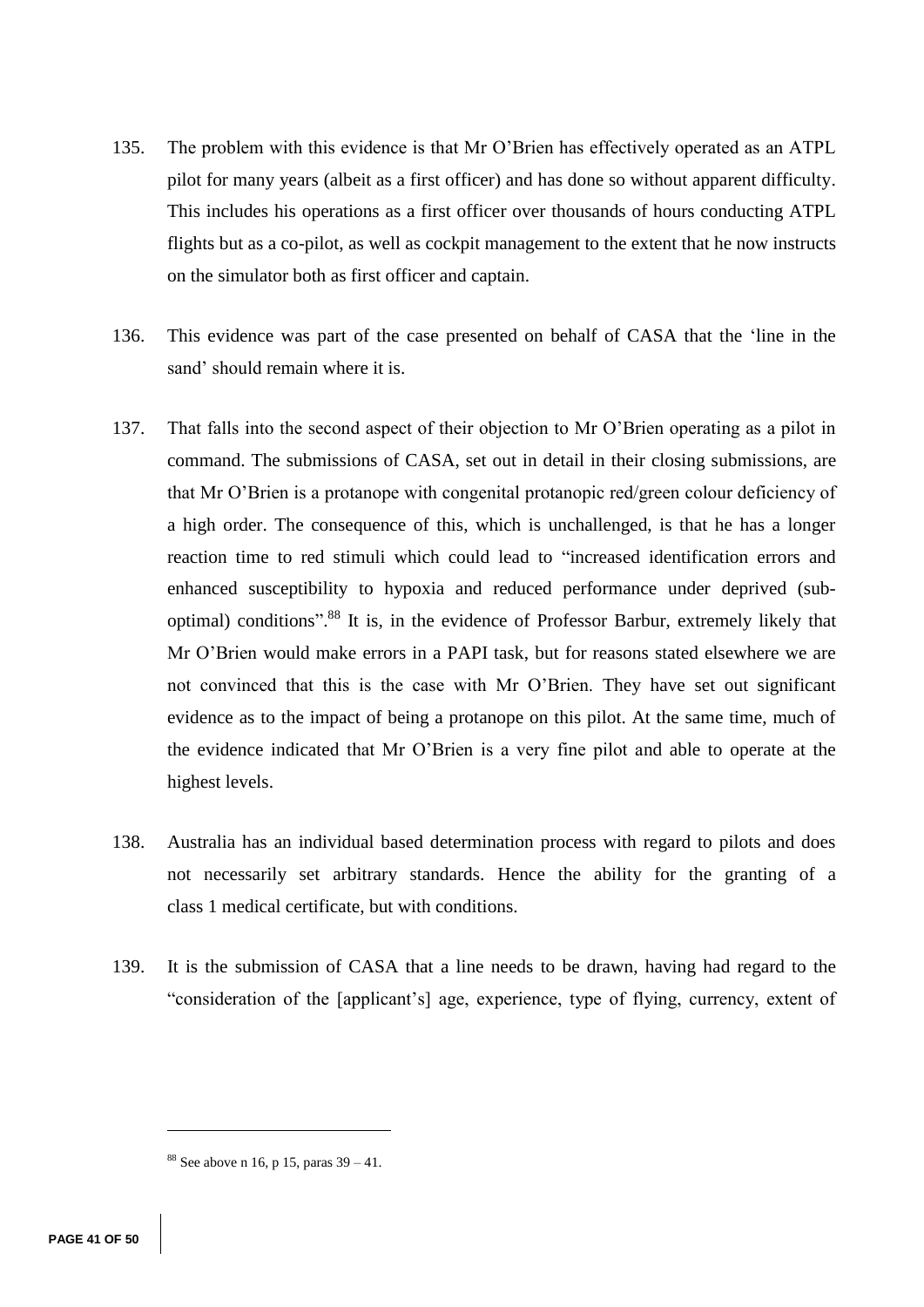flying, the medical condition, the treatment and possible side effects of treatment" and arrangement of "similar and interrelated issues". 89

- 140. In terms of drawing that line, CASA has referred us to the approaches adopted in other States, including the United Kingdom, New Zealand<sup>90</sup> and the United States.
- 141. CASA acknowledges that it is 'out of step' with other ICAO member States but, given the approach and the evidence, it is satisfied, in all of the circumstances, that the extent that they have gone to does not create a risk to the safety of air navigation.

# *Condition 2 (and also the condition of the class 2 medical certificate) – that Mr O'Brien is limited to flights conducted inside Australian Territory*

- 142. The evidence is that the approach to CVD Australians is much different to that in New Zealand, the United Kingdom and possibly the United States. Australia is a signatory to the Chicago Convention which in turn makes provision for the filing by member States of a 'difference' where the national standard falls below or is different from the standard prescribed by the ICAO annexes.
- 143. There was no argument contrary to the assertion that Contracting State of ICAO are required to comply with ICAO Annexe 1 medical standards domestically unless adequate justification can be advanced to explain a difference.<sup>91</sup>
- 144. The difference in Australia is that arising from the decisions of *Pape* and *Denison*.
- 145. Given the international approach and the evidence given by Associate Professor Navathe, we are satisfied that the requirement limiting Mr O'Brien's medical certificate within Australian Territory is, in all of the circumstances, a reasonable condition, and we see no reason to remove it.

 $89$  See above n 16, pp  $19 - 20$ .

<sup>90</sup> See Exhibit 1A, T22, p 464.

<sup>&</sup>lt;sup>91</sup> Exhibit 1A, T 22, p 456, report of Dr Peter Clem dated 3 October 2013.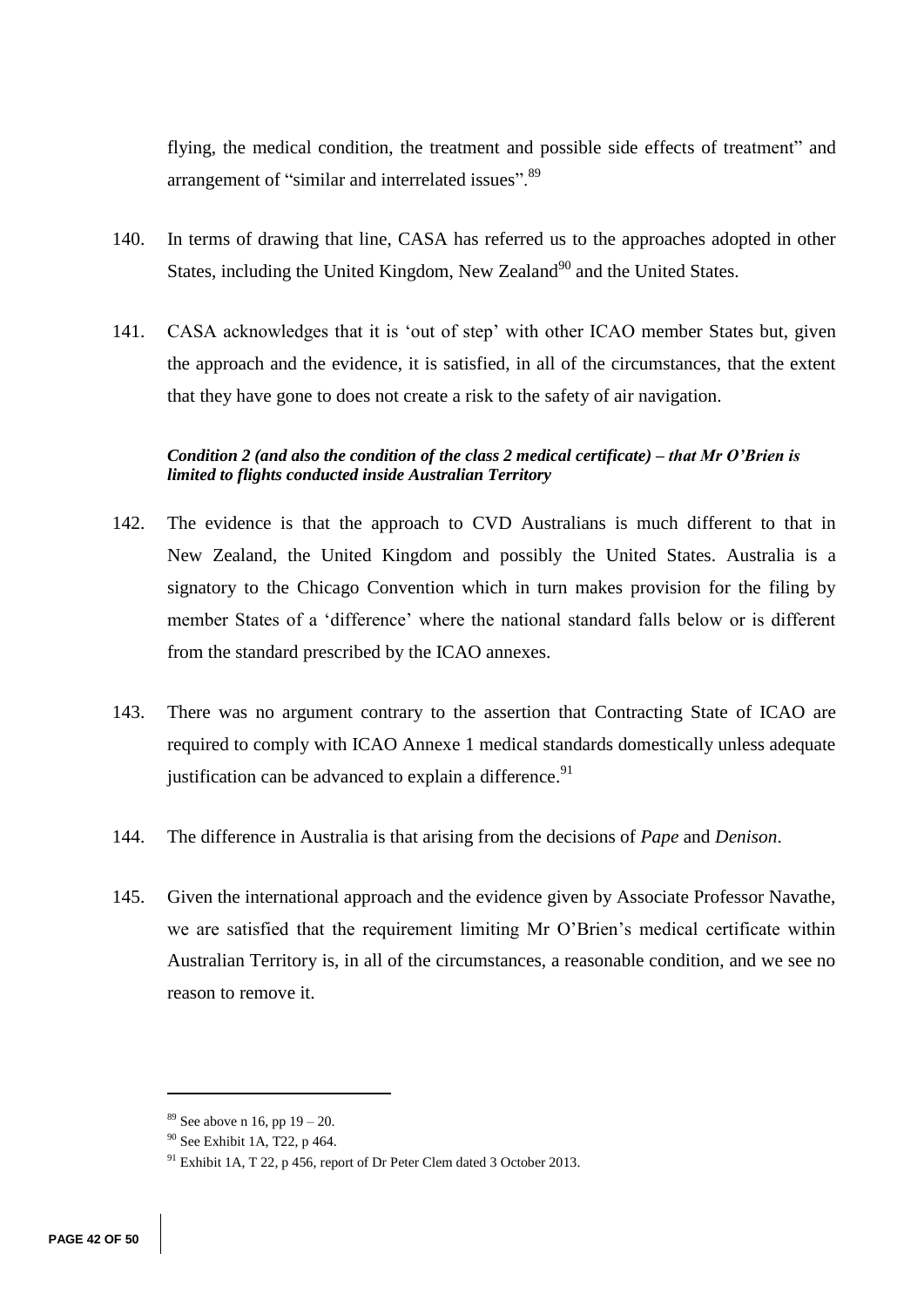## *Condition 5 – that Mr O'Brien is limited to operating specified aircraft unless otherwise approved in writing by CASA*

- 146. This condition seeks to provide a requirement that Mr O'Brien not only obtain endorsement in terms of flying operations with regard to particular aircraft, but also requires Mr O'Brien to obtain further consent from CASA, given his CVD. The basis of this condition arises out of the significant, and at times contradictory, evidence as to colour and use of colour in various cockpit configurations and displays.
- 147. This condition relates to cockpit lay out and the glass cockpit configurations as against the analogue cockpit layout. Mr O'Brien has shown no difficulty at all in terms of the current cockpit layout, which is part analogue and part glass. His evidence, and those of his witnesses, appears to present the argument that the glass cockpit would be more suitable to him rather than the analogue cockpit which he has been operating primarily.
- 148. The evidence of Associate Professor Navathe is that the glass cockpits may be unhelpful. The evidence of Dr Barbur is that the difference is not obvious.
- 149. Mr O'Brien will need to be endorsed on the different aircraft he seeks to operate and will need to satisfactorily complete periodic tests, both on simulators and in the air. He will be assessed by professionals lawfully training, assessing, endorsing or re-endorsing him, with knowledge of his CVD. This testing has been the case for many years and we will impose the additional requirement to inform them, if that is not already happening. As such Mr O'Brien has satisfied this Tribunal that such an approach would not present a risk to air safety. In that circumstance, the requirement for the additional 'medical' endorsement is superfluous.
- 150. We reject this condition.

## *Condition 4 – that Mr O'Brien must disclose to his employer and other assigned flight crew members his colour deficiency*

151. Given the comments made elsewhere in these reasons in relation to Mr O'Brien's CVD, we see no reason to disturb this part of the reviewable decision. As far as is able to be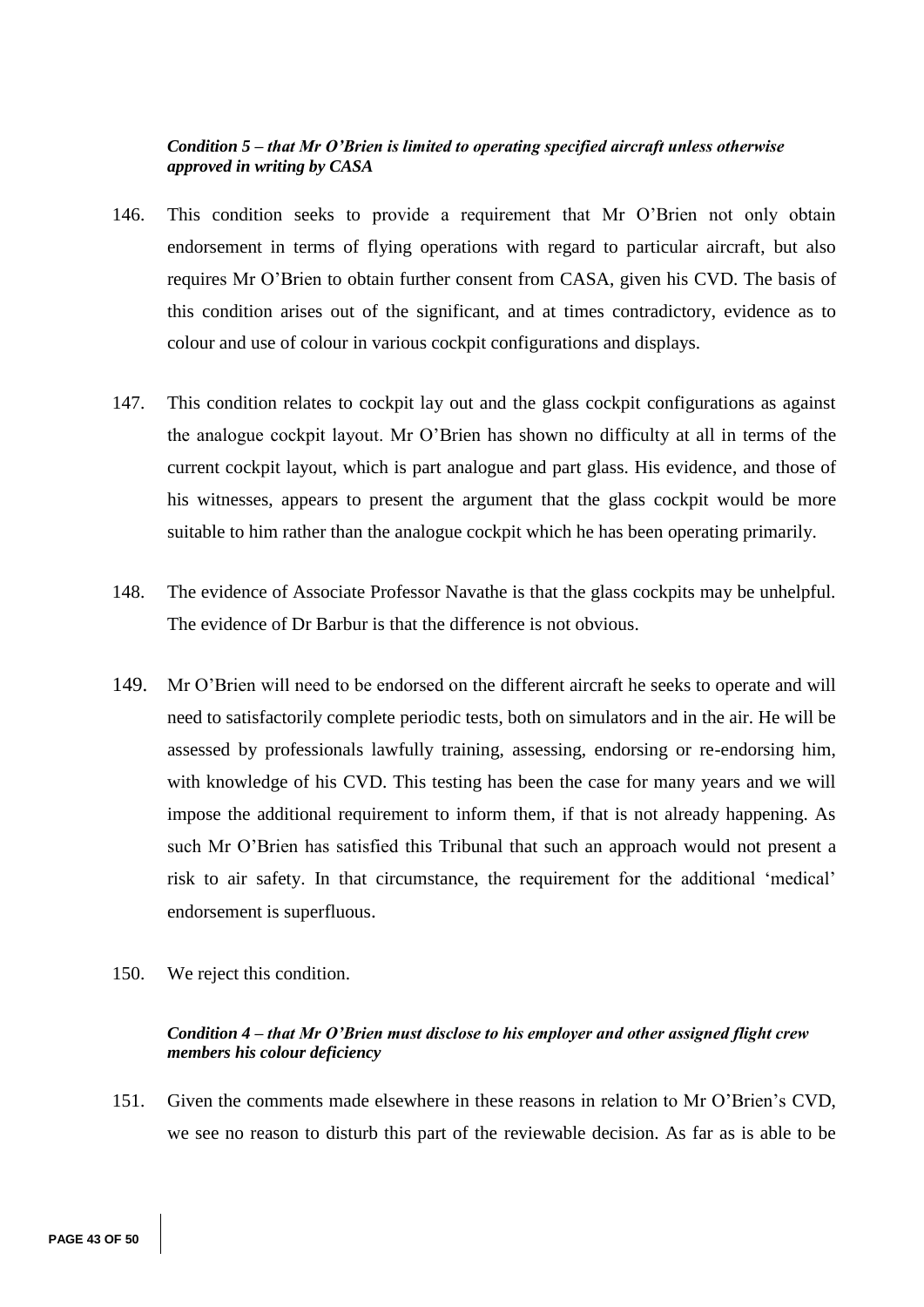determined, the likelihood of a negative impact is relatively small in terms of the safety of air navigation.

- 152. Mr O'Brien will be obliged to inform other pilots of his CVD which, in the circumstances of this case, can only add to the safety of air navigation. In terms of notifying his employer, if there are other pilots with CVD flying in their systems, it will enable them to consider with whom Mr O'Brien should share a cockpit from time to time.
- 153. In addition, he will be required to similarly inform any person lawfully training, assessing, endorsing or re-endorsing him on any aircraft in in respect of his ATPL licence.

# *Condition 3 – that Mr O'Brien is not permitted to conduct night time operations other than as or with a qualified co-pilot*

154. If Mr O'Brien had persuaded us that there were no issues with regard to his CVD, then removal of this condition (and all other conditions) would be a sensible and reasonable approach. However, given our finding that there is a risk (albeit a minor one, and one to which CASA has accepted given the high quality of this pilot in other areas) and given that Mr O'Brien will only ever fly as or with a co-pilot, this condition can hardly be regarded as being onerous or unreasonable.

# **CONCLUSION**

155. Associate Professor Navathe agreed that there is always some risk inherent in flight. We find, in terms of Mr O'Brien, that any risk has been properly and effectively managed, and as a captain, given the conditions, that approach will continue. We say this having regard to Mr O'Brien's visual acuity and high levels of flight competence, and at the same time noting what we have said earlier and the following.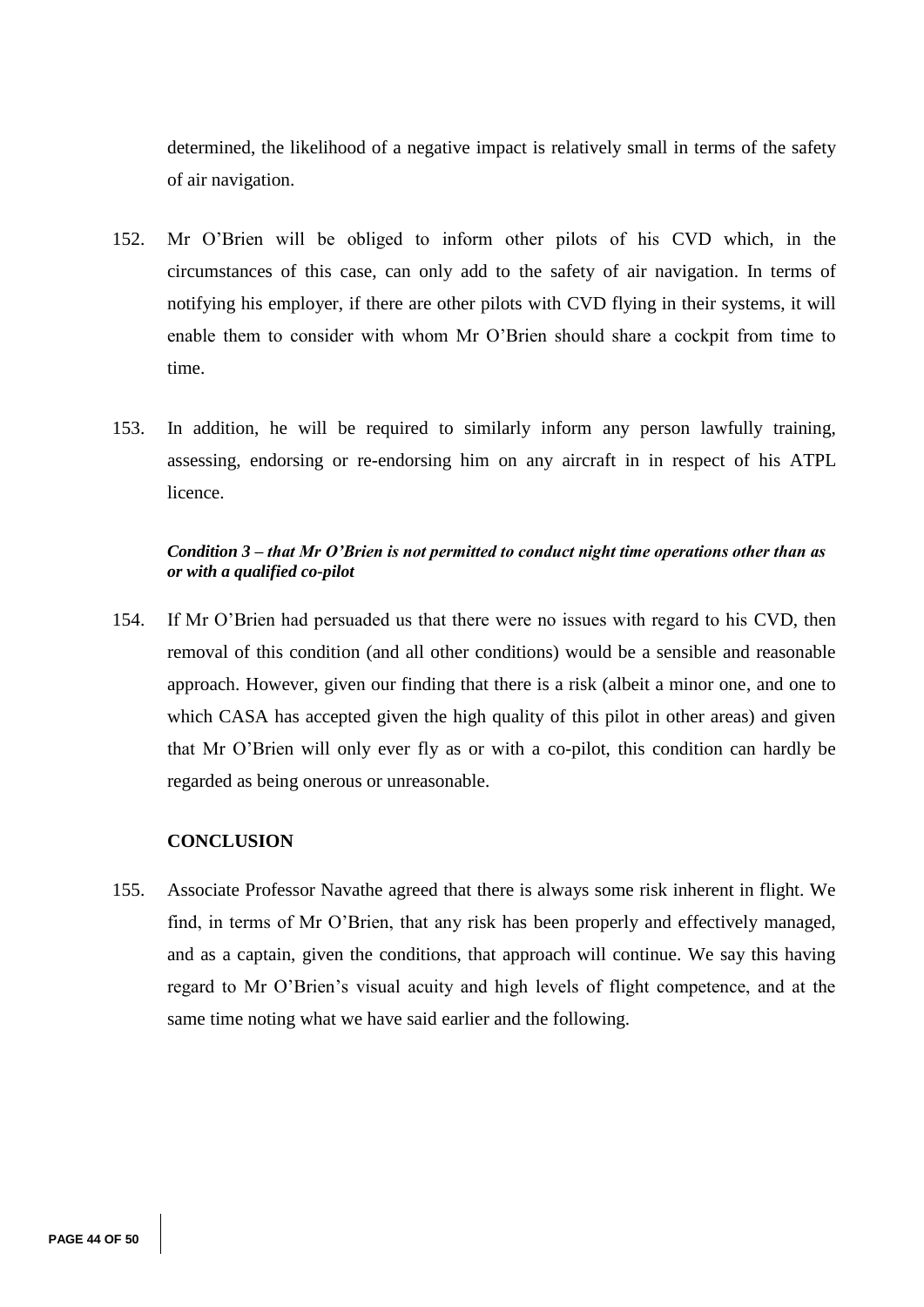# 156. Stephen John Dain: 92

- *56 This ability to use brightness clues can also be a problem and the dichromat can be induced to make lots of errors if the normal hierarchy is abandoned. In practical reality the light being observed could be dimmer or distant yellow or a brighter or closer red. The best example of the effects of removing the brightness clue is in PIC tests where the colours used are made to reflect equal amounts of light. In all lantern tests, the stimuli are deliberately varied in luminous intensity (the total amount of light).*
- *57 So, under some circumstances, the congenital dichromat can compensate, with acute observation, for their loss of colour discrimination. However, this is far from being a reliable clue.*

# 157. Dr Dougal Watson: 93

*Increasingly, during recent decades, the cockpit instrumentation of aircraft has included complete multifunctional colour displays.*

*The ubiquity of color-coded [*sic*] information in the aviation environment has resulted in recognition of the importance of pilots and air traffic controllers being able to rapidly and accurately differentiate and identify colours…*

#### *10 Is it possible to safely mitigate the risks that apply to a colour defective pilot? If so, how would this be achieved?*

*Some of the risks relating to particular coloured elements of the aviation environment could be mitigated for some CVD applicants. For example it might be possible to design charts and instruments interfaces to better accommodate certain types of CVD. I doubt that any such re-engineering would be practical for all CVD subtypes, without reducing the speed and quality (and redundancy) of information transfer to the colour normal majority.*

*Some regulators attempt to mitigate the risk associated with a particular part of the operational environment, by using some sort of specific take simulator to screen pilots for their ability to perform that task. The validity of such methods is very limited, although the underlying reasoning has some attraction or face credibility.*

*Some regulators attempt to mitigate some of the operation risk of CVD applicants by precluding them from night-time operations. It is not always clear whether this is because night flight presents less room for error during critical phases of flight, whether the combination of night instrument flight and visual approach aids in borderline weather is considered a problem, whether the restriction is intended to steer such applicants away from the higher profile airline operations, or some combination of a number of these factors.*

*Some regulators attempt to mitigate some of the third-party risk posed by CVD pilots by precluding them from airline operations.*

*Many regulators mitigate the professional pilot risks associated with CVD pilots by precluding all except the most minor examples from licensing / certification.*

<sup>&</sup>lt;sup>92</sup> Exhibit 1A, T23, p 500, report of Stephen John Dain, dated 27 September 2013.

<sup>&</sup>lt;sup>93</sup> Exhibit 1A, T25, pp 625 and 647, report of Dr Dougal Watson, dated 3 October 2013.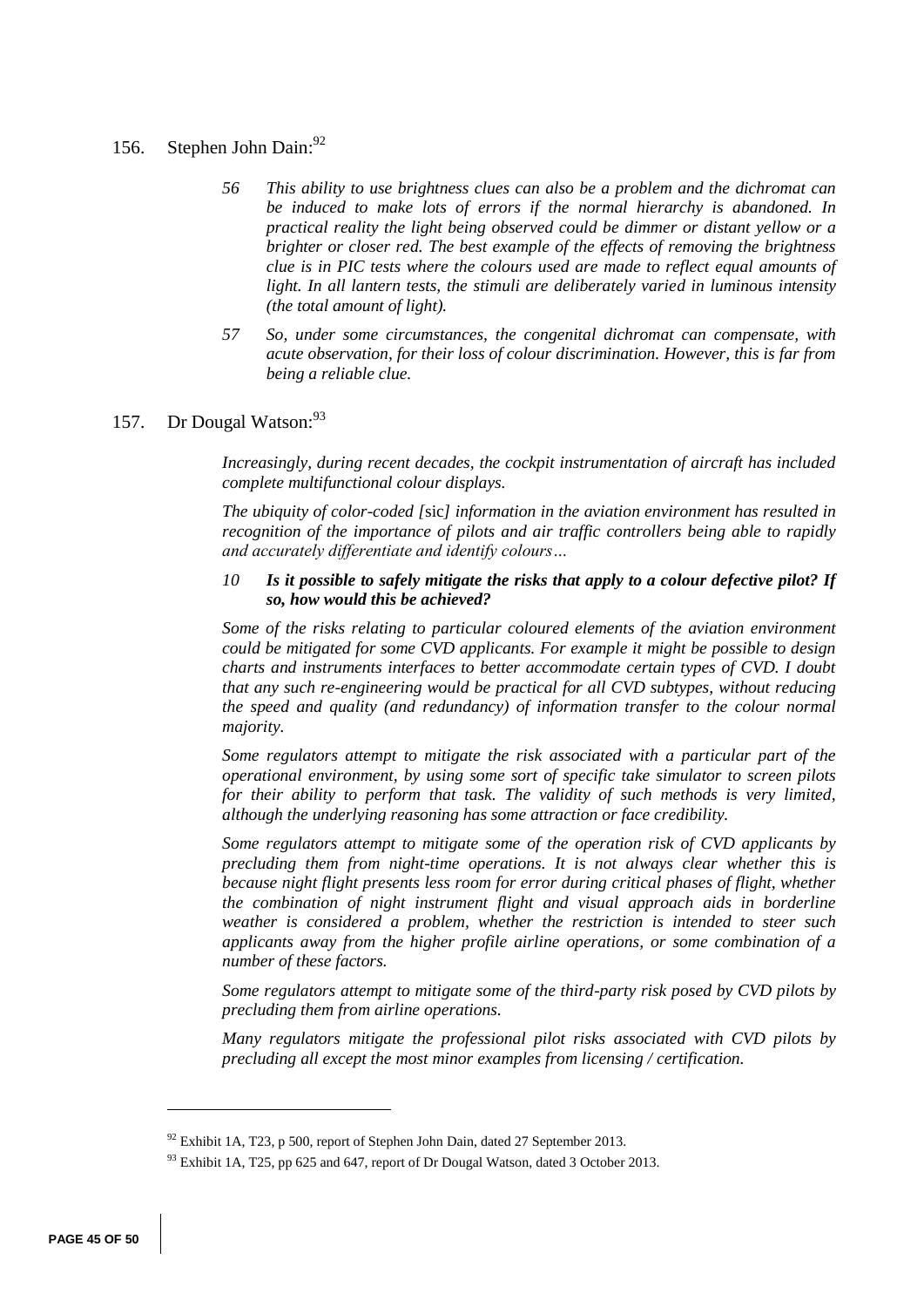### *11 In relation to O'Brien, please provide comments on his ability to differentiate colour inside and outside the cockpit, and the implications thereof (if you consider you are sufficiently briefed to do so).*

*Given my understanding that the appellant is unable to pass the Ishihara screening test, and also has been unable to pass any formal colour vision test he has taken, I find it difficult to believe that he would be interpreted as having "the ability to perceive readily those colours then perception of which is necessary for the safe performance of duties".*

# 158. Dr Elizabeth Livingstone: 94

*His sensitivity for red is below that to meet aviation requirements. A pass for red requires that the subject to <=12 SNU. Mr O'Brien has a threshold in this hue of 26.27 SNU. Mr O'Brien has normal sensitivity for blue-yellow.*

*Mr O'Brien has moderate to severe protanopia and fails the colour vision requirements for aviation as determined by the CAD test.* 

### 159. In terms of *Denison* we were taken to paragraphs 50, 51 and 55 which provide:

- *50 In reconsidering the conclusions to which we came in* Re Pape*, we have noted the rules set by and under the Civil Aviation Regulations for flying an aircraft at night and the meteorological minima set for individual aerodromes. We have concluded that their effect is that, except in an emergency, a pilot, whether he has normal or defective colour vision, has ample time to identify obstacles before descending to the height at which they will be encountered. An emergency can arise either because equipment of the aircraft has become defective during flight or because the aerodrome which is the intended destination and all alternative aerodromes are covered with cloud extending to below the meteorological minima for those aerodromes. It is, therefore, such emergency situations to which we have to turn our attention.*
- *51 In regard to emergency situations during night operations we consider the following facts to be significant. First, the intensity of an obstruction light will be perceived similarly by a deutan pilot and by a pilot with normal colour vision; this is important as, because not all obstructions are marked by red lights, there is a need for all pilots to have regard to all lights, whatever their colour. Unless a light is very small and of very low intensity, the deutan will usually perceive its colour as red. A protan may not see a red light from the same distance as the deutan or the pilot with normal colour vision. We shall discuss separately the significance of that as, although in these proceedings we have been asked to reach conclusions applicable to protans, we are concerned primarily with the applicant, who is an extreme deuteranomal. The second fact which we consider significant, as already noted, is that a red light cannot safely be assumed to be an obstruction light; so a pilot who is able to perceive a red light as red is not able simply because of that to establish his aircraft's position in relation to it and other obstacles and to the aerodrome by identifying it as marking a particular obstacle. In training a pilot is taught — and a competent pilot always remembers — that, at least in civil aviation, he must not react to any information he receives until he has satisfied*

<sup>&</sup>lt;sup>94</sup> See above at n 45.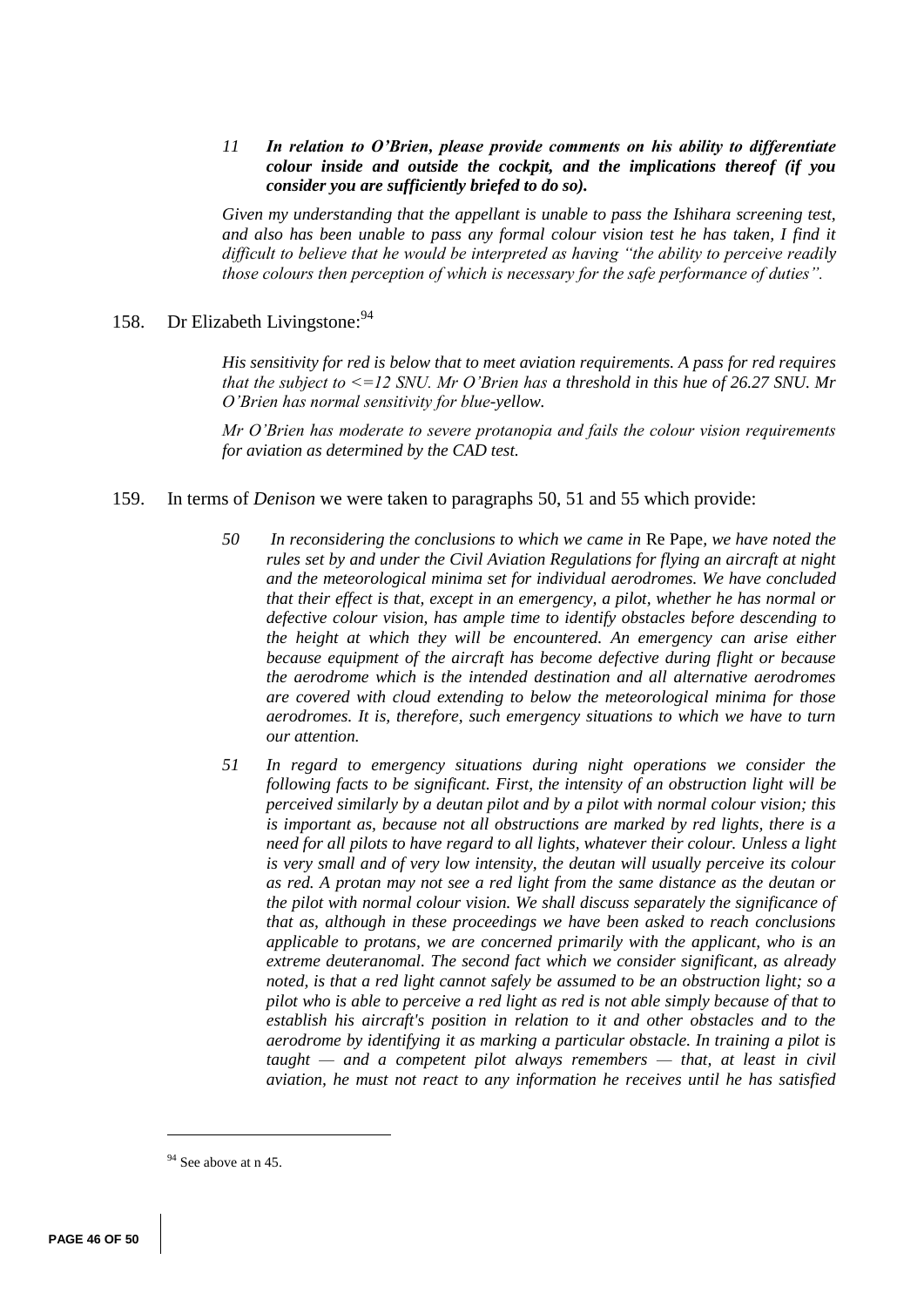*himself that it is correct. So a pilot who perceived a red light and thereafter proceeded on the erroneous assumption that it marked a particular obstruction might put his aircraft into greater danger than a pilot who did not see it as a red light…*

- *55 An interesting demonstration of the ability of a protanope with above average visual acuity to recognise very small red dots at a distance when a person without such good visual acuity did not see those dots at all was given by Captain R Cronin. A number of photographs taken from an aircraft at night by Dr Pape were projected on to a screen. Captain Cronin stood about 10 ft from the screen and members of the Tribunal were nearer to the screen than he was. He identified the red dots, which in the scene photographed by Dr Pape were red lights, when they were not visible at all to some of us. Captain Cronin gave evidence that he was a protanope and that he had distant visual acuity of 6/5 without correcting lenses. It*  was apparent to us that, if the Allard's law formula were correct, the furthest *distance at which a protanope with 6/6 distant visual acuity could see a red light would be approximately the same as the furthest distance at which a person with normal colour vision but a distant visual acuity of 6/12 could see it.*
- 160. *Denison* must be read in context and it is not without concerns with regards to a protanope colour deficiency. As mentioned earlier, *Denison* is seen to be the 'test case' for commercial pilots, however different and unique circumstances require thoughtful consideration of this case, as air safety concerns are likely to vary between pilots with CVD. There are some distinctions to be drawn between Mr O'Brien's circumstances and those presented in *Denison*. The difference which renders all others redundant is that Mr O'Brien's ability to operate aircraft safely with CVD is not in question, but rather the focus here is Mr O'Brien's request to progress to the role of captain from his current copilot position.
- 161. Having regard to CASA's obligation to measure risk and Mr O'Brien's flight experience and record, the possibility of an accident occurring whilst Mr O'Brien is in command of an aircraft can be equated to the possibility of an accident occurring under the command of any captain of an aircraft as no human activity is without risk.
- 162. According to Associate Professor Navathe the application by Mr O'Brien in terms of becoming a captain raises "highly important air safety issues". As to air safely Associate Professor Navathe says: 95

<sup>&</sup>lt;sup>95</sup> Exhibit 1A, T24, p 547, statement of Associate Professor Navathe dated 3 October 2013 at paras  $82 - 84$ .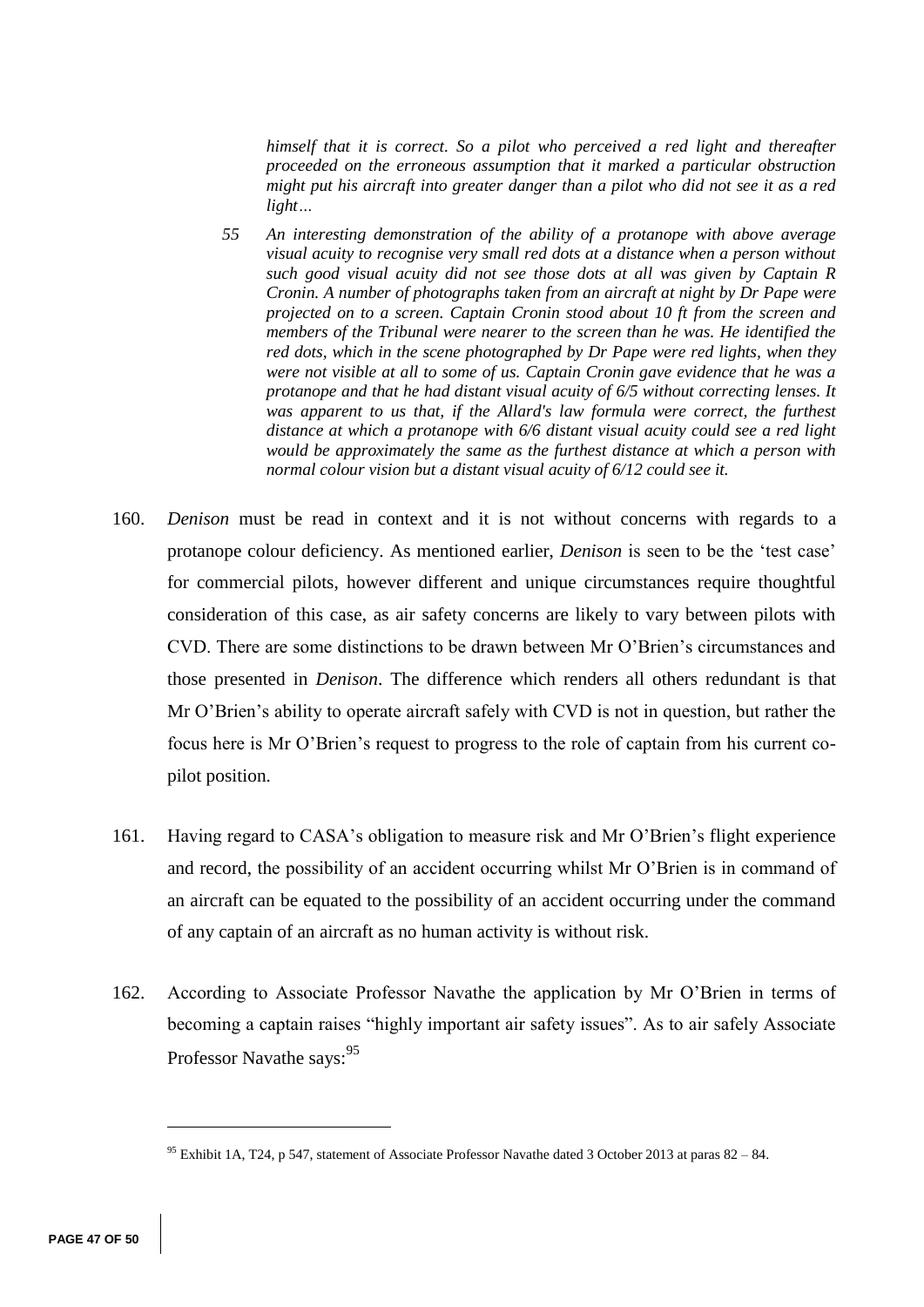- *82 Apart from identifying the specific safety issues their context in the case of air safety needs to be assessed by reference to the risks posed to air navigation. That raises more fundamental questions about what is safety. At its simplest and by reference to definitions in relation to health matters, safety is the reduction of risk, rather than the absence of accidents. Professor James Reason explains the basis for mitigation as a series of defences each of which serves to reduce risk and improve safety. None of these safety measures is perfect, and it is the "holes" in the successive layers that allows unsafe outcomes or losses to occur. Professor Reason also posits that when a number of these "holes" line up, the action trajectory can lead to an accident. This Swiss cheese model is depicted pictorially as below.*
- *83 An every-day example of this lining up of the "holes" is speeding. While many drivers drive over the speed limits only a relatively small percentage have accidents. Based on the Reason model this is because it is only when other factors (eg, a curve in the road, a slippery surface, momentary inattention, another driving doing something unexpected, driver error etc) all "line up" that an accident occurs.*
- *84 The question that confronts CASA is assessing the role of colour vision in aviation, the risks which arise if a pilot has a [CVD], the magnitude of the risk, the likelihood of the risk resulting in an adverse outcome and whether this is also consistent with regulatory and international requirements and standards. In essence this all goes towards the aviation medicine management of aviation safety risks.*
- 163. At the risk of being pedantic, we repeat that this must not be seen in the context of Mr O'Brien presenting a risk to air safety in undertaking the complex task of operating a complex aircraft carrying fare paying passengers, but in the context of him moving from the role of first officer to captain.
- 164. We are satisfied that Mr O'Brien does not meet that medical standard required by the CASR in terms of his protanopia. However, with the conditions set out below, we are satisfied that he has established that his failure to meet the medical standard is not likely to endanger the safety of air navigation in the role of captain.
- 165. Accordingly, we will vary the conditions attaching to Mr O'Brien's class 1 medical certificate by providing;
	- (c) It is only valid for operations within Australia;

*…*

(d) Mr O'Brien is not permitted to conduct night time operations other than as or with a qualified co-pilot; and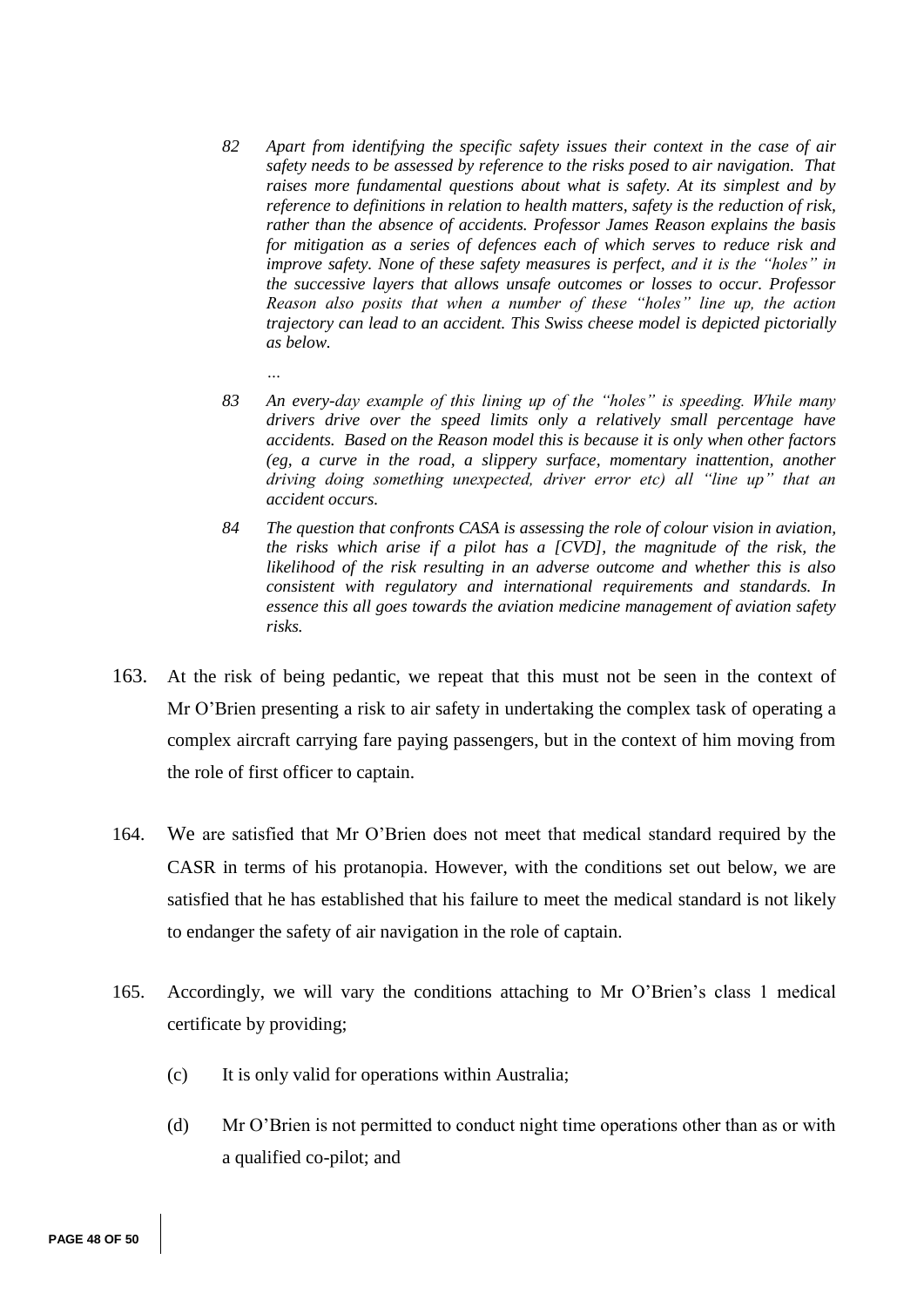(e) Mr O'Brien must disclose to his employer, any person lawfully training, assessing, endorsing or re-endorsing him on any aircraft in respect of his ATPL licence, and other assigned flight crew members of his CVD.